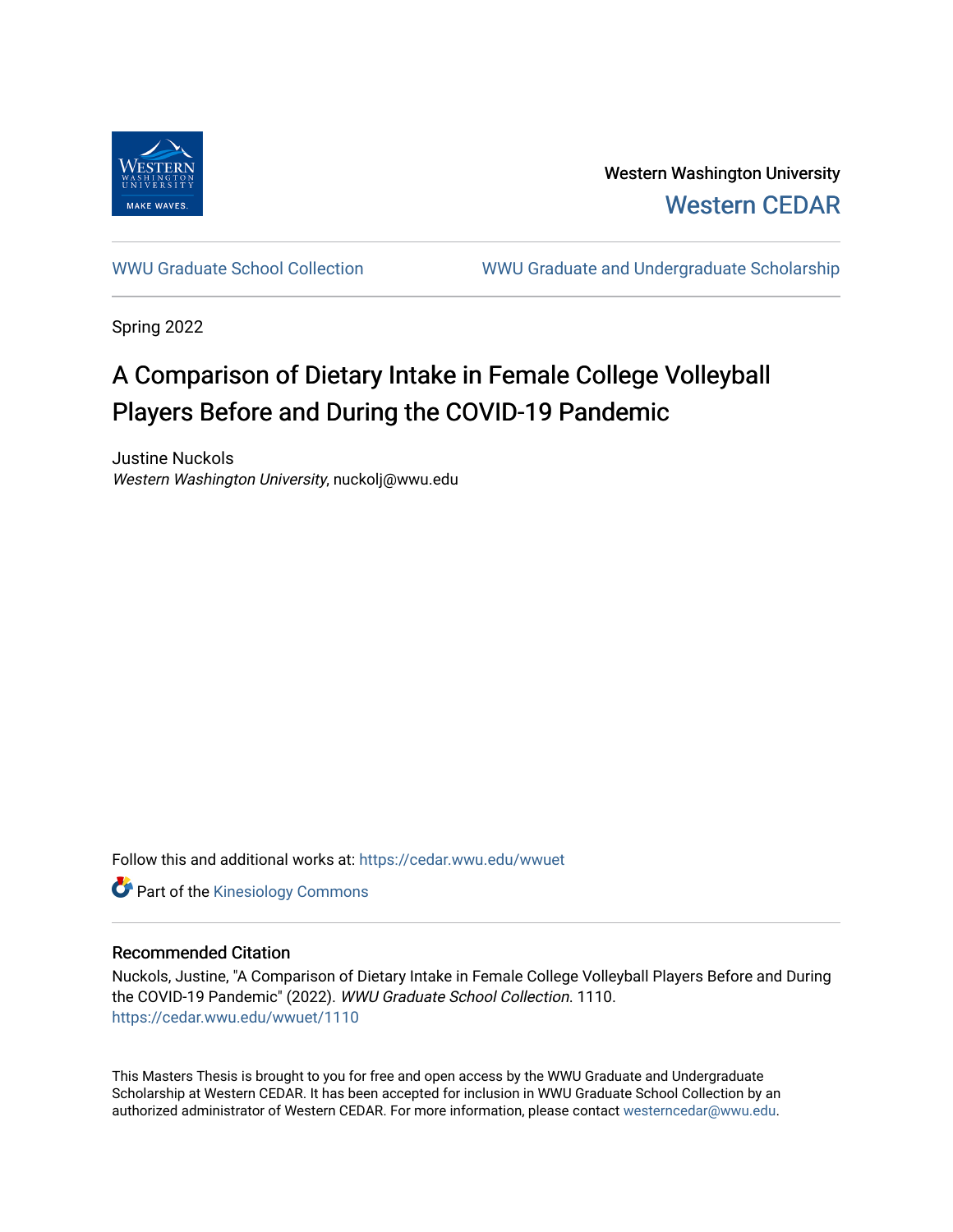# **A Comparison of Dietary Intake in Female College Volleyball Players Before and During**

### **the COVID-19 Pandemic**

By

Justine Nuckols

Accepted in Partial Completion of the Requirements for the Degree Master of Science

# ADVISORY COMMITTEE

Dr. Lorrie Brilla

Dr. Dave Suprak

Dr. Jun San Juan

## GRADUATE SCHOOL

David L. Patrick, Dean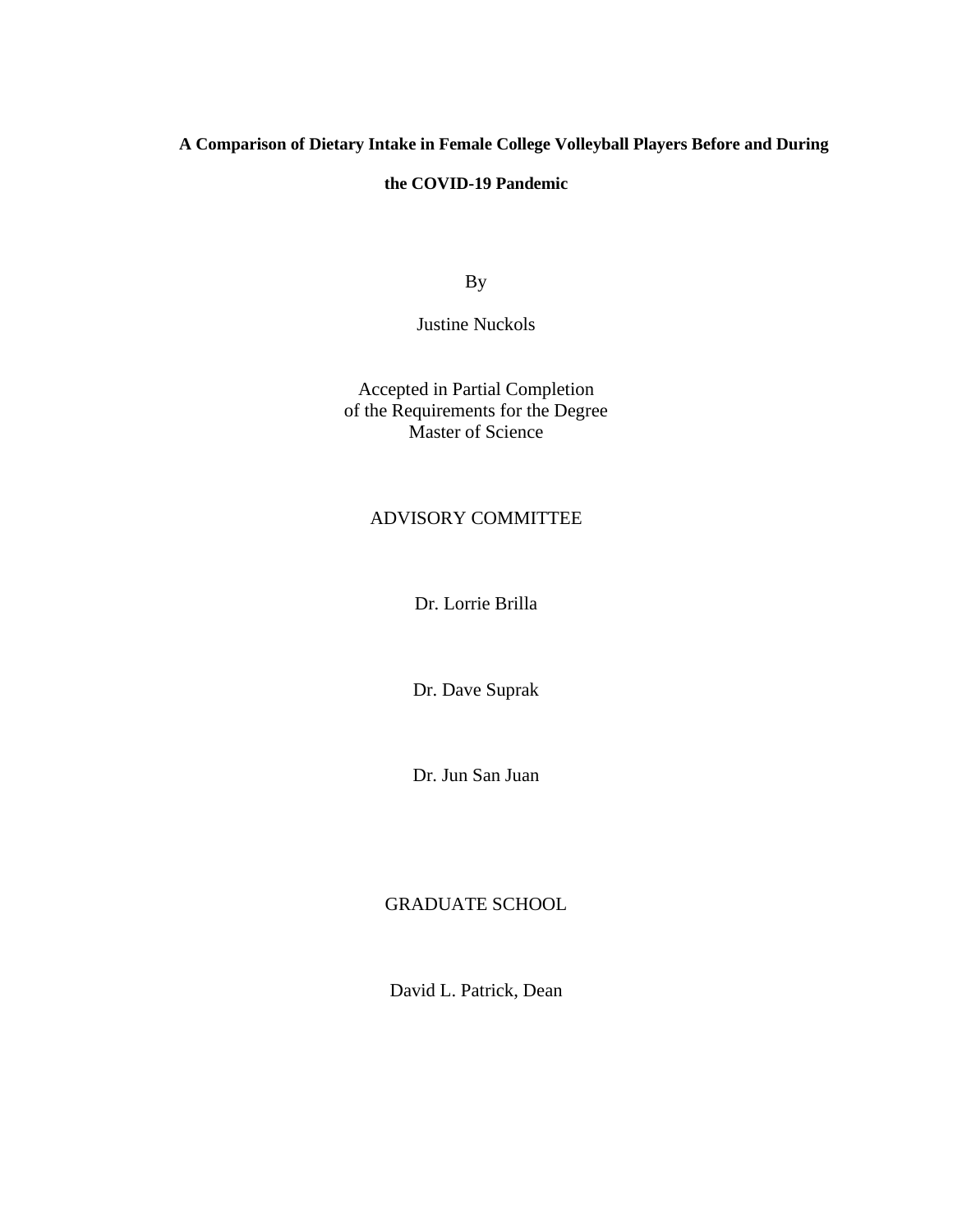# **Master's Thesis**

In presenting this thesis in partial fulfillment of the requirements for a master's degree at Western Washington University, I grant to Western Washington University the non-exclusive royalty-free right to archive, reproduce, distribute, and display the thesis in any and all forms, including electronic format, via any digital library mechanisms maintained by WWU.

I represent and warrant this is my original work, and does not infringe or violate any rights of others. I warrant that I have obtained written permissions from the owner of any third party copyrighted material included in these files.

I acknowledge that I retain ownership rights to the copyright of this work, including but not limited to the right to use all or part of this work in future works, such as articles or books.

Library users are granted permission for individual, research and non-commercial reproduction of this work for educational purposes only. Any further digital posting of this document requires specific permission from the author.

Any copying or publication of this thesis for commercial purposes, or for financial gain, is not allowed without my written permission.

Justine Nuckols

05/27/22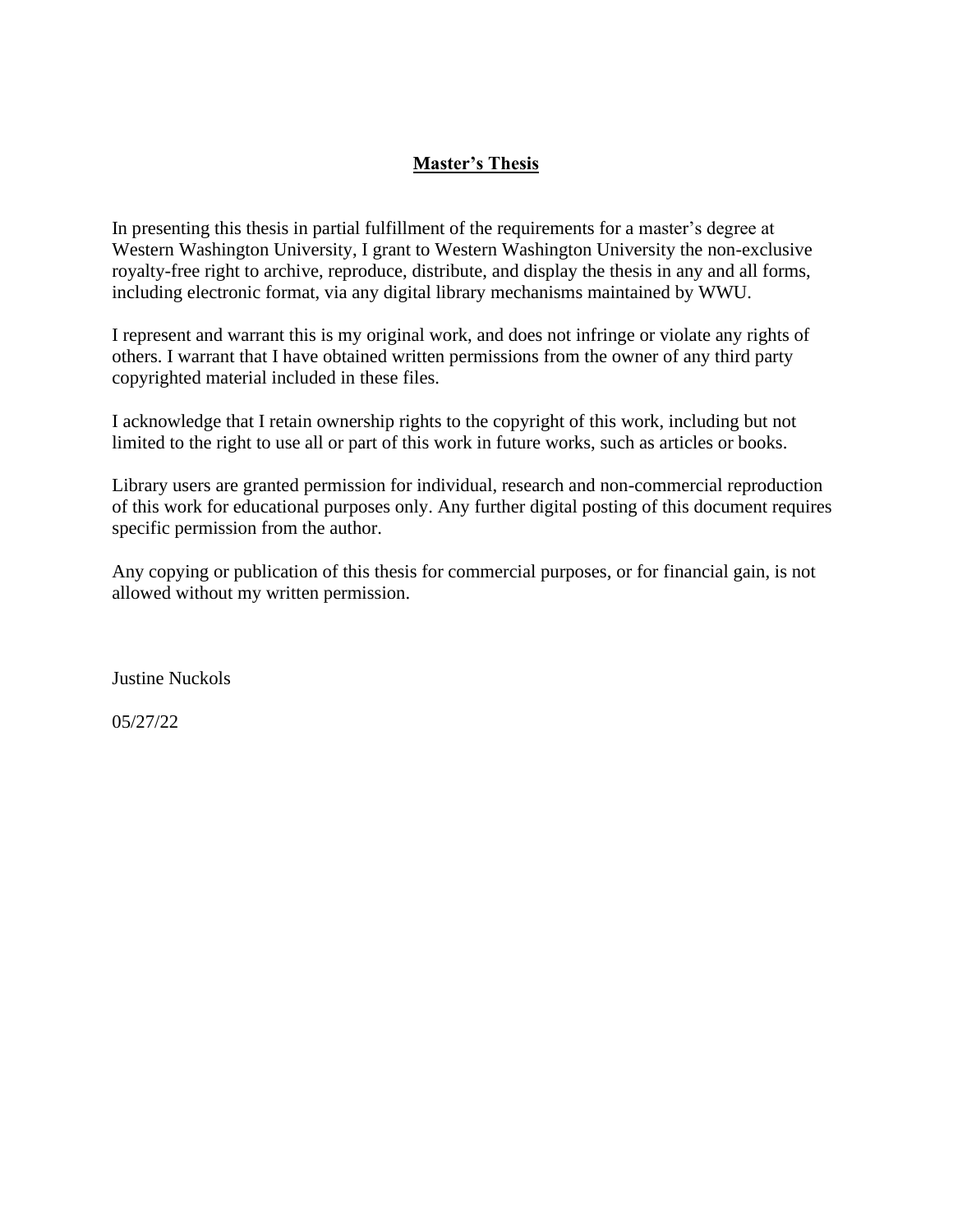**A Comparison of Dietary Intake in Female College Volleyball Players Before and During** 

**the COVID-19 Pandemic**

A Thesis Presented to The Faculty of Western Washington University

In Partial Fulfillment Of the Requirements for the Degree Master of Science

> by Justine Nuckols May 2022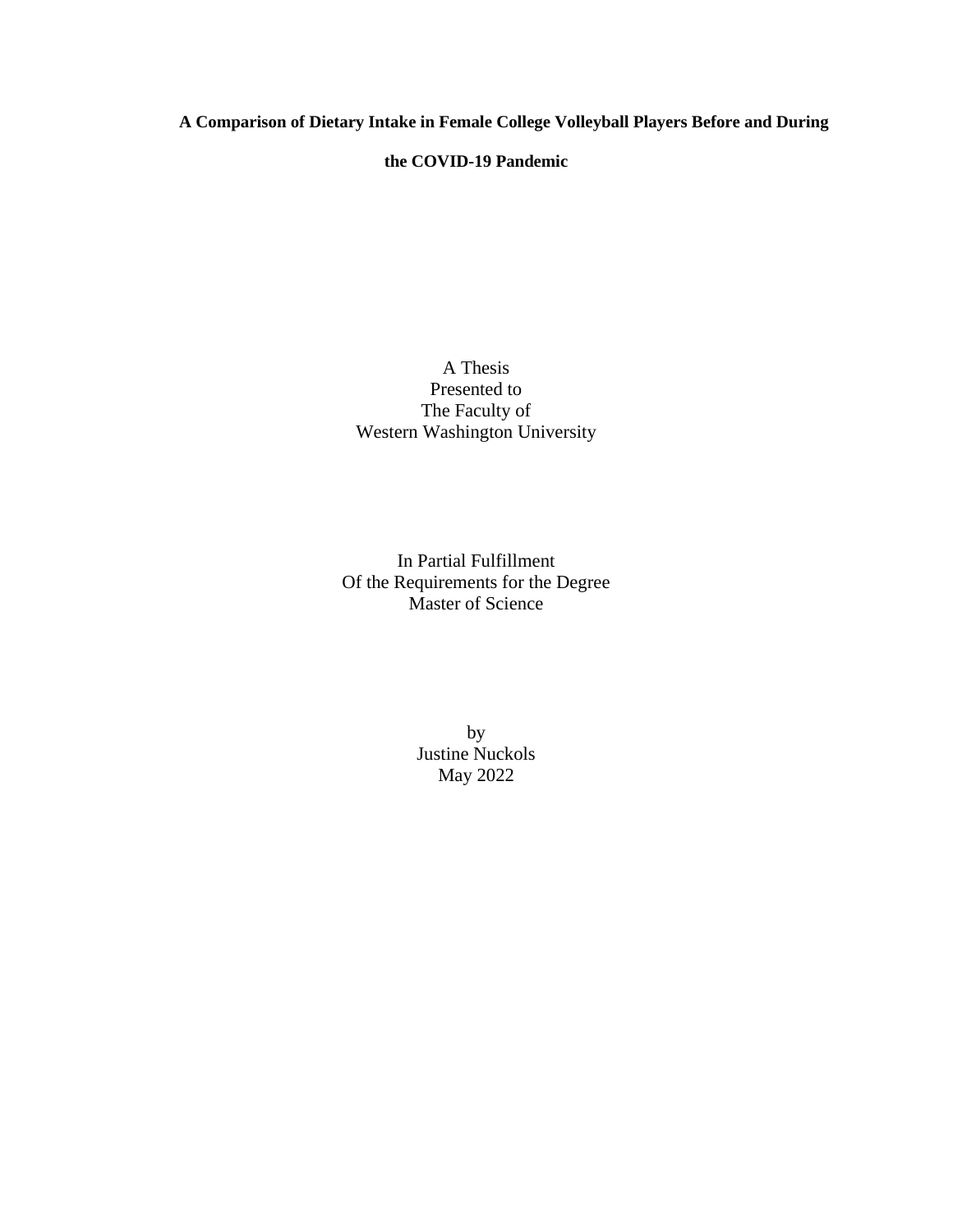#### **Abstract**

*Context:* There is little evidence on the comparison of dietary intake in female college volleyball players before and during the Covid-19 pandemic. Because of the pressures athletes face to perform, it is important to monitor how athletes respond to adversity. Diet is important to consider when analyzing the overall health of athletes.

*Objective:* To investigate the effects of a global pandemic on kilocalorie intake and macronutrient consumption in collegiate female volleyball players.

*Design:* Subjects were invited to provide two diet health questionnaires about dietary intake before and during the pandemic. The questionnaires were the same.

*Setting:* An internet link to the survey with a username and password was sent via email in secure OneDrive Shared File.

*Participants:* A total of 15 female collegiate volleyball participated in the study.

*Main Outcome Measures:* Survey questions addressed habitual dietary intake before and during the pandemic. Total kilocalorie consumption and macronutrient consumption were analyzed and compared.

*Results:* Players consumed 1539 kilocalories per day before the pandemic. During the pandemic there was a kilocalorie intake of 1400 kilocalories per day (*p*= 0.33798; d=0.17). Players consumed 209 grams of carbohydrates (CHO) before the pandemic and 171 grams during the pandemic (*p=*0.01204;  $d=0.36$ ). Before the pandemic, the amount of CHO consumed was 3.12 g/kg. During the pandemic, this intake decreased to 2.63 g/kg. Before the pandemic 116 grams of sugar were consumed each day; during the pandemic only 77 grams of sugar were consumed  $(p=0.00010; d=0.60)$ .

*Conclusions*: This study shows CHO consumption in college volleyball players during the pandemic had a significant decrease compared to before the pandemic. Collegiate female athletes are still struggling to meet adequate carbohydrate consumption needed for competition and training before and during the pandemic. Reinforcing proper dietary habits may lead to better sport performance.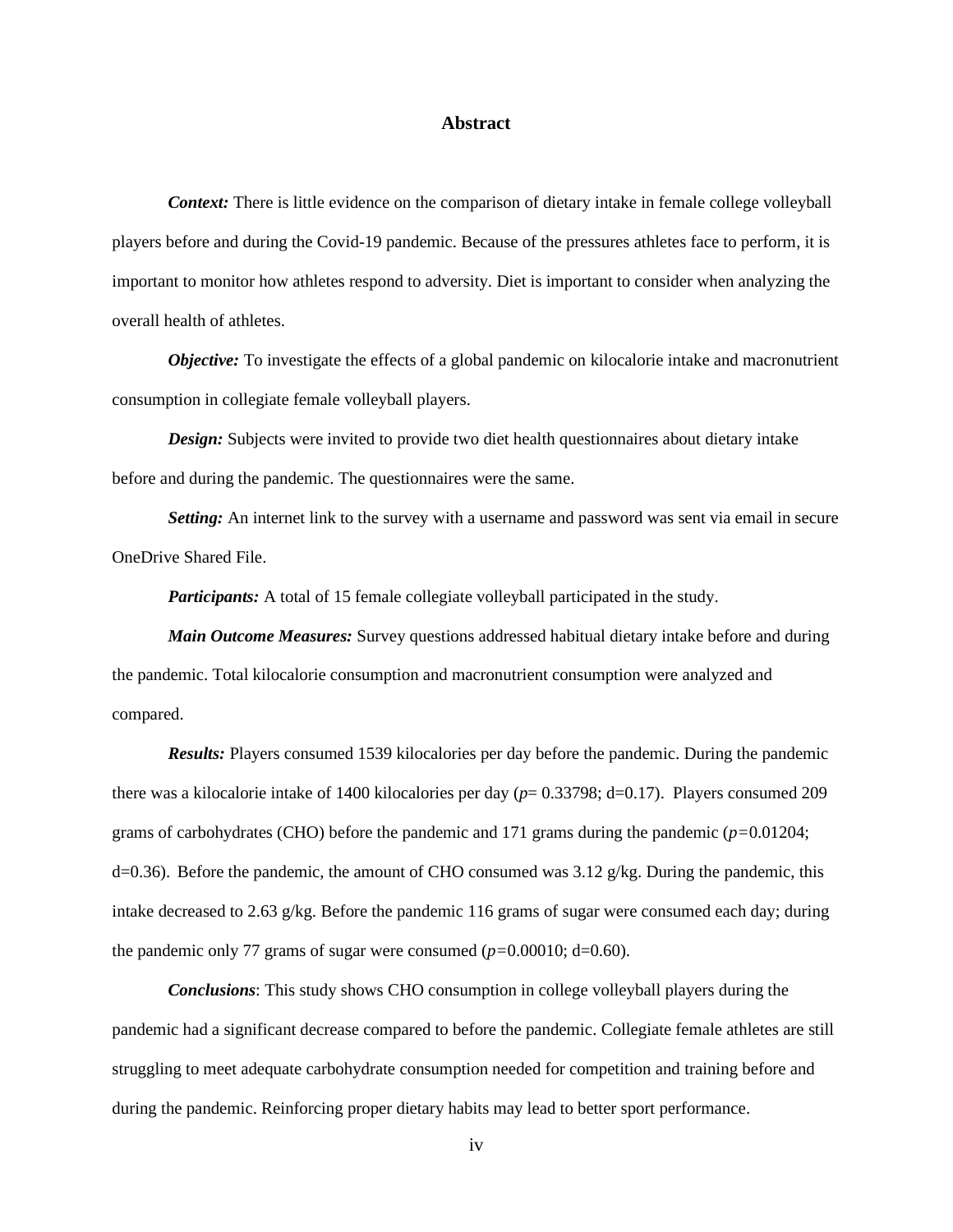*Key Words:* kilocalorie intake, macronutrient consumption, volleyball players, Covid-19 pandemic

*Word Count:* 305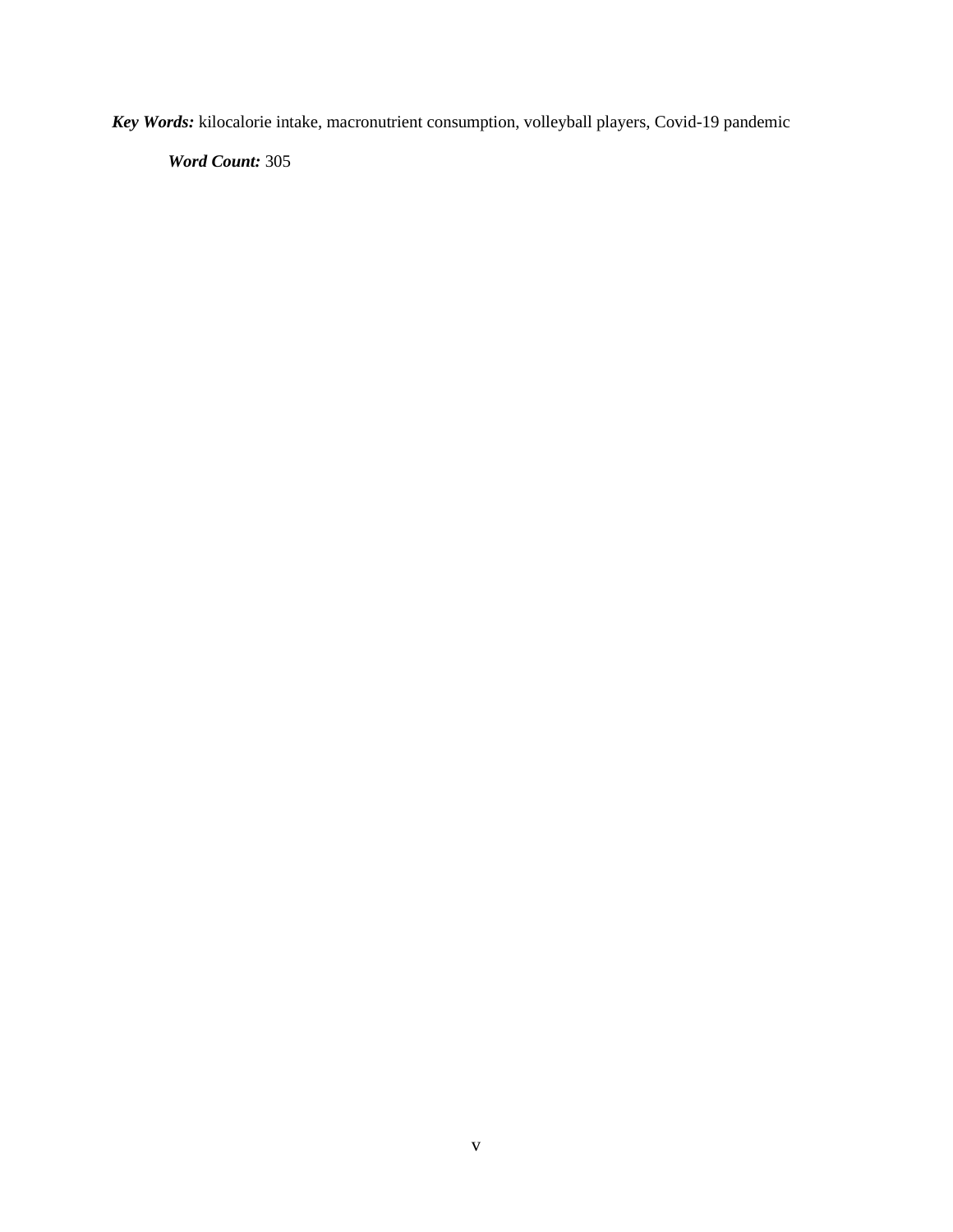## **Acknowledgements**

I would like to take the opportunity to thank the faculty of the Kinesiology department at Western Washington University for all the support and encouragement throughout the last couple of years. A special thank you to my committee members Dr. Lorrie Brilla, Dr. Dave Suprak, and Dr. Jun San Juan. Thanks to their commitment and guidance I was able to complete my thesis.

I also would like to give a special thank you to my parents, Carl and Maria Nuckols. They have always encouraged me in all my endeavors and pushed me to be the best version of myself. I could not have done this without their support.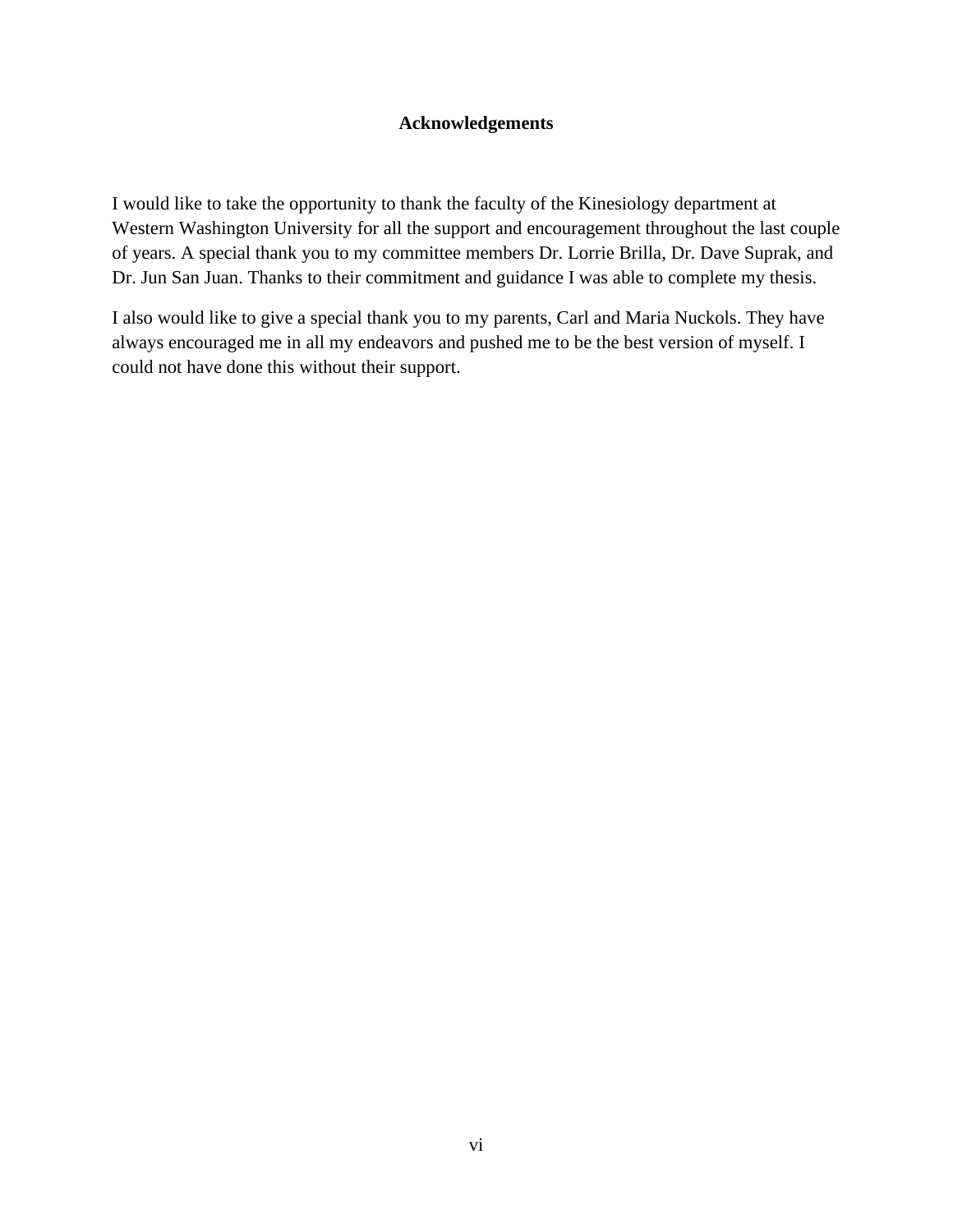# **Table of Contents**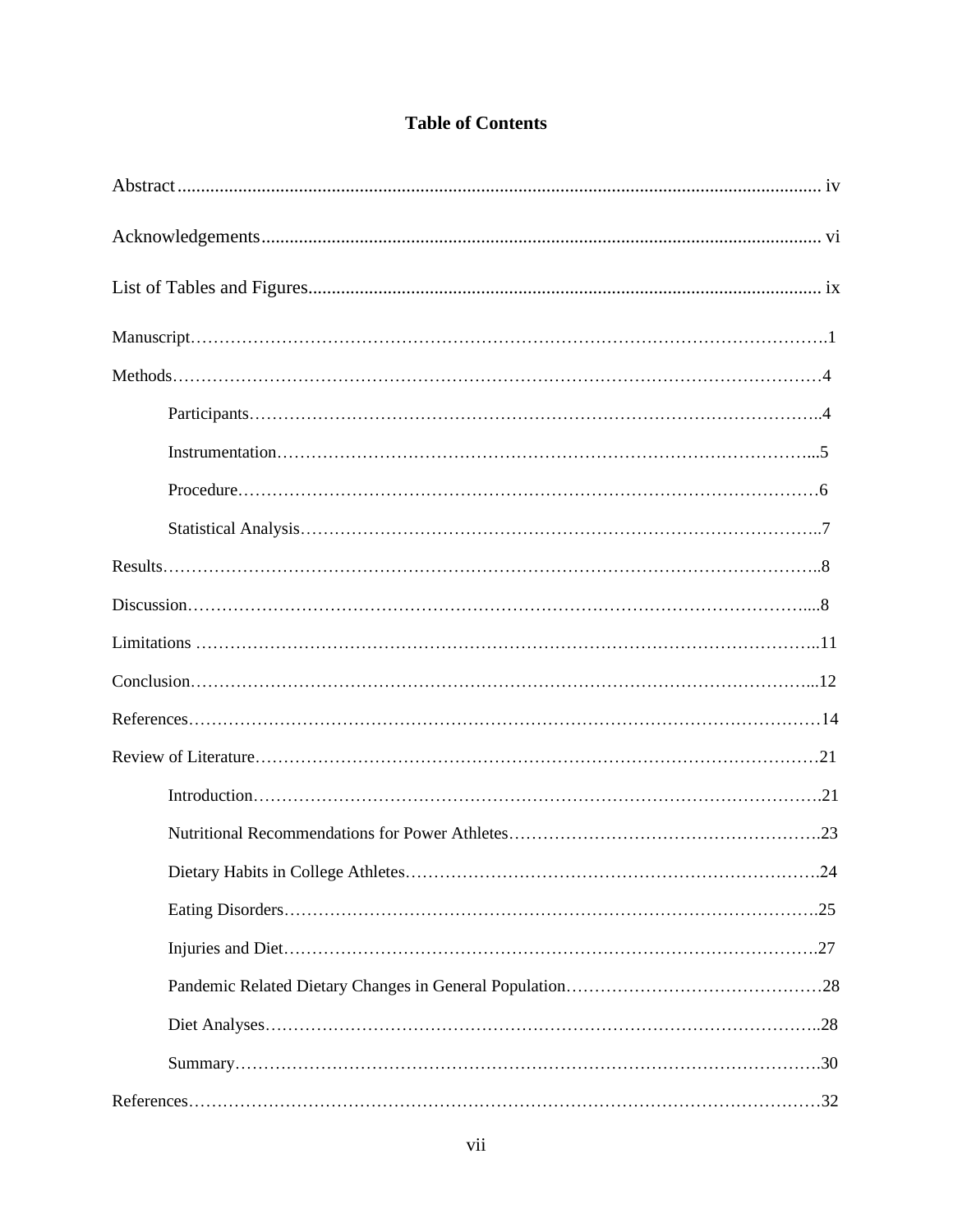|--|--|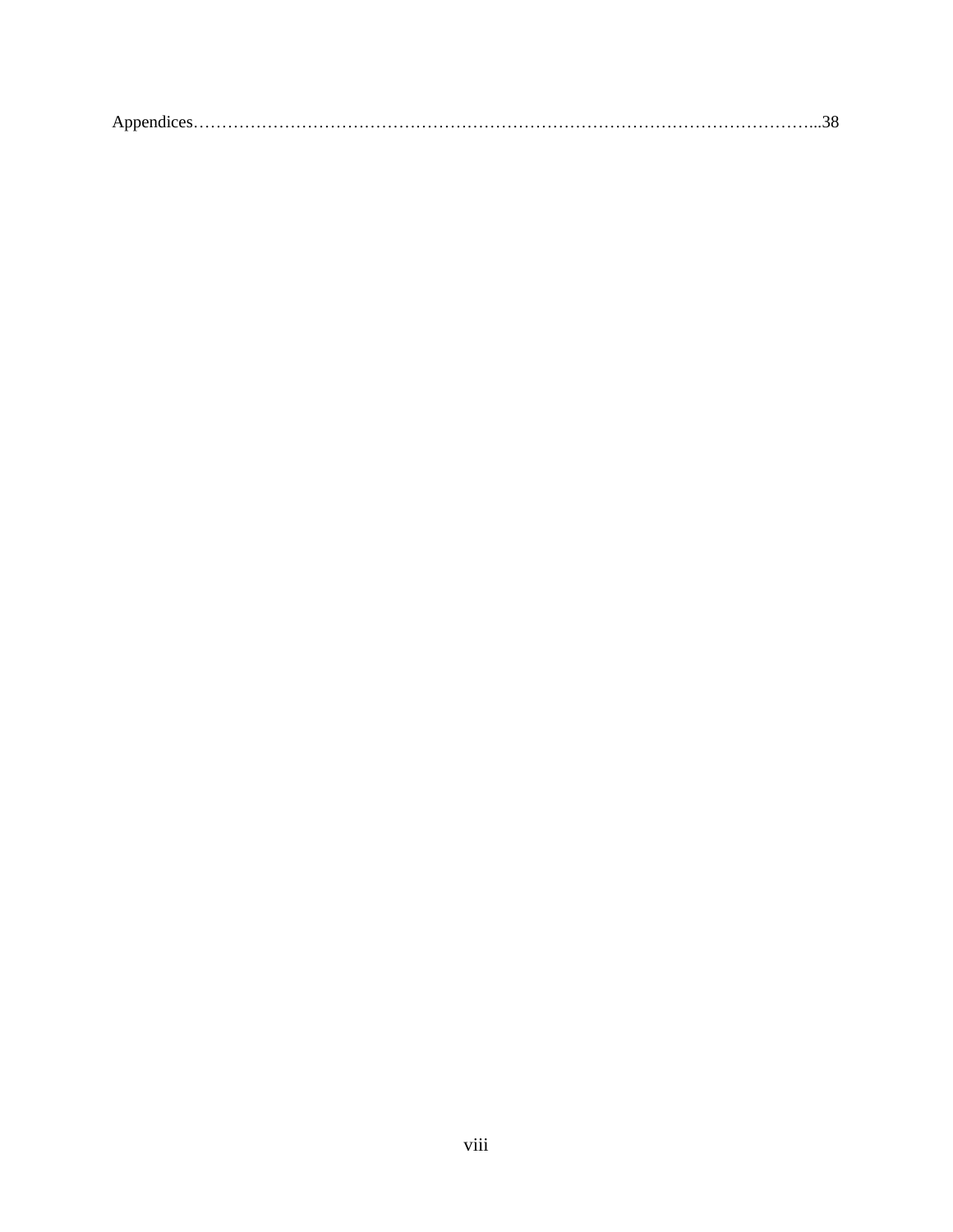# **List of Tables and Figures**

| <b>Table 3.</b> Average total daily kilocalorie and macronutrient consumptions before and during the |  |
|------------------------------------------------------------------------------------------------------|--|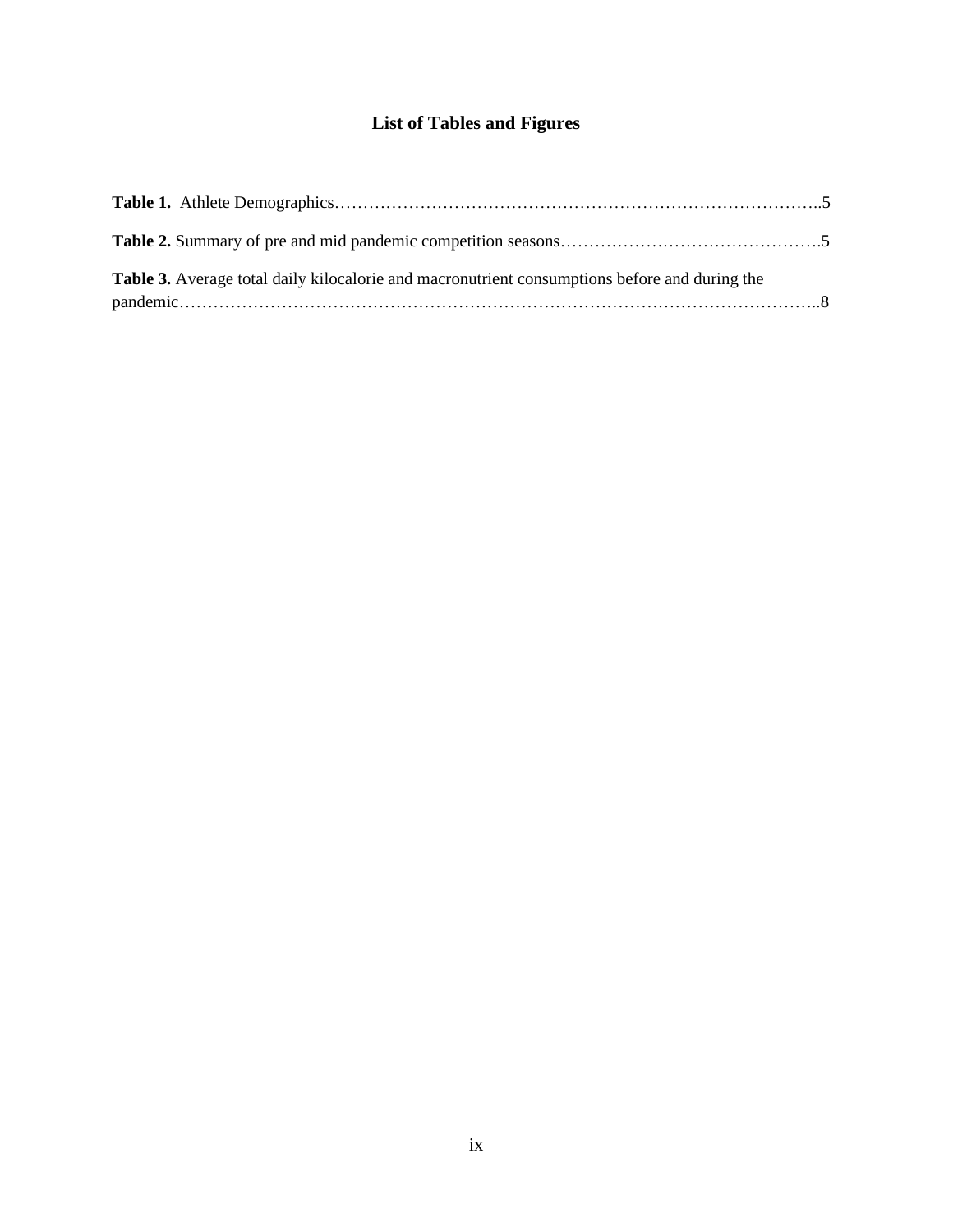#### **Manuscript, Journal of Athletic Training**

An important component in the success of athletes begins with adequate energy intake to support caloric expenditure and contribute to maintenance and improvement in strength, endurance, muscle mass, and health.<sup>1</sup>. Inadequate energy intake relative to energy expenditure can reduce athletic performance and reverse the benefits associated with exercise.<sup>2-4</sup> To enhance optimal performance and recovery from exercise, recommendations have been given on amount and types of food for certain types of athletes.<sup>2</sup>

Energy intake of athletes involved in moderate levels of intense training, such as elite volleyball players (i.e., 2-3 h/day. 5-6 times/week), has been recommended to be 50-80 kcal kg<sup>-1</sup> day<sup>-1</sup>. Specific macronutrient recommendations are 1.6-1.8 g  $kg^{-1}$  day<sup>-1</sup> for protein, 5-8 g  $kg^{-1}$  day<sup>-1</sup> for carbohydrates, and fat intake comprising 20-35% of total kilocalories to meet the demands of performance.<sup>5</sup> Volleyball is a high-intensity, predominantly anaerobic sport based activity. Due to the long volleyball game duration, the human body relies on CHO as its main energy source.<sup>6</sup> Physical performance and the fatigue incurred by athletes in anaerobic sports are partially dependent on carbohydrate (CHO) reserves accumulated in the body and availability during physical loads.<sup>7,8</sup> Volleyball is a high-intensity game requiring speed and large muscle groups for jumping, spiking, blocking, and digging. These high-intensity actions can occur in short bouts every 30 seconds of play over a total period of 30-180 minutes.<sup>10</sup> Athletes who include high repetitions with a moderate to high level of intensity will deplete greater concentrations of glycogen than athletes performing lower intensity repetitions. 9

Even with nutritional recommendations, athletes still struggle with consuming adequate amounts and types of energy. When assessing the diet quality of college athletes, females tend to have a better diet quality than males.<sup>11,12</sup> Specifically, in one study examining dietary habits in college athletes, participants had diets that were high in solid fats, alcohol, and added sugar. Their diets were also high in sodium and low in fiber and fruit.<sup>11</sup> A number of barriers to healthy eating have been described by college athletes such as lack of time for food preparation, inadequate cooking skills, financial limitations, and difficult living arrangements.<sup>13,14</sup> Several investigations have shown that female and male athletes have failed to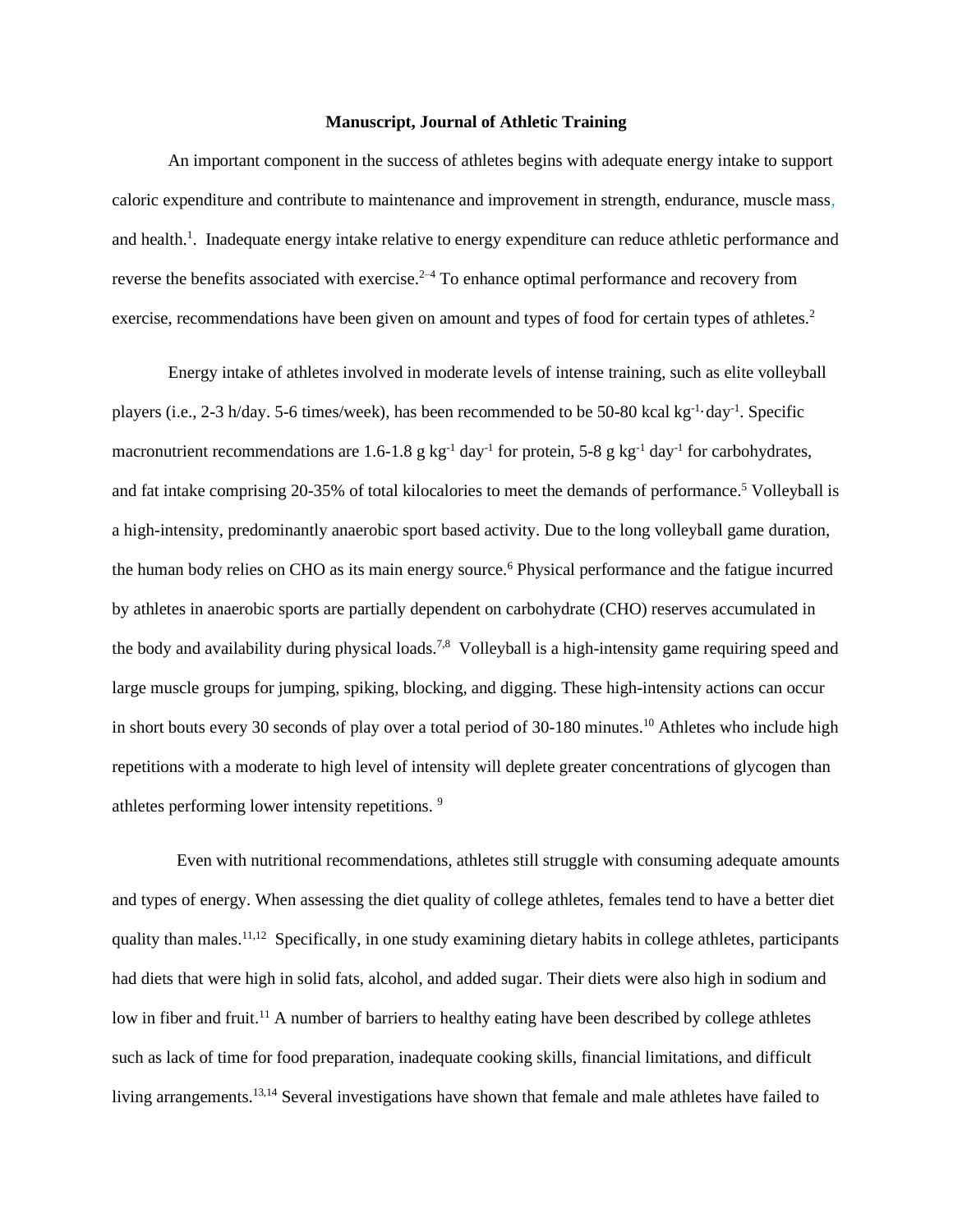compensate for increased energy demands for training and competition.<sup>15–19</sup> Most athletes, particularly female, struggle with meeting adequate CHO recommendations, while increasing their fat intake.  $5,6,20-22$ 

Many factors can play a role in dietary habits associated with athletes including ability to perform, demands of weight category related sports, and aesthetic of a particular body image. However, some dietary habits acquired by athletes to achieve goals can have negative consequences. Eating disorders are especially common in sports where weight has a significant effect on performance. In endurance runners it is desirable to have a high lean body mass and low body fat mass to achieve a high power to weight ratio. Sports that require horizontal or vertical movements, like running or gymnastics, have considered excess fat mass on the body as a disadvantage that increases energy demands.<sup>23</sup> Athletes in weight category sports, like wresting and boxing, will not be able to compete if their weight is above the limit in their category. In sports like diving and gymnastics, aesthetic quality is attached to a particular body composition that is promoted and encouraged in competitors.<sup>23–25</sup> Anorexia Nervosa and Bulimia Nervosa are two common eating disorders that have been observed in athletes.<sup>24</sup> The prevalence of eating disorders is significantly higher in male and female elite athletes than non-athletic males and females.<sup>23</sup> Females who suffer from eating disorders are at risk for the female athlete triad, which refers to the interrelationship between energy availability, menstrual function, and bone mineral density. This triad may have clinical manifestation that includes eating disorders, functional hypothalamic amenorrhea, and osteoporosis.<sup>26</sup>. Athletes who are "at risk" for an eating disorder frequently report more menstrual irregularity and sustained more bone injuries during their college career.<sup>27</sup> Disordered eating and irregular menses is commonly associated with increased risk of injury in young athletes.<sup>28–30</sup> While female athletes have a higher rate of disordered eating than male athletes,  $11$  male athletes are not immune to disordered eating that can potentially cause long term metabolic problems.<sup>31</sup> The existence of all elements in the female athlete triad is not essential due to high variability in incidence for each one, which can lead to underdiagnoses.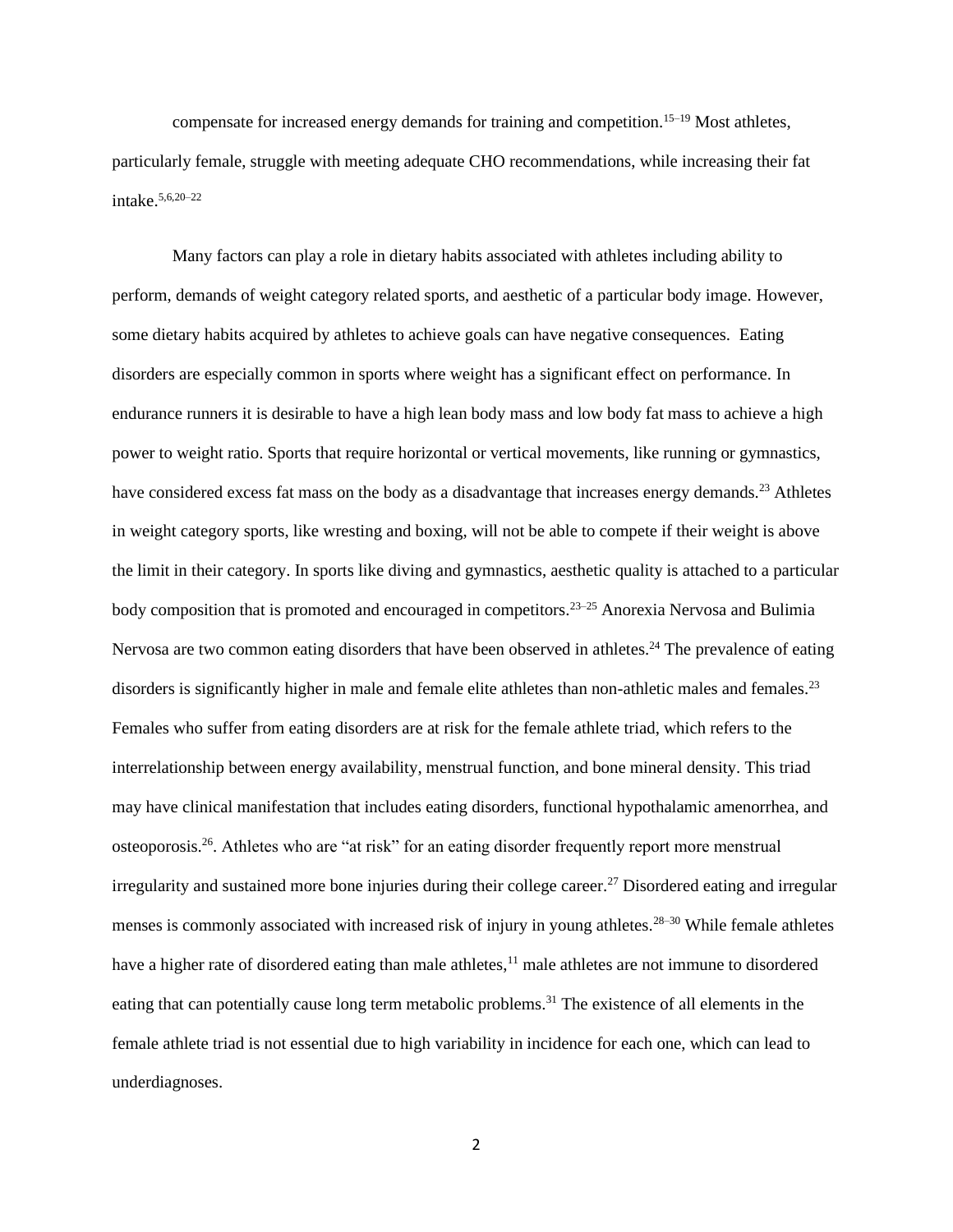In 2014 relative energy deficiency in sport (RED-S) was introduced, meeting the need for a more holistic approach.<sup>32</sup> RED-S occurs when energy expenditure exceeds energy intake, creating an energy deficiency. This can result in health issues such as; weight changes, amenorrhea or menstrual irregularities, hypoglycemia, changes in eating behaviors, excessive exercising, and body image issues.<sup>33</sup>

Life alternating events that cause stress, anxiety, depression, and injury play a significant role in the development of dietary habits. Recently a life alternating event of CoV-19/SARS-CoV-2 (COVID-19) has struck globally and has changed many lives. COVID-19 is a highly pathogenic virus that is causing infection and even death around the world. In the United States, restricted government rules and quarantining protocols were put in place to try and contain the spread of the virus. Because of these restrictions, athletics and sporting events were prohibited or extremely modified and regulated. Recent studies have emerged analyzing the effect of COVID-19 on changes in diet and physical activity. $37-42$ With the dramatic impact this virus has had on athletics from adolescents to professional athletes, it is worth analyzing the effects of COVID-19 on the nutritional health of athletes who lost seasons or training periods due to the virus. Not eating enough kilocalories can seriously impact an athlete's ability to train effectively and has the potential to trigger an eating disorder. Fueling with CHO is important to increase time to fatigue and prevent athletic injuries caused by fatigue.

Studies that investigate the effect of nutrition and diet on health in populations need accurate methods to assess. Self-administered food frequency questionnaires (FFQ) ask respondents about the frequency and portion size of typically consumed foods.<sup>43</sup> Diet History Questionnaire (DHQIII) is used by researchers, clinicians, and educators to assess food and dietary intakes. The nutrient and food group database is based on compilation of a 24-hour dietary recall data from the National Health and Nutrition Examination Surveys (NHANES).

Not much is known on how COVID-19 has altered dietary eating patterns in Americans, let alone college athletes. Because of the pressures athletes face to perform it is important to understand how they respond to adversity, which can include changes in dietary patterns. Monitoring changes in dietary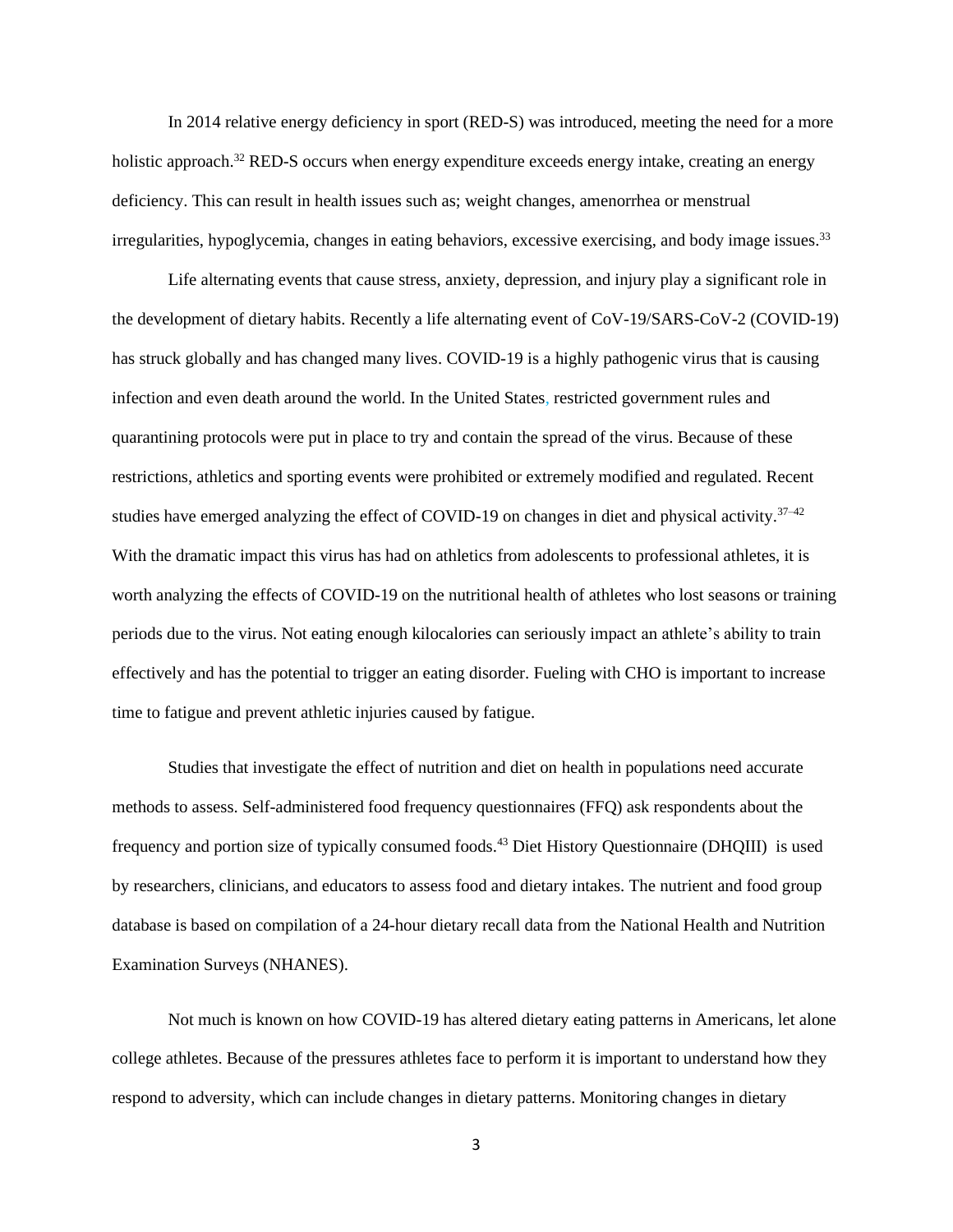patterns is useful in injury and eating disorder prevention, as well as sport performance. The purpose of this study is to investigate the effects of a global pandemic on kilocalorie intake and macronutrient consumption in collegiate female volleyball players'.

#### **METHODS**

#### **Participants**

Data were obtained from collegiate volleyball players competing at a Division II level at Western Washington University and junior college level at Whatcom Community College. The Western Washington University volleyball team was ranked third nationally heading into the 2019 fall season. Whatcom Community College volleyball was ranked first in the north region standings heading into the 2019 fall season. Permission was requested from all head coaches from the teams involved in the study for athlete participation. A total of 32 volleyball players were eligible for participation;15 agreed to participate. Ages of subjects ranged from 18-22 years old. Prior to the study, all participants signed a consent form in accordance and approved by the local Institutional Review Board for the protection of Human Participants. Age, height, and weight was voluntarily given by participants through the questionnaire (Table 1). Data were collected from the athletes' current mid-pandemic season, and compared to the previous season, pre-pandemic (Table 2).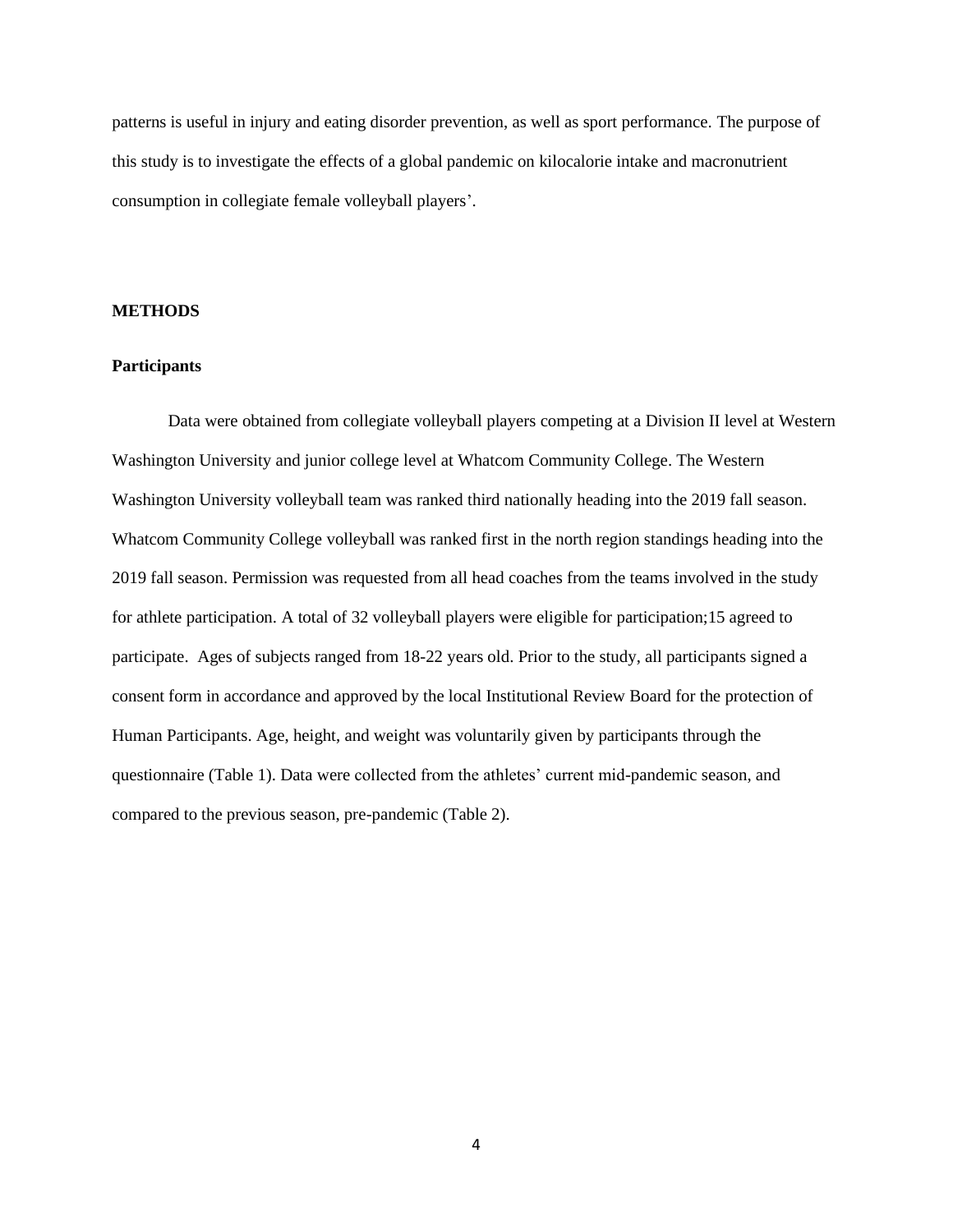| Participants | $N=15$          |
|--------------|-----------------|
| <b>Sex</b>   | Female          |
|              |                 |
|              | $Mean \pm SD$   |
| Age (years)  | $19.5 \pm 1.2$  |
| Height (cm)  | $170.7 \pm 7.3$ |
| Weight (kg)  | $67.4 \pm 7.7$  |

**Table 1. Participant demographics.**

| Games Played           |              |  |
|------------------------|--------------|--|
| Pre-Pandemic           | Mid-Pandemic |  |
| 30                     | 11           |  |
| Season Length (months) |              |  |
| 3.5                    |              |  |

Table 2. Number of games played and season length.

#### **Instrumentation**

Participants completed two food frequency questionnaires. All surveys were administered through email to adhere with COVID-19 guidelines and safety protocols. The Diet History Questionnaire (DHQIII) that was administered is used by researchers, clinicians, and educators to assess food and dietary intakes. The nutrient and food group database is based on compilation of national 24-hour dietary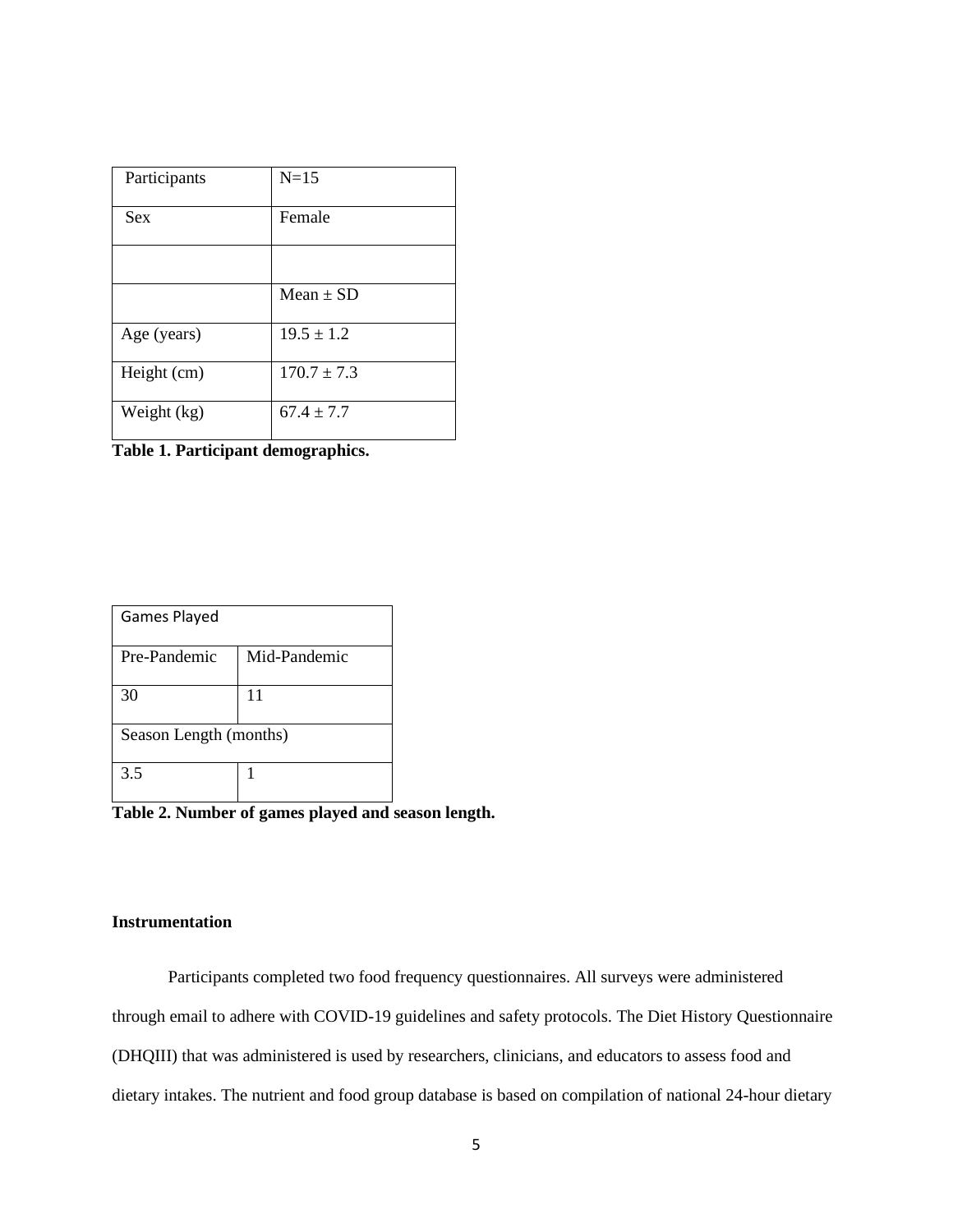recall data from the National Health and Nutrition Examination Surveys (NHANES) conducted from 2007-14. Findings from DHQ evaluation studies show that this tool provides nutrient estimates similar to most comprehensive FFQs (Subar, 2003; Thompson, 2002; Subar, 2001). Pictures of portion sizes were provided to enhance the accuracy of quantity. DHQ III consists of 135 food and beverage line items and 26 dietary supplement questions. Some line items for foods and beverages have additional questions that allow for final assignment to items in the nutrient and food group database leading to 263 foods and beverages listed in the database.

#### **Procedure**

Two food frequency questionnaires were sent via email to participants. The questionnaire had athletes estimate their usual intake of many nutrients and food groups. There were clear instructions attached to the questionnaire to ensure it was filled out as accurately and thoughtfully as possible. Pictures and portion sizes were provided to ensure accuracy of quantity sizes. Athletes were instructed to fill out one food frequency questionnaire regarding their overall diet from last season, pre-pandemic. The second food frequency questionnaire included their diet from the current season, mid-pandemic. The two food frequency questionnaires, pre-pandemic and mid-pandemic, were compared to analyze any changes in dietary habits.

#### **Statistical Analysis**

The DHQ III was used to perform the primary analysis of comparing habitual food intake prepandemic and mid-pandemic in female collegiate volleyball players. Paired t-tests were conducted through Microsoft Excel (2018) to compare macronutrient and kilocalorie consumptions before the pandemic and mid pandemic. Significance was established at a *p*-value <0.05. The effect size was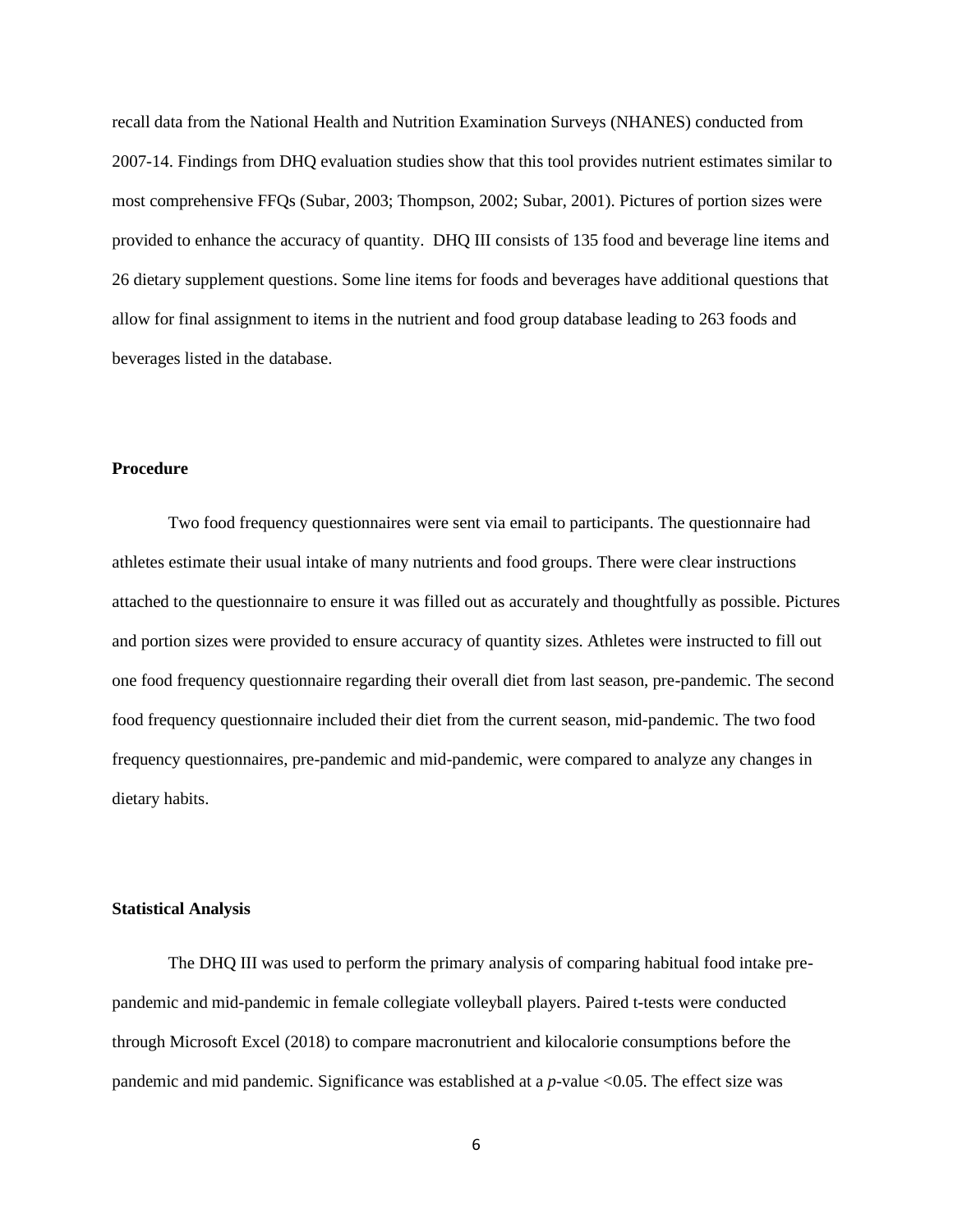calculated by finding the mean difference between the groups and dividing by the pooled standard deviation. Following Cohen d's guidelines effect size was defined as 0.2 as small, 0.5 as medium, and 0.8 as large (Cohen, 1992).

#### **Results**

All participants in the study were female collegiate volleyball players at a Division II university or community college. The number of games played before the COVID-19 pandemic was 30 games over a three-and-a-half-month span. During the pandemic, athletes played a condensed season of 11 games over a one-month span. Players consumed 1539 kilocalories per day before the pandemic, with 56% of those calories from CHO, 32% from fats, and 13% from protein **(**Table 3). During the pandemic there was not a significant decrease in kilocalorie intake, players consumed 1400 kilocalories per day (*p=*0.33798; d=0.17). Results showed 49% of total kilocalorie intake from CHO, 36% from fats, and 15% from protein (Table 3). Players consumed 49 grams of protein before the pandemic and 51 grams of protein during the pandemic (*p*= 0.86724; d=0.03). The amount of fat consumed pre-pandemic was 56 grams compared to 57 grams during the pandemic ( $p= 0.87681$ ; d=0.03). The significant change in macronutrient consumption was in CHO. Players consumed 209 grams of CHO before the pandemic and 171 grams during the pandemic ( $p= 0.01204$ ; d=0.36). Total daily sugar intake also decreased significantly during the pandemic compared to before Covid-19. Before the pandemic 116 grams of sugar were consumed each day; during the pandemic only 77 grams of sugar were consumed ( $p = 0.00010$ ; d=0.60). Before the pandemic 67% of total sugars were added sugars and 61% during the pandemic (*p=*0.00016; d=0.66).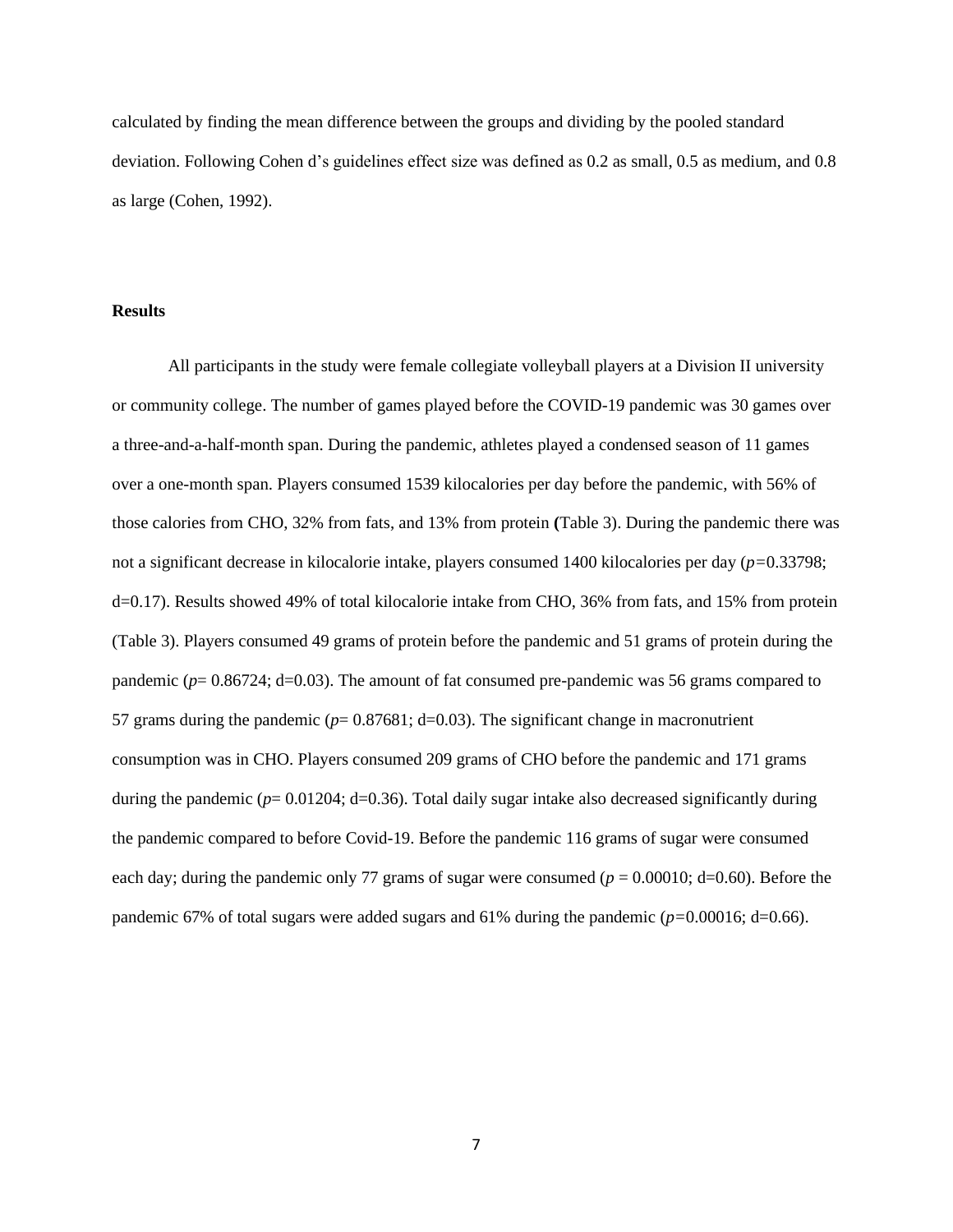|                                   | <b>Before Pandemic</b> | Mid-Pandemic       |
|-----------------------------------|------------------------|--------------------|
| <b>Total Daily Energy (kcals)</b> | $1539.3 \pm 781.8$     | $1400.6 \pm 892.5$ |
| Total Daily Protein (g)           | $49.4 \pm 35.3$        | $50.6 \pm 39.2$    |
| % Kcals from Protein              | 12.72%                 | 14.82%             |
| Total Daily Fat (g)               | $55.8 \pm 33.9$        | $57.1 \pm 44.5$    |
| % Keals from Fat                  | 31.64%                 | 36.63%             |
| Total Daily CHO (g)*              | $209.4 \pm 105.1$      | $171.3 \pm 108.4$  |
| Kcals from CHO*                   | 55.85%                 | 49.01%             |
| Total Daily Sugar (g)*            | $116.5 \pm 65.7$       | $76.9 \pm 65.4$    |
| Added Sugars by Total* Sugars     |                        |                    |
| (g)                               | $78.3 \pm 45.6$        | $46.9 \pm 49$      |

**Table 3. Total daily kilocalorie and macronutrient consumptions before and during the pandemic Mean ± SD (\* indicates significant).** 

#### **Discussion**

The main purpose of this study was to compare the dietary intake of female collegiate volleyball players before the COVID-19 pandemic to their eating patterns that were developed during the middle of the pandemic. CHO consumption had a significant decrease during the pandemic. Literature has shown that most athletes, particularly female, struggle with eating adequate CHO recommendations.<sup>5,6,20–</sup> <sup>22</sup> Current research explains that 50-60% of energy substrate utilization during 1-4 hours of continuous exercise at 70% of  $VO<sub>2Max</sub>$  is derived from CHO.<sup>9</sup> During the pandemic, calories from CHO dropped about 7% compared to before the pandemic. The percentage decrease may not seem drastic, but with female athletes already struggling to maintain adequate CHO intake it can be damaging to sport performance. In a study assessing dietary intakes and eating habits of female college athletes, results showed that energy and CHO intakes were below the recommended amount, with only 9% of participants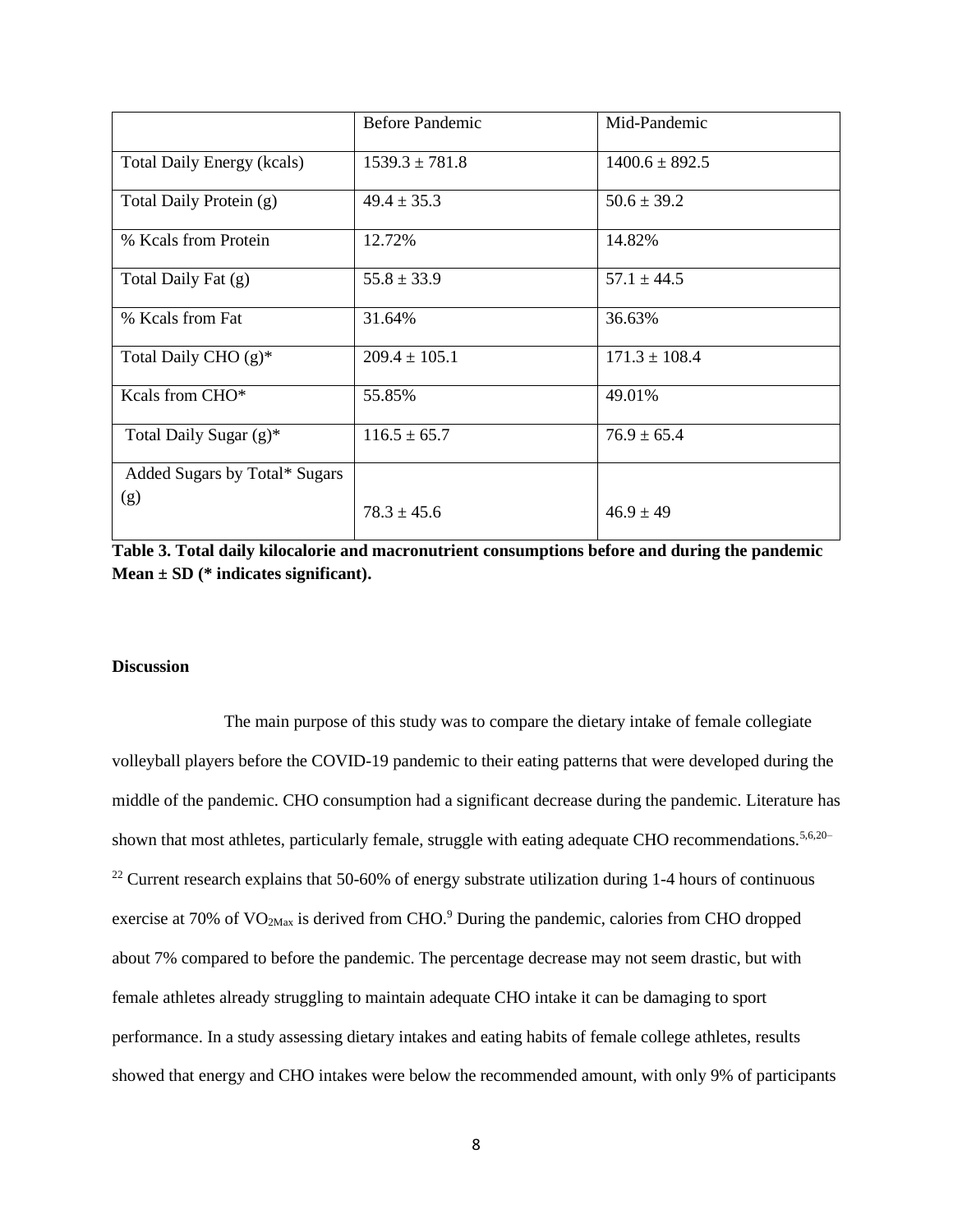meeting their energy and CHO needs, and 75% failing to consume the minimum amount of CHO required to support training.<sup>15</sup> In the current study, only 47% of participants met the minimum recommendations of CHO intake needed for training.

Volleyball players perform an intense intermittent activities that recruits large masses of muscle. When combined with short rest periods, these types of activities can decrease glycogen stores by 24-40%. It is recommended that an intake of  $5{\text -}10 \text{ g kg}^{-1}$  day<sup>-1</sup> is needed to maintain glycogen stores for these types of athletes.<sup>1</sup> In this study, before the pandemic, the amount of CHO consumed by female volleyball players was  $3.12 \text{ g/kg}$ . During the pandemic, this number decreased to  $2.63 \text{ g/kg}$ . Female college volleyball players were failing to meet the necessary CHO intake for training and competition before the pandemic began, and deficiency was exacerbated during the pandemic. When power athletes are below the recommended CHO value needed for training and competing, it decreases the reserves available to utilize during play and decreases the time to fatigue. This decrease in reserves may seriously impact players' performance or put them at risk for injury.<sup>4</sup>

Total daily sugar intake also decreased during the pandemic. Before the pandemic 116 grams of sugar were consumed each day; during the pandemic, only 77 grams of sugar were consumed. This finding is consistent with a study conducted in Spain for the general population. Research indicated that during the pandemic the studied population adopted healthier dietary habits by decreasing the intake of fried foods, snacks, fast foods, red meat, pastries, or sweet beverages and increasing Mediterranean diet foods like olive oil, vegetables, fruits, and legumes.<sup>40,41</sup> The consumption of sweet snacks also decreased compared to the production of homemade desserts.  $42$  In this study, the decrease in daily sugar intake could also contribute to the decline in CHO consumption. A study analyzing the effects of COVID-19 on collegiate student athletes' health found that the average number of meals consumed each day stayed the same, but females reported consuming less food and perceived increased healthfulness in their diets.<sup>48</sup> Excessive sugar consumption has also been shown to reduce the hypothalamic-pituitary adrenal (HPA) axis. The HPA plays a role in regulating stress. Following consumption, hormones are released to reduce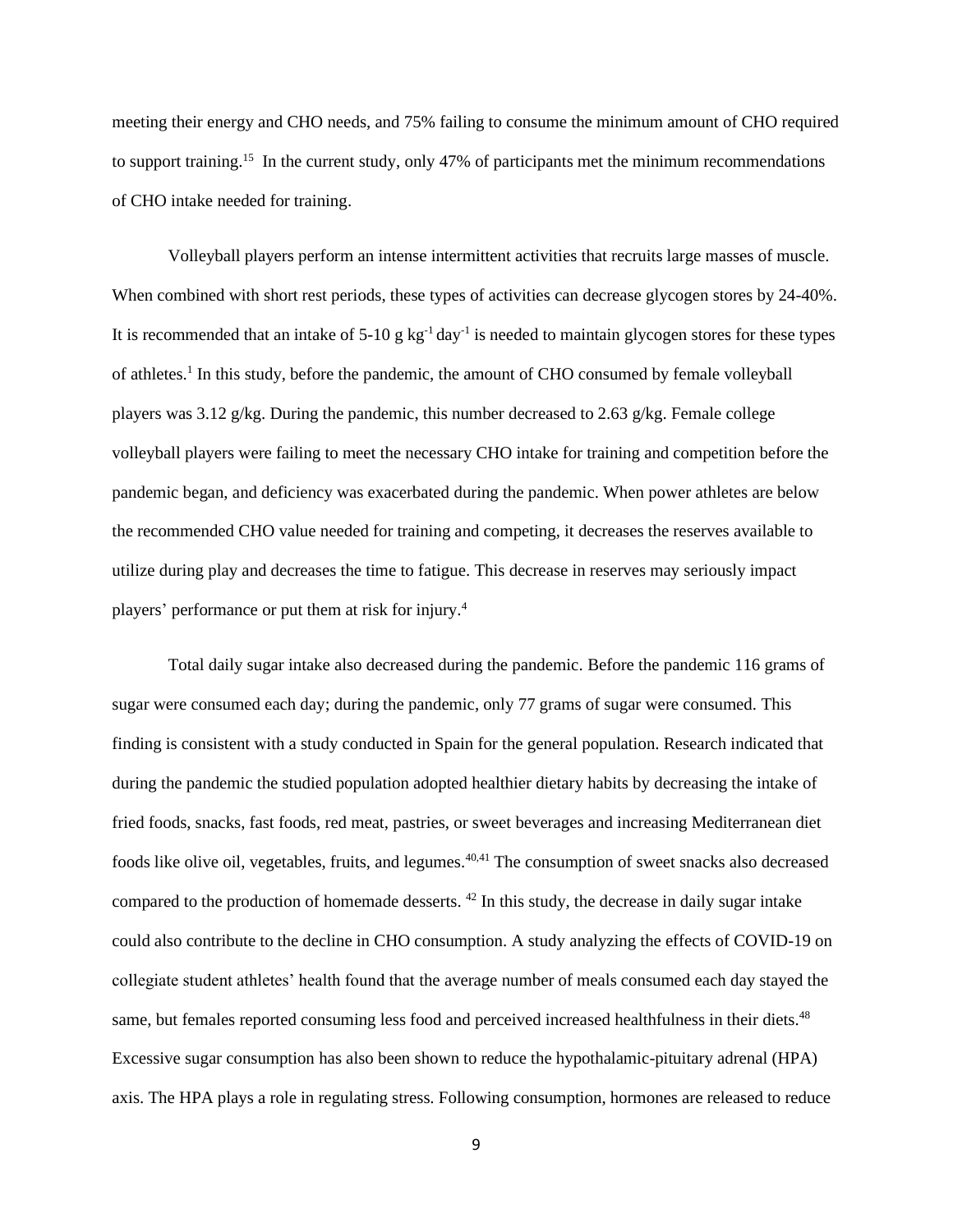the feelings of stress, which also increase the desire for comfort foods.<sup>49</sup> Stressors of college athletes can come in many forms such as playing time, injuries, discontentment with coaching style, poor academic performance, relationships with teammates, and their win and loss record.<sup>50</sup> One study conducted on college athletes measured stress, anxiety, and depression during the Covid-19 pandemic. The results showed symptoms of anxiety, depression, and stress were not elevated among most college athletes.<sup>51</sup> It is possible that with having altered volleyball seasons that did not result in regular season standings, there was no increase in stressors. This lack of stressors could explain the decrease in sugar consumption.

Dietary fat intake did not change significantly pre-pandemic at 32% to 36% during the pandemic. The amount of fats consumed pre-pandemic was 56 grams compared to 57 grams during the pandemic. It is possible that the slightly higher dietary fat intake compromised the amount of CHO and sugar consumed by athletes.

Although there was not a significant change in kilocalorie consumption before the pandemic to mid-pandemic, the kilocalorie intake was still below the recommended amount for volleyball players in each time period. Elite volleyball players can expend 600-1200 kilocalories or more per hour of exercise.<sup>1,2</sup> Data from this study shows that before the pandemic, athletes were only consuming 1550 calories a day. During the pandemic, kilocalorie intake decreased. The current recommendations for energy intake range from 44 to 50 kcal kg<sup>-1</sup> day<sup>-1</sup>.<sup>1,2</sup> In the current study, 22.8 kcal kg<sup>-1</sup> day<sup>-1</sup> were consumed before the pandemic. During the pandemic, consumption decreased to 20.8 kcal kg<sup>-1</sup> Energy consumption of fewer than 2,000 kilocalories per day has been identified as "low energy intake," and cannot support the high physical and nutritional demands of female athletes.<sup>15</sup> According to this definition, 73% of the athletes consumed less than 2,000 kcal-1 day-1 before the pandemic and would be considered "low energy intake". During the pandemic, 87% of the athletes consumed less than 2,000 kca-1 day<sup>-1</sup>. Female athletes typically consume less than 2000 kcal·day<sup>-1</sup> during training and competition, not enough to support recommendations to maintain optimal muscle glycogen stores.<sup>26,35</sup> Decreased amount of kilocalories over time could significantly reduce strength and endurance performance, and compromise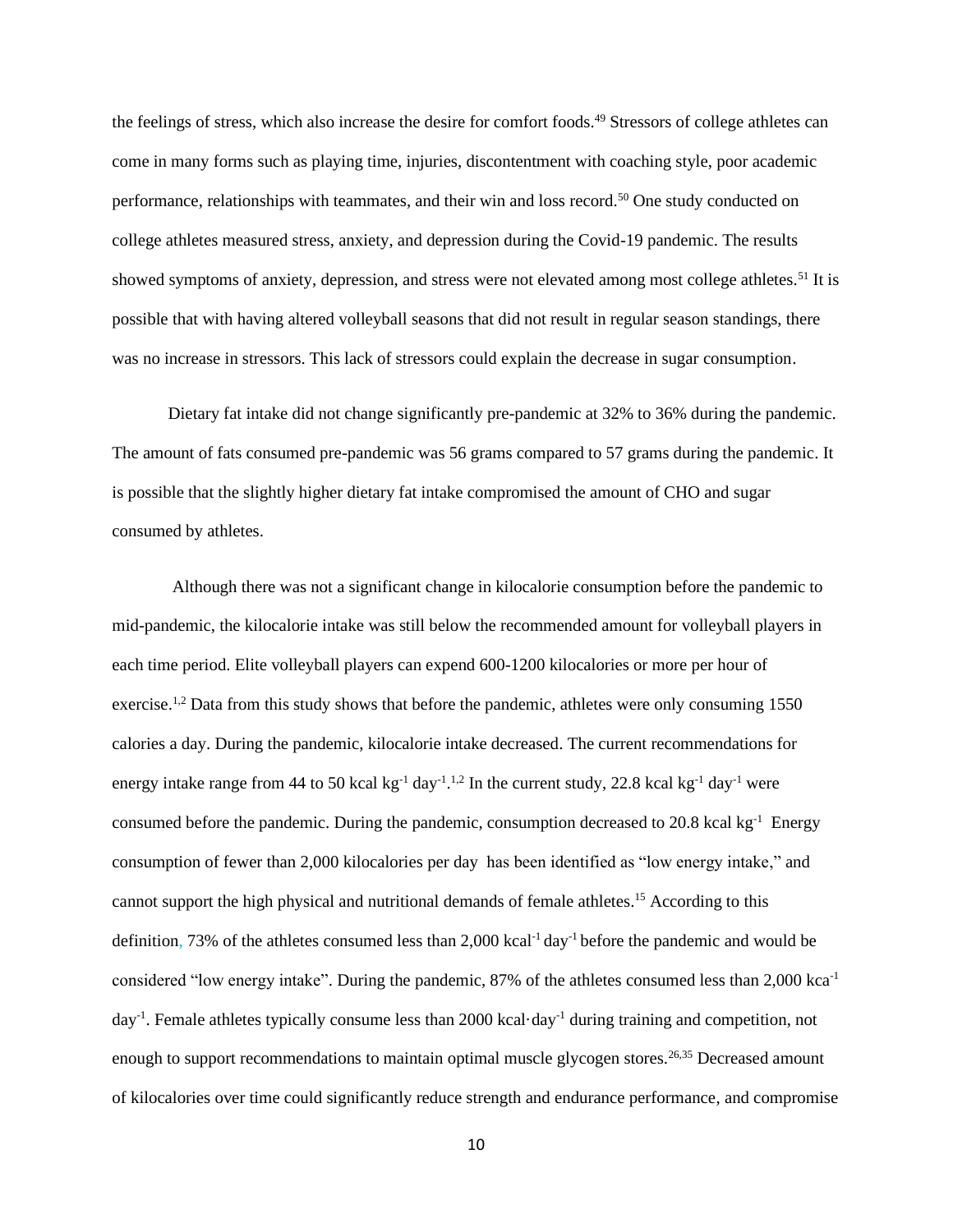the immune, endocrine, and/or musculoskeletal systems.<sup>3,4,7</sup> Reduced energy availability should be further investigated, especially as athletes start to return to a more normal training regime and competitions.

Dietary intake could have changed for numerous reasons: limited access to certain foods or restaurants, limited travel for competition, more free time to cook meals at home, trying new diets. This information is important in considering how athletes are fueling their bodies while training and competing. Adequate kilocalories and CHO consumption are important for athletes' performance. Sports physicians, nutritionists, and athletic trainers should be aware of these changes and how they can potentially impact an athlete's overall health, training, and recovery.

#### **Limitations**

There are several limitations in the study conducted. The study is limited by the utilization of a relatively small sample of athletes. The study is very specific to female collegiate volleyball players and did not include males or athletes from different sports. Of the 31 female college volleyball players at Whatcom Community College and Western Washington University, 15 chose to participate. Participation in the study could have also been limited by survey access. Email was not considered secure enough to distribute surveys. In order to secure the identities of these athletes secure OneDrive folders were shared with participants to access the survey. This included extra steps that may have deterred athletes away from participating in the study. The length of the survey could have also decreased participation, completing both surveys took about 90 minutes. Nine athletes also chose to opt-out of the study to protect their physical and mental health due to prior eating disorders or discomfort with sharing personal dietary information.

Anthropometric data for each athlete before the pandemic and during the pandemic was not collected. Due to COVID-19 restrictions, this study had to be conducted online to ensure the safety of the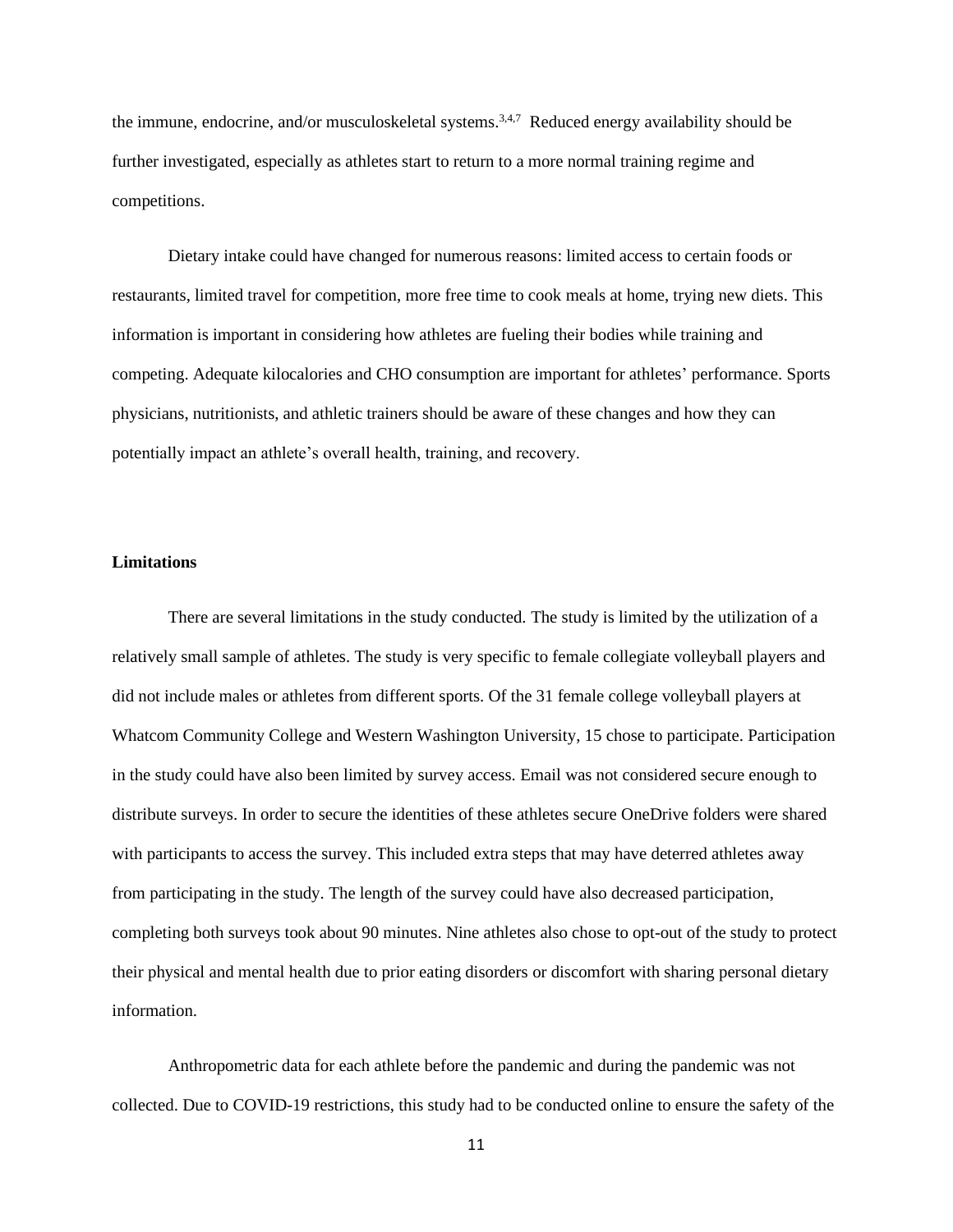athlete's health and protect them from potential exposures. Therefore, height and weight measurements were provided by participants and not physically measured. Measuring anthropometric data from before the pandemic and mid pandemic could have been insightful in determining the effects of dietary changes that occurred during the pandemic.

The DHQ III was the only tool implemented for collecting habitual dietary intake before and during the pandemic. Implementing a 3-day food record was attempted, but participation was lacking and was ultimately discarded after very few records were returned. Having 3-day food records would have been useful for the assessment of macronutrient and kilocalories consumption. Another limitation with using the DHQ III as the only tool is that athletes to had rely on memory to remember what their eating habits consisted of before the pandemic.

#### **Conclusions**

The results of the study show the importance of evaluating dietary intakes and eating habits of female college athletes during life-altering events. The female volleyball players who participated showed a significant decrease in CHO intake during the COVID-19 pandemic compared to their usual habitual intake before the pandemic. Sugar consumption also significantly decreased during the pandemic than before. Altered seasons due to the pandemic caused a shorter season length decreasing the total amount of games played compared to a regular season. During a regular reason 30 games were played over a course of 3.5 months. With a condensed season, 11 games were played in one month. Even though their total amount of games decreased, they had fewer breaks between games and the level of competition stayed the same. Female collegiate volleyball players still did not meet CHO recommendations. Adequate CHO consumption is essential for energy reserves during practice or competition to prevent a decrease in time to fatigue. CHO is a volleyball players main source of energy. With the study showing a decrease in CHO consumption during the pandemic, it is important that players start increasing CHO in their diet for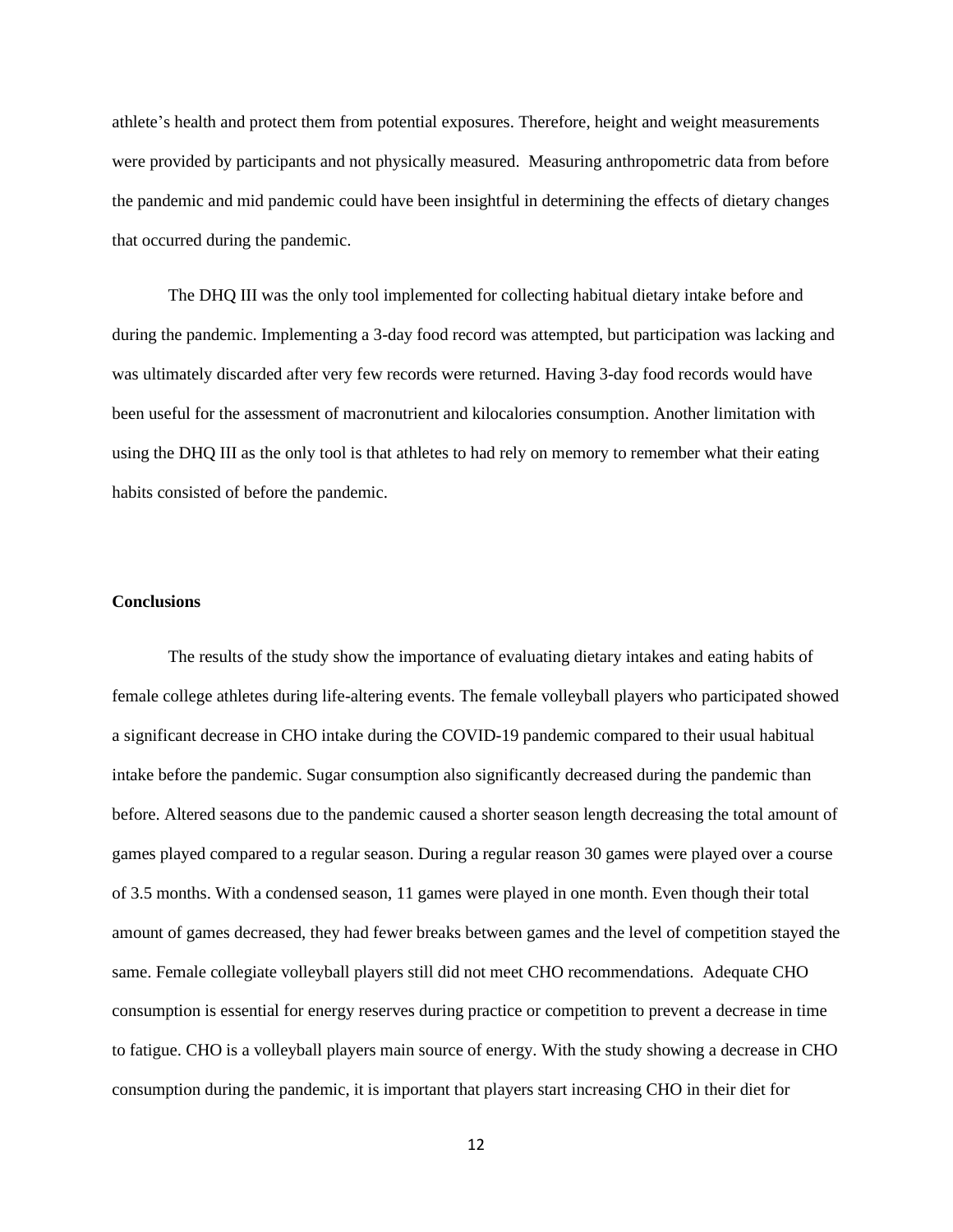practice and competition as seasons start to resume normally. Although the kilocalorie decrease in athletes was not statistically significant, as players resume normal training regimes, athletes must increase kilocalorie intake, so it does not affect their energy level, performance, and time to fatigue.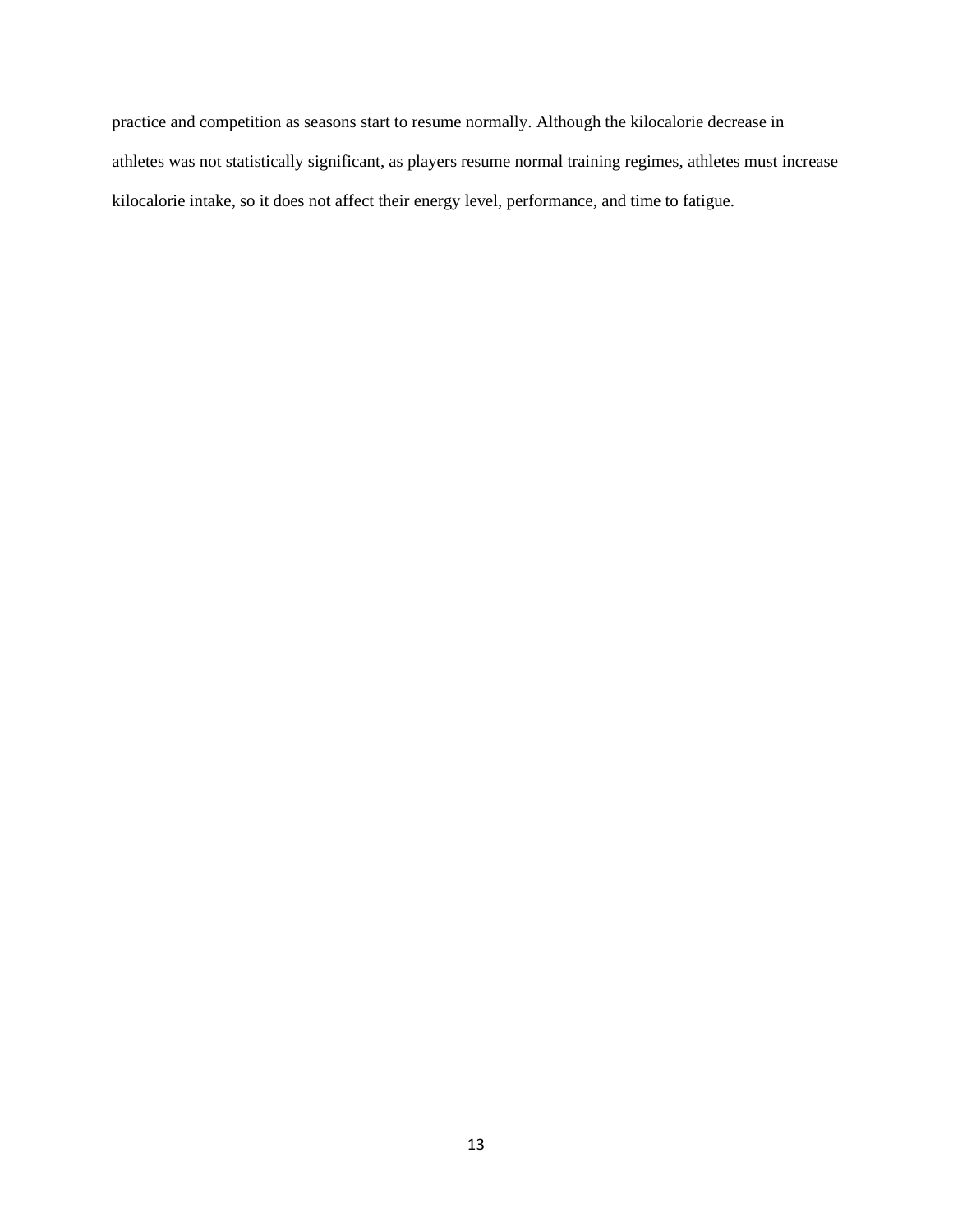# **Works Cited**

- 1. Raffaelli C, Milanese C, Lanza M, Zamparo P. Water-based training enhances both physical capacities and body composition in healthy young adult women. *Sport Sci Health*. 2016;12(2):195-207. [doi:10.1007/s11332-016-0275-z](https://link.springer.com/article/10.1007/s11332-016-0275-z?utm_medium=affiliate&utm_source=commission_junction&CJEVENT=3720f6e5ced811ec82d4d57d0a82b838&utm_campaign=CONR_BOOKS_ECOM_GL_PHSS_ALWYS_DEEPLINK&utm_content=textlink&utm_term=PID100357191&?utm_medium=affiliate)
- 2. ACSM, ADA. Nutrition and athletic performance : position statement. *Med Sci Sport Exerc*. 2009;Special Co:709-731. [doi:10.1249/MSS.0b013e318190eb86](https://pubmed.ncbi.nlm.nih.gov/19225360/)
- 3. Mercader I, Gonz J. Resilience, anxiety, stress ,depression and eating. *Nutrients*  2020;12(8):2045. [doi:10.3390/nu12082405](https://pubmed.ncbi.nlm.nih.gov/32796645/)
- 4. Bonci L. Supplements: Help, harm, or hype? how to approach athletes. *Curr Sports Med Rep*. 2009;8(4):200-205. [doi:10.1249/JSR.0b013e3181ae9ae8](https://pubmed.ncbi.nlm.nih.gov/19584607/)
- 5. Mielgo-Ayuso J, Zourdos MC, Calleja-González J, Urdampilleta A, Ostojic SM. Dietary intake habits and controlled training on body composition and strength in elite female volleyball players during the season. *Appl Physiol Nutr Metab*. 2015;40(8):827-834. [doi:10.1139/apnm-2015-0100](https://pubmed.ncbi.nlm.nih.gov/26224330/)
- 6. Papadopoulou S. Impact of energy intake and balance on the athletic performance and health of top female volleyball athletes. *Med Sport J Rom Sport Med Soc*. 2015;11(1):2477. <https://www.researchgate.net/publication/271209270>
- 7. Kerksick CM, Kulovitz M. Requirements of energy, carbohydrates, proteins and fats for athletes. 1<sup>st</sup> Ed. Cambridge, MA: Academic Press; 2013. [doi:10.1016/B978-0-12-396454-](https://www.sciencedirect.com/science/article/pii/B9780123964540000369?msclkid=ecb55b9fced811ec90b1117e07bc9caf) [0.00036-9](https://www.sciencedirect.com/science/article/pii/B9780123964540000369?msclkid=ecb55b9fced811ec90b1117e07bc9caf)
- 8. Burke LM. Fueling strategies to optimize performance: Training high or training low? *Scand J Med Sci Sport*. 2010;20(SUPPL. 2):48-58. [doi:10.1111/j.1600-0838.2010.01185.x](https://pubmed.ncbi.nlm.nih.gov/20840562/)
- 9. Kerksick CM, Arent S, Schoenfeld BJ, et al. International society of sports nutrition position stand: Nutrient timing. *J Int Soc Sports Nutr*. 2017;14(1):1-21. [doi:10.1186/s12970-017-0189-4](https://pubmed.ncbi.nlm.nih.gov/28919842/)
- 10. Valliant MW, Pittman H, Wenzel RK, Garner BH. Nutrition education by a registered dietitian improves dietary intake and nutrition knowledge of a NCAA female volleyball team. *Nutrients*. 2012;4(6):506-516. [doi:10.3390/nu4060506](https://europepmc.org/article/PMC/3397349?msclkid=670fb5a2ced911eca9e819fcfa83ef5c)
- 11. Webber K, Stoess AI, Forsythe H, Kurzynske J, Vaught JA, Adams B. Diet quality of collegiate athletes. *College Stud J*. 2015;49(2):251-256. [https://content.ebscohost.com/ContentServer.asp?T=P&P=AN&K=103235382&S=R&D=](https://content.ebscohost.com/ContentServer.asp?T=P&P=AN&K=103235382&S=R&D=a9h&EbscoContent=dGJyMMTo50SeqLU4y9f3OLCmsEqepq9Ssq%2B4SrCWxWXS&ContentCustomer=dGJyMPGusk%2BzprdNuePfgeyx44Dt6fIA%20 %20) [a9h&EbscoContent=dGJyMMTo50SeqLU4y9f3OLCmsEqepq9Ssq%2B4SrCWxWXS&](https://content.ebscohost.com/ContentServer.asp?T=P&P=AN&K=103235382&S=R&D=a9h&EbscoContent=dGJyMMTo50SeqLU4y9f3OLCmsEqepq9Ssq%2B4SrCWxWXS&ContentCustomer=dGJyMPGusk%2BzprdNuePfgeyx44Dt6fIA%20 %20) [ContentCustomer=dGJyMPGusk%2BzprdNuePfgeyx44Dt6fIA](https://content.ebscohost.com/ContentServer.asp?T=P&P=AN&K=103235382&S=R&D=a9h&EbscoContent=dGJyMMTo50SeqLU4y9f3OLCmsEqepq9Ssq%2B4SrCWxWXS&ContentCustomer=dGJyMPGusk%2BzprdNuePfgeyx44Dt6fIA%20 %20)
- 12. Hull M V., Jagim AR, Oliver JM, Greenwood M, Busteed DR, Jones MT. Gender differences and access to a sports dietitian influence dietary habits of collegiate athletes. *J Int Soc Sports Nutr*. 2016;13(1):1-16. [doi:10.1186/s12970-016-0149-4](https://pubmed.ncbi.nlm.nih.gov/27777542/)
- 13. Heaney S, O'Connor H, Naughton G, Gifford J. Towards an understanding of the barriers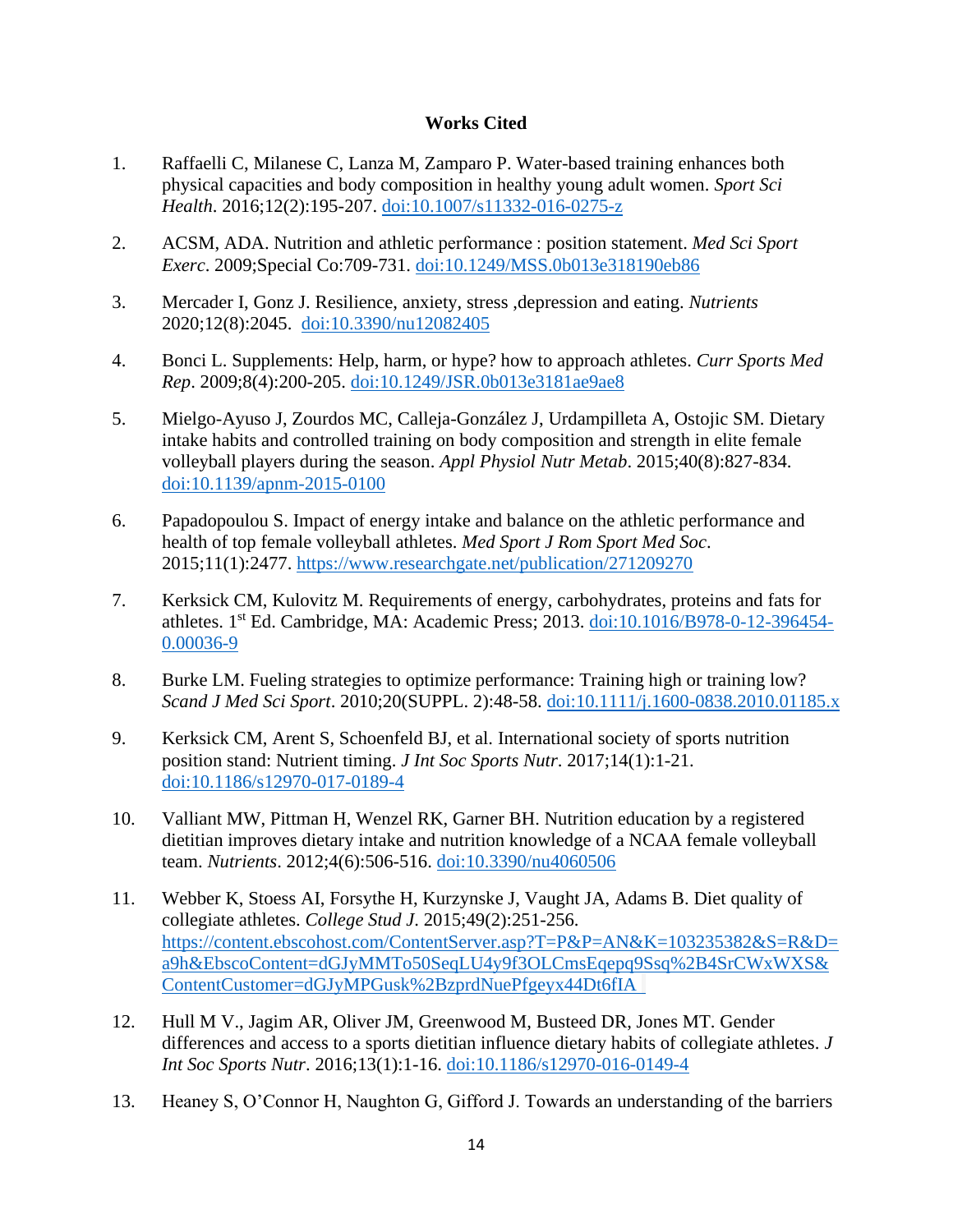to good nutrition for elite athletes. *Int J Sports Sci Coach*. 2008;3(3):391-401. [doi:10.1260/174795408786238542](https://journals.sagepub.com/doi/10.1260/174795408786238542?msclkid=ab89130dceda11ecabf053da174b651b)

- 14. Rockwell MS, Nickols-Richardson SM, Thye FW. Nutrition knowledge, opinions, and practices of coaches and athletic trainers at a Division I University. *Int J Sport Nutr*. 2001;11(2):174-185. [doi:10.1123/ijsnem.11.2.174](https://pubmed.ncbi.nlm.nih.gov/11402251/)
- 15. Shriver LH, Betts NM, Wollenberg G. Dietary intakes and eating habits of college athletes: Are female college athletes following the current sports nutrition standards? *J Am Coll Heal*. 2013;61(1):10-16. [doi:10.1080/07448481.2012.747526](https://pubmed.ncbi.nlm.nih.gov/23305540/)
- 16. Vargas SL, Kerr-Pritchett K, Papadopoulous C, Bennet V. Dietary habits, menstrual health, body composition, and eating disorder risk among collegiate volleyball players: A descriptive study. *Int J Exerc Sci*. 2013;6(1):52-62. <http://digitalcommons.wku.edu/ijes/vol6/iss1/7/>
- 17. Loucks AB, Kiens B, Wright HH. Energy availability in athletes. *J Sports Sci*. 2011;29(SUPPL. 1). [doi:10.1080/02640414.2011.588958](https://pubmed.ncbi.nlm.nih.gov/21793767/)
- 18. Hoogenboom BJ, Morris J, Morris C, Schaefer K. Nutritional knowledge and eating behaviors of female, collegiate swimmers. *N Am J Sports Phys Ther*. 2009;4(3):139-148. <http://www.pubmedcentral.nih.gov/articlerender.fcgi?artid=PMC2953338>
- 19. Cole CR, Salvaterra GF, Davis JE, et al. Evaluation of dietary practices of national collegiate athletic association division I football players. *J Strength Cond Res*. 2005;19(3):490-494. [doi:10.1519/14313.1](https://pubmed.ncbi.nlm.nih.gov/16095395/)
- 20. Clark M, Reed DB, Crouse SF, Armstrong RB. Pre- and post-season dietary intake, body composition, and performance indices of NCAA division I female soccer players. *Int J Sport Nutr Exerc Metab*. 2003;13(3):303-319. [doi:10.1123/ijsnem.13.3.303](https://pubmed.ncbi.nlm.nih.gov/14669931/)
- 21. Nepocatych S, Balilionis G, O'Neal EK. Analysis of dietary intake and body composition of female athletes over a competitive season. *Montenegrin J Sport Sci Med*. 2017;6(2):57- 65. [doi:10.26773/mjssm.2017.09.008](https://www.researchgate.net/publication/319098875_Analysis_of_Dietary_Intake_and_Body_Composition_of_Female_Athletes_over_a_Competitive_Season?msclkid=1f13f432cedc11ec9984cf5edf788084)
- 22. Hassapidou MN, Manstrantoni A. Dietary intakes of elite female athletes in Greece. *J Hum Nutr Diet*. 2001;14(5):391-396. [doi:10.1046/j.1365-277X.2001.00307.x](https://pubmed.ncbi.nlm.nih.gov/11906580/)
- 23. Sundgot-Borgen J, Torstveit MK. Aspects of disordered eating continuum in elite highintensity sports. *Scand J Med Sci Sport*. 2010;20(SUPPL. 2):112-121. [doi:10.1111/j.1600-](https://pubmed.ncbi.nlm.nih.gov/20840569/) [0838.2010.01190.x](https://pubmed.ncbi.nlm.nih.gov/20840569/)
- 24. Currie A. Sport and eating disorders Understanding and managing the risks. *Asian J Sports Med*. 2010;1(2):63-68. [doi:10.5812/asjsm.34864](https://pubmed.ncbi.nlm.nih.gov/22375193/)
- 25. Anne LB. Low energy availability in the marathon and other endurance sports. *Sport Med*. 2007;37(4-5):348-352. [doi: 10.2165/00007256-200737040-00019. PMID: 17465605.](https://pubmed.ncbi.nlm.nih.gov/17465605/)
- 26. Nattiv A, Loucks AB, Manore MM, Sanborn CF, Sundgot-Borgen J, Warren MP. The female athlete triad. *Med Sci Sports Exerc*. 2007;39(10):1867-1882.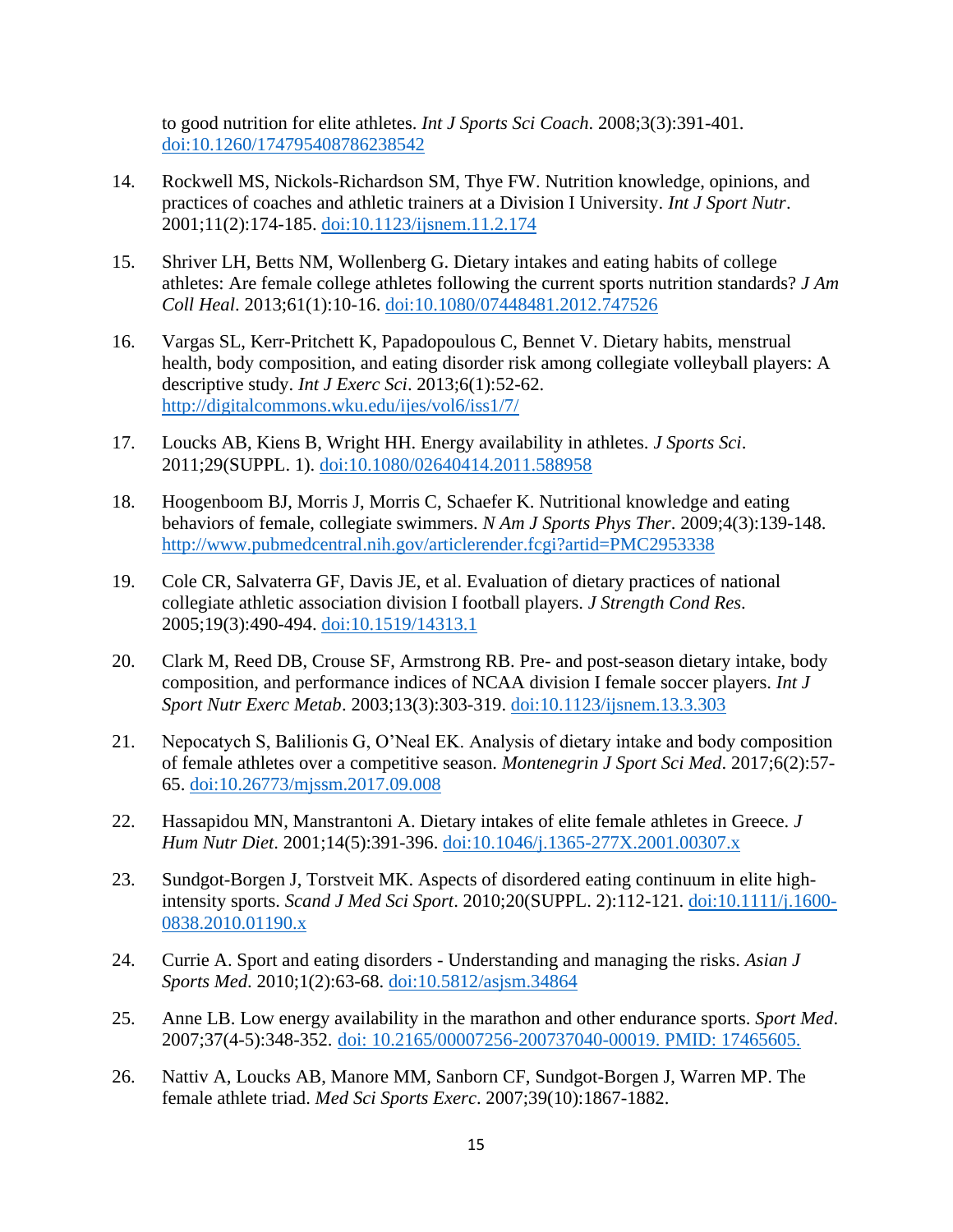[doi:10.1249/mss.0b013e318149f111](https://pubmed.ncbi.nlm.nih.gov/17909417/)

- 27. Beals KA, Manore MM. Disorders of the female athlete triad among collegiate athletes. *Int J Sport Nutr Exerc Metab*. 2002;12(3):281-293. [doi:10.1123/ijsnem.12.3.281](https://pubmed.ncbi.nlm.nih.gov/12432173/#:~:text=DOI%3A%2010.1123%2Fijsnem.12.3.281%20Abstract%20This%20study%20examined%20the%20prevalence,athletes%20participating%20in%20aesthetic%2C%20endurance%2C%20or%20team%2Fanaerobic%20sports.?msclkid=d7fcd74dcedc11ec9fc984814f1c70ec)
- 28. Thein-Nissenbaum JM, Rauh MJ, Carr KE, Loud KJ, McGuine TA. Menstrual irregularity and musculoskeletal injury in female high school athletes. *J Athl Train*. 2012;47(1):74-82. [doi:10.4085/1062-6050-47.1.74](https://pubmed.ncbi.nlm.nih.gov/22488233/)
- 29. Rauh MJ, Nichols JF, Barrack MT. Relationships among injury and disordered eating, menstrual dysfunction, and low bone mineral density in high school athletes: A prospective study. *J Athl Train*. 2010;45(3):243-252. [doi:10.4085/1062-6050-45.3.243](https://pubmed.ncbi.nlm.nih.gov/20446837/)
- 30. Rauh MJ, Barrack M, Nichols JF. Associations between the female athlete triad and injury among high school runners. *Int J Sports Phys Ther*. 2014;9(7):948-958. <https://pubmed.ncbi.nlm.nih.gov/25540710/>
- 31. Chatterton JM, Petrie TA. Prevalence of disordered eating and pathogenic weight control behaviors among male collegiate athletes. *Eat Disord*. 2013;21(4):328-341. [doi:10.1080/10640266.2013.797822](https://pubmed.ncbi.nlm.nih.gov/23767673/)
- 32. Coelho AR, Cascais MJ. The female athlete triad / relative energy deficiency in sports ( RED-S ). *Rev. Bras. Ginecol. Obstet*. 2021;43(05). [doi: 10.1055/s-0041-1730289](https://pubmed.ncbi.nlm.nih.gov/34077990/)
- 33. Conviser JH, Tierney AS, Nickols R. Assessment of athletes with eating disorders: Essentials for best practice. *J Clin Sport Psychol*. 2018;12(4):480-494. [doi:10.1123/jcsp.2018-0012](https://journals.humankinetics.com/view/journals/jcsp/12/4/article-p480.xml?msclkid=0407e7c9cede11ec9053396bdd1dc992)
- 34. Torstveit MK, Fahrenholtz IL, Lichtenstein MB, Stenqvist TB, Melin AK. Exercise dependence, eating disorder symptoms and biomarkers of relative energy deficiency in sports (RED-S) among male endurance athletes. *BMJ Open Sport Exerc Med*. 2019;5(1):1-8. [doi:10.1136/bmjsem-2018-000439](https://pubmed.ncbi.nlm.nih.gov/30792881/)
- 35. Putukian M. The psychological response to injury in student athletes: A narrative review with a focus on mental health. *Br J Sports Med*. 2016;50(3):145-148. [doi:10.1136/bjsports-2015-095586](https://europepmc.org/article/MED/26719498?msclkid=7f818647cede11eca07969498b0fc16e)
- 36. Sundgot-Borgen, J. Risk and trigger factors for the development of eating disorders in female elite athletes. *Med & Sci in Sport & Exerc.* 1994;26(4), 414– 419. <https://doi.org/10.1249/00005768-199404000-00003>
- 37. Mattioli A V., Sciomer S, Cocchi C, Maffei S, Gallina S. Quarantine during COVID-19 outbreak: Changes in diet and physical activity increase the risk of cardiovascular disease. *Nutr Metab Cardiovasc Dis*. 2020;30(9):1409-1417. [doi:10.1016/j.numecd.2020.05.020](https://pubmed.ncbi.nlm.nih.gov/32571612/)
- 38. Górnicka M, Drywień ME, Zielinska MA, Hamułka J. Dietary and Lifestyle Changes During COVID-19 and the Subsequent Lockdowns among Polish Adults : PLifeCOVID-19 Study. *Nutrients*. 2020;12(8):2324. [doi:10.3390/nu12082324](https://pubmed.ncbi.nlm.nih.gov/32756458/)
- 39. Sidor A, Rzymski P. Dietary choices and habits during COVID-19 lockdown: Experience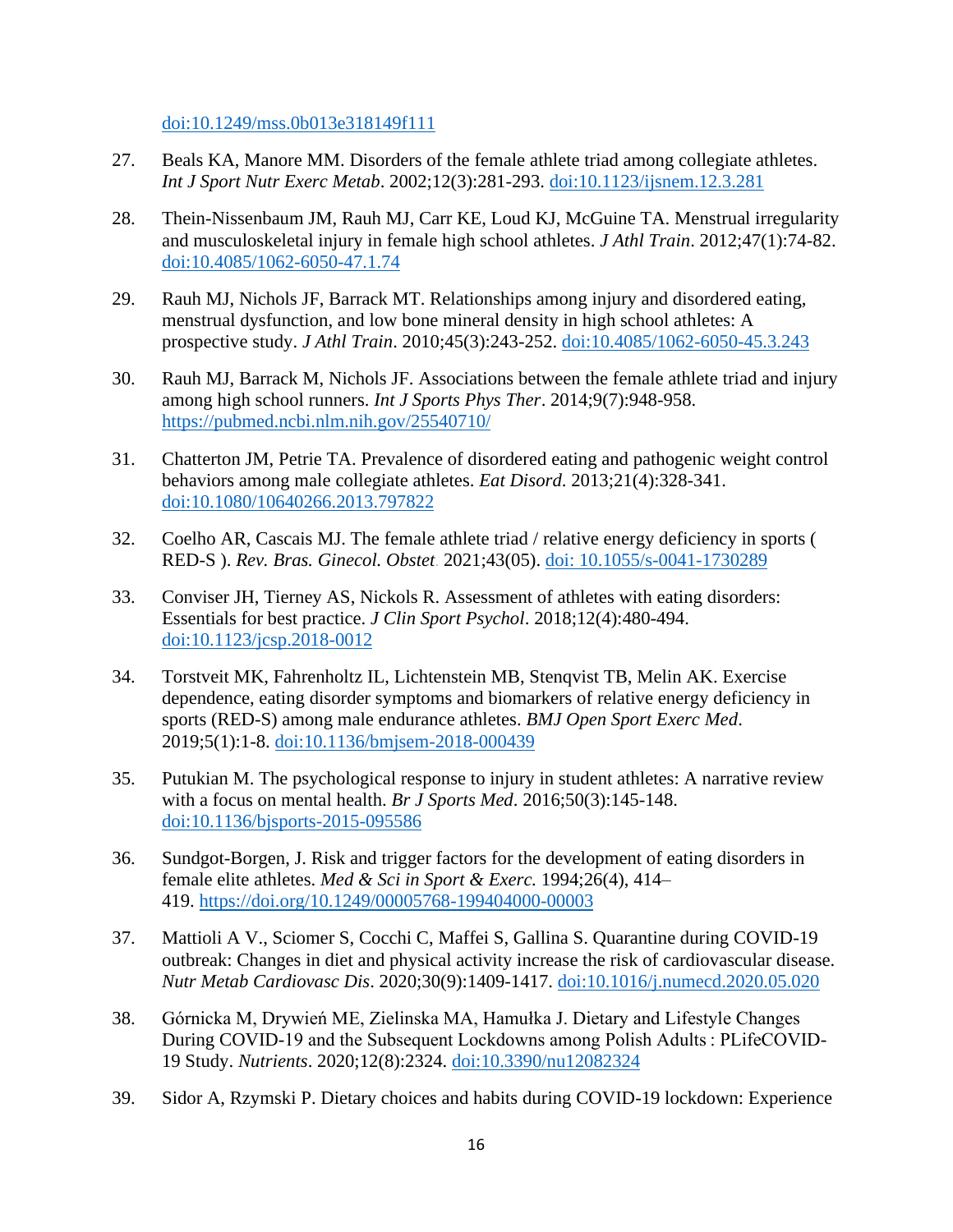from Poland. *Nutrients*. 2020;12(6):1-13. [doi:10.3390/nu12061657](https://pubmed.ncbi.nlm.nih.gov/32503173/)

- 40. Rodríguez-Pérez C, Molina-Montes E, Verardo V, et al. Changes in dietary behaviours during the COVID-19 outbreak confinement in the Spanish COVIDiet study. *Nutrients*. 2020;12(6):1-19. [doi:10.3390/nu12061730](https://pubmed.ncbi.nlm.nih.gov/32531892/)
- 41. Di Renzo L, Gualtieri P, Pivari F, et al. Eating habits and lifestyle changes during COVID-19 lockdown: An Italian survey. *J Transl Med*. 2020;18(1):1-15. [doi:10.1186/s12967-020-02399-5](https://pubmed.ncbi.nlm.nih.gov/32513197/)
- 42. Bracale R, Vaccaro CM. Changes in food choice following restrictive measures due to Covid-19. *Nutr Metab Cardiovasc Dis*. 2020;30(9):1423-1426. [doi:10.1016/j.numecd.2020.05.027](https://pubmed.ncbi.nlm.nih.gov/32600957/)
- 43. Haftenberger M, Heuer T, Heidemann C, Kube F, Krems C, Mensink GBM. Relative validation of a food frequency questionnaire for national health and nutrition monitoring. *Nutr J*. 2010;9(1):1-9. [doi:10.1186/1475-2891-9-36](https://pubmed.ncbi.nlm.nih.gov/20840739/)
- 44. Mandracchia F, Llauradó E, Tarro L, et al. Potential use of mobile phone applications for self-monitoring and increasing daily fruit and vegetable consumption: A systematized review. *Nutrients*. 2019;11(3):1-16. [doi:10.3390/nu11030686](https://pubmed.ncbi.nlm.nih.gov/30909484/)
- 45. Engel MG, Kern HJ, Brenna JT, Mitmesser SH. Micronutrient gaps in three commercial weight-loss diet plans. *Nutrients*. 2018;10(1):1-11. [doi:10.3390/nu10010108](https://pubmed.ncbi.nlm.nih.gov/29361684/)
- 46. Block G, Coyle LM, Hartman AM, Scoppa SM. Revision of dietary analysis software for the Health Habits and History Questionnaire. Am J Epidemiol 1994;139:1190-1196. [doi:10.1093/oxfordjournals.aje.a116965](https://pubmed.ncbi.nlm.nih.gov/8209877/)
- 47. Ortega RM, Perez-Rodrigo C, Lopez-Sobaler AM. Métodos de evaluación de la ingesta actual: Registro o diario dietético. *Nutr Hosp*. 2015;31:38-45. [doi:10.3305/nh.2015.31.sup3.8749](https://pubmed.ncbi.nlm.nih.gov/25719769/)
- 48. Chandler AJ, Arent MA, Cintineo HP, Torres-McGehee TM, Winkelmann ZK, Arent SM. The Impacts of COVID-19 on collegiate student-athlete training, health, and well-being. *Transl J Am Coll Sport Med*. 2021;6(4):1-11. [doi:10.1249/tjx.0000000000000173](https://journals.lww.com/acsm-tj/Fulltext/2021/10150/The_Impacts_of_COVID_19_on_Collegiate.7.aspx?msclkid=83fa103acee011ec900375f955369c07)
- 49. Jacques A, Chaaya N, Beecher K, Ali SA, Belmer A, Bartlett S. The impact of sugar consumption on stress driven, emotional and addictive behaviors. *Neurosci Biobehav Rev*. 2019;103(March):178-199. [doi:10.1016/j.neubiorev.2019.05.021](https://pubmed.ncbi.nlm.nih.gov/31125634/)
- 50. Holden SL, Forester BE, Williford HN, Reilly E. Sport locus of control and perceived stress among college student-athletes. *Int J Environ Res Public Health*. 2019;16(16). [doi:10.3390/ijerph16162823](https://pubmed.ncbi.nlm.nih.gov/31398787/)
- 51. Sanborn V, Todd L, Schmetzer H, Manitkul-Davis N, Updegraff J, Gunstad J. Prevalence of covid-19 anxiety in division i student-athletes. *J Clin Sport Psychol*. 2021;15(2):162- 176. [doi:10.1123/jcsp.2020-0057](https://journals.humankinetics.com/view/journals/jcsp/15/2/article-p162.xml?msclkid=ccbadfe8cee011ecae7b0d35df3864bf)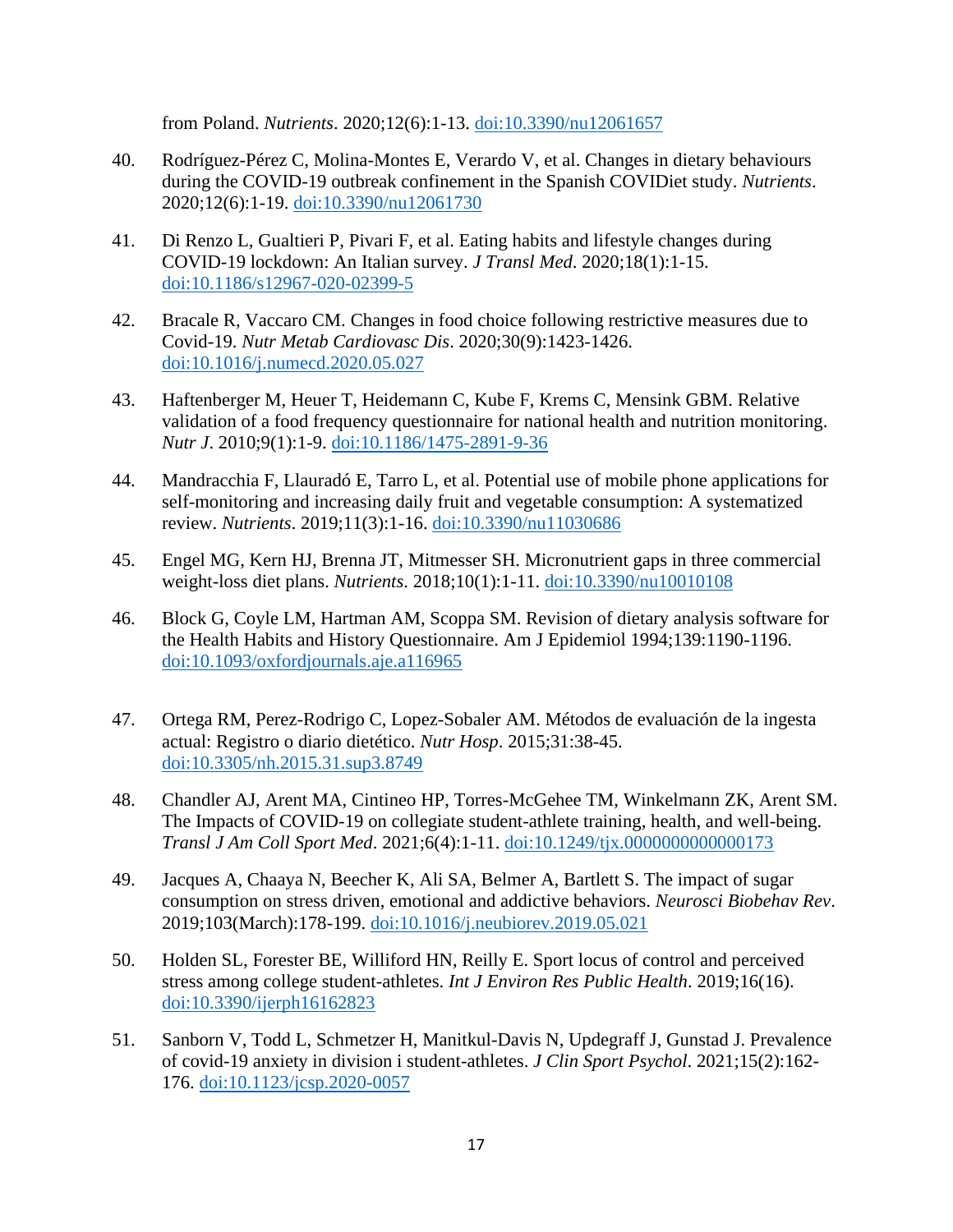- 52. von Rosen P, Frohm A, Kottorp A, Fridén C, Heijne A. Too little sleep and an unhealthy diet could increase the risk of sustaining a new injury in adolescent elite athletes. *Scand J Med Sci Sport*. 2017;27(11):1364-1371. [doi:10.1111/sms.12735](https://pubmed.ncbi.nlm.nih.gov/27539373/)
- 53. Kreider RB, Wilborn CD, Taylor L, et al. ISSN exercise and sport nutrition review: Research and recommendations. *J Int Soc Sports Nutr*. 2010;7:1-43. [doi:10.1186/1550-](https://www.bing.com/search?q=doi%3A10.1186%2F1550-2783-7-7&qs=n&form=QBRE&=Search%20%7B0%7D%20for%20%7B1%7D&=Search%20work%20for%20%7B0%7D&=%25eManage%20Your%20Search%20History%25E&sp=-1&pq=doi%3A10.1186%2F1550-2783-7-7&sc=0-25&sk=&cvid=2D1C7F5B1E9145E69068ECE29DA6B5F4) [2783-7-7](https://www.bing.com/search?q=doi%3A10.1186%2F1550-2783-7-7&qs=n&form=QBRE&=Search%20%7B0%7D%20for%20%7B1%7D&=Search%20work%20for%20%7B0%7D&=%25eManage%20Your%20Search%20History%25E&sp=-1&pq=doi%3A10.1186%2F1550-2783-7-7&sc=0-25&sk=&cvid=2D1C7F5B1E9145E69068ECE29DA6B5F4)
- 54. Deldicque L, Francaux M. Recommendations for healthy nutrition in female endurance runners: An update. *Front Nutr*. 2015;2(May):1-7. [doi:10.3389/fnut.2015.00017](https://pubmed.ncbi.nlm.nih.gov/26075206/)
- 55. Brun JF, Malatesta D, Sartorio A. Maximal lipid oxidation during exercise: A target for individualizing endurance training in obesity and diabetes? *J Endocrinol Invest*. 2012;35(7):686-691. [doi:10.3275/8466](https://link.springer.com/article/10.3275/8466?utm_medium=affiliate&utm_source=commission_junction&CJEVENT=45a98311cee111ec806501f30a82b821&utm_campaign=CONR_BOOKS_ECOM_GL_PHSS_ALWYS_DEEPLINK&utm_content=textlink&utm_term=PID100357191&?utm_medium=affiliate)
- 56. Matsuda T, Kato H, Suzuki H, Mizugaki A, Ezaki T, Ogita F. Within-day amino acid intakes and nitrogen balance in male collegiate swimmers during the general preparation phase. *Nutrients*. 2018;10(11). [doi:10.3390/nu10111809](https://pubmed.ncbi.nlm.nih.gov/30463354/)
- 57. Monirujjaman M, Ferdouse A. Metabolic and physiological roles of branched-chain amino acids. *Adv Mol Biol*. 2014;2014:1-6. [doi:10.1155/2014/364976](https://www.hindawi.com/journals/amb/2014/364976/?msclkid=79731a77cee111ec8b4e0235e9e000f4)
- 58. Knechtle B, Mrazek C, Wirth A, et al. Branched-chain amino acid supplementation during a 100-km ultra-marathon-A randomized controlled trial. *J Nutr Sci Vitaminol (Tokyo)*. 2012;58(1):36-44. [doi:10.3177/jnsv.58.36](https://www.jstage.jst.go.jp/article/jnsv/58/1/58_36/_article?msclkid=9a5ec3dacee111ecb9fa7d83e3d85dc2)
- 59. Stamler J, Elliott P, Dennis B, et al. INTERMAP: Background, aims, design, methods, and descriptive statistics (nondietary). *J Hum Hypertens*. 2003;17(9):591-608. [doi:10.1038/sj.jhh.1001603](https://pubmed.ncbi.nlm.nih.gov/13679950/)
- 60. Tarnopolsky M. Protein requirements for endurance athletes. *Eur J Sport Sci*. 2004;4(1):1- 15. [doi:10.1080/17461390400074102](https://www.tandfonline.com/doi/abs/10.1080/17461390400074102?msclkid=c8163a46cee111eca56b7fc762e54e53)
- 61. Burke LM, Ross ML, Garvican-Lewis LA, et al. Low carbohydrate, high fat diet impairs exercise economy and negates the performance benefit from intensified training in elite race walkers. *J Physiol*. 2017;595(9):2785-2807. [doi:10.1113/JP273230](https://pubmed.ncbi.nlm.nih.gov/28012184/)
- 62. Kerksick CM, Kreider RB, Willoughby DS. Intramuscular adaptations to eccentric exercise and antioxidant supplementation. *Amino Acids*. 2010;39(1):219-232. [doi:10.1007/s00726-009-0432-7](https://pubmed.ncbi.nlm.nih.gov/19967420/)
- 63. Jeukendrup A. A step towards personalized sports nutrition: Carbohydrate intake during exercise. *Sport Med*. 2014;44(SUPPL.1). [doi:10.1007/s40279-014-0148-z](https://pubmed.ncbi.nlm.nih.gov/24791914/)
- 64. Phillips SM. Protein requirements and supplementation in strength sports. *Nutrition*. 2004;20(7-8):689-695. [doi:10.1016/j.nut.2004.04.009](https://pubmed.ncbi.nlm.nih.gov/15212752/)
- 65. Wales NS. A low-carbohydrate ketogenic diet reduces body mass without compromising performance in powerlifting and olympic weightlifting athletes. *J Strgth & Con Res.*  2018;32(12):3373-3382. [doi: 10.1519/JSC.0000000000002904](https://pubmed.ncbi.nlm.nih.gov/30335720/)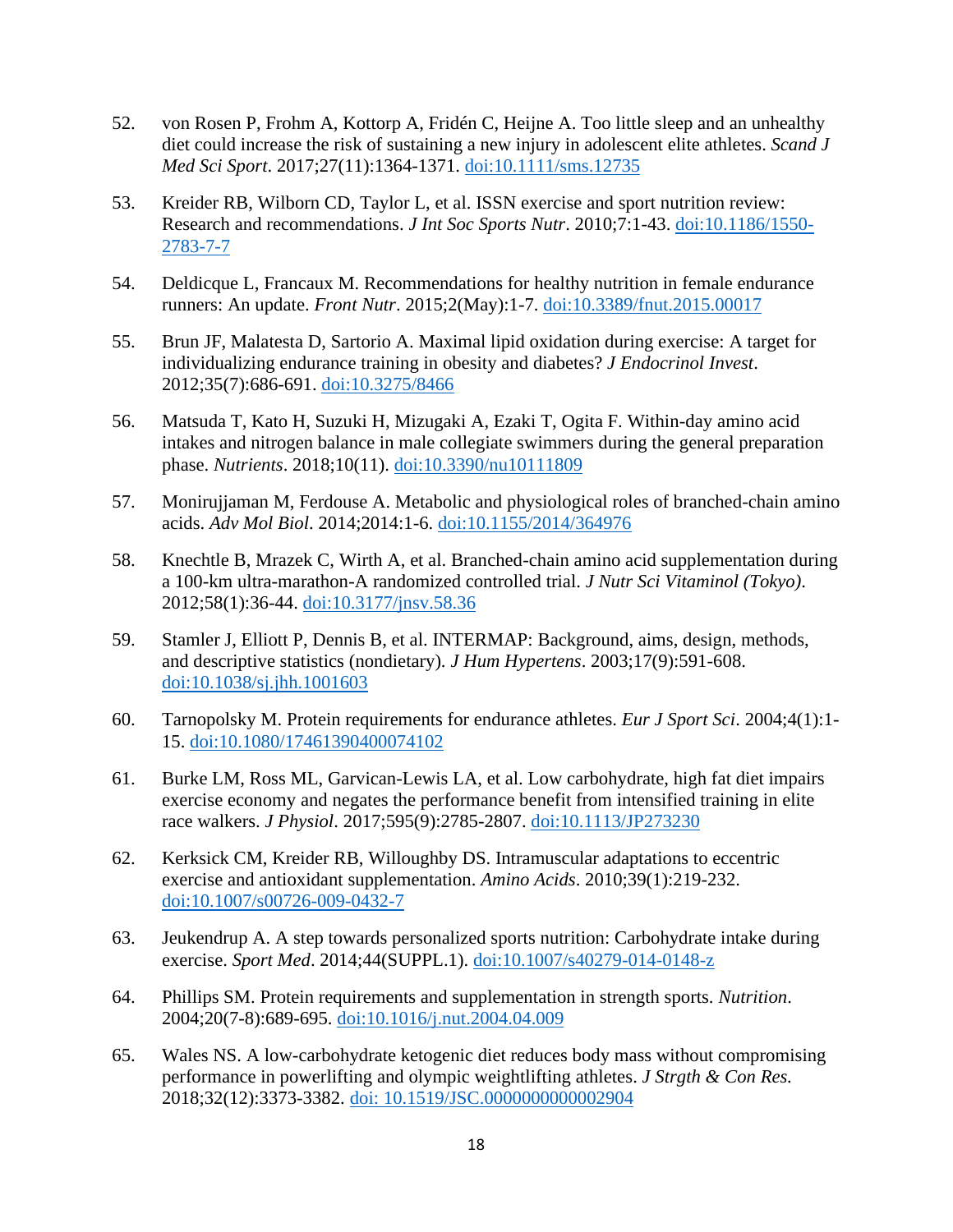- 66. Paoli A, Grimaldi K, D'Agostino D, et al. Ketogenic diet does not affect strength performance in elite artistic gymnasts. *J Int Soc Sports Nutr*. 2012;9:1-9. [doi:10.1186/1550-2783-9-34](https://pubmed.ncbi.nlm.nih.gov/22835211/)
- 67. McSwiney FT, Wardrop B, Hyde PN, Lafountain RA, Volek JS, Doyle L. Keto-adaptation enhances exercise performance and body composition responses to training in endurance athletes. *Metabolism*. 2018;81(December):25-34. [doi:10.1016/j.metabol.2017.10.010](https://pubmed.ncbi.nlm.nih.gov/29108901/)
- 68. Burke LM, Hawley JA. Effects of short-term fat adaptation on metabolism and performance of prolonged exercise. *Med Sci Sports Exerc*. 2002;34(9):1492-1498. [doi:10.1097/00005768-200209000-00015](https://pubmed.ncbi.nlm.nih.gov/12218744/)
- 69. Hinton PS, Sanford TC, Davidson MM, Yakushko OF, Beck NC. Nutrient intakes and dietary behaviors of male and female collegiate athletes. *Int J Sport Nutr Exerc Metab*. 2004;14(4):389-405. [doi:10.1123/ijsnem.14.4.389](https://pubmed.ncbi.nlm.nih.gov/15467098/)
- 70. Baranauskas M, Stukas R, Tubelis L, et al. Nutritional habits among high-performance endurance athletes. *Med*. 2015;51(6):351-362. [doi:10.1016/j.medici.2015.11.004](https://pubmed.ncbi.nlm.nih.gov/26739677/)
- 71. Drenowatz C, Eisenmann JC, Carlson JJ, Pfeiffer KA, Pivarnik JM. Energy expenditure and dietary intake during high-volume and low-volume training periods among male endurance athletes. *Appl Physiol Nutr Metab*. 2012;37(2):199-205. [doi:10.1139/H11-155](https://pubmed.ncbi.nlm.nih.gov/22360344/)
- 72. Sundgot-Borgen J, Torstveit MK. Prevalence of eating disorders in elite athletes is higher than in the general population. *Clin J Sport Med*. 2004;14(1):25-32. [doi:10.1097/00042752-200401000-00005](https://pubmed.ncbi.nlm.nih.gov/14712163/)

73. Wade TD. Epidemiology of eating disorders: Creating opportunities. *Int J Eat Disord.*  2007;(September):27-30. [doi:10.1002/eat](https://onlinelibrary.wiley.com/doi/pdf/10.1002/eat.20456?msclkid=aede87e6cee311eca6bcff5cfe912c88)

- 74. Greenleaf C, Petrie T, Carter J, Reel J. Female collegiate athletes: Prevalence of eating disorders and disordered eating behaviors. *J Am Coll Heal*. 2009;57(5):489-496. [doi:10.3200/JACH.57.5.489-496](https://pubmed.ncbi.nlm.nih.gov/19254889/)
- 75. Wells EK, Chin AD, Tacke JA, Bunn JA. Risk of disordered eating among division I female college athletes. *Int J Exerc Sci*. 8(3):256-264. [https://europepmc.org/article/MED/27293502?msclkid=72e10142cee411ecbc49c5c6f12b](https://europepmc.org/article/MED/27293502?msclkid=72e10142cee411ecbc49c5c6f12b3246) [3246](https://europepmc.org/article/MED/27293502?msclkid=72e10142cee411ecbc49c5c6f12b3246)
- 76. Tenforde AS, Barrack MT, Nattiv A, Fredericson M. Parallels with the female athlete triad in male athletes. *Sport Med*. 2016;46(2):171-182. [doi:10.1007/s40279-015-0411-y](https://pubmed.ncbi.nlm.nih.gov/26497148/)
- 77. Arthur-Cameselle J, Quatromoni P. Factors related to the onset of eating disorders in female athletes. *Sport Psychol*. 2010;25:1-17. <https://sites.bu.edu/nutritionalepilab/files/2017/03/01-Arthur-1-17.pdf>
- 78. Papadopoulou SK. Rehabilitation nutrition for injury recovery of athletes: The role of macronutrient intake. *Nutrients*. 2020;12(8):1-17. [doi:10.3390/nu12082449](https://pubmed.ncbi.nlm.nih.gov/32824034/)
- 79. Weiss MR. Psychological aspects of sport-injury rehabilitation: A developmental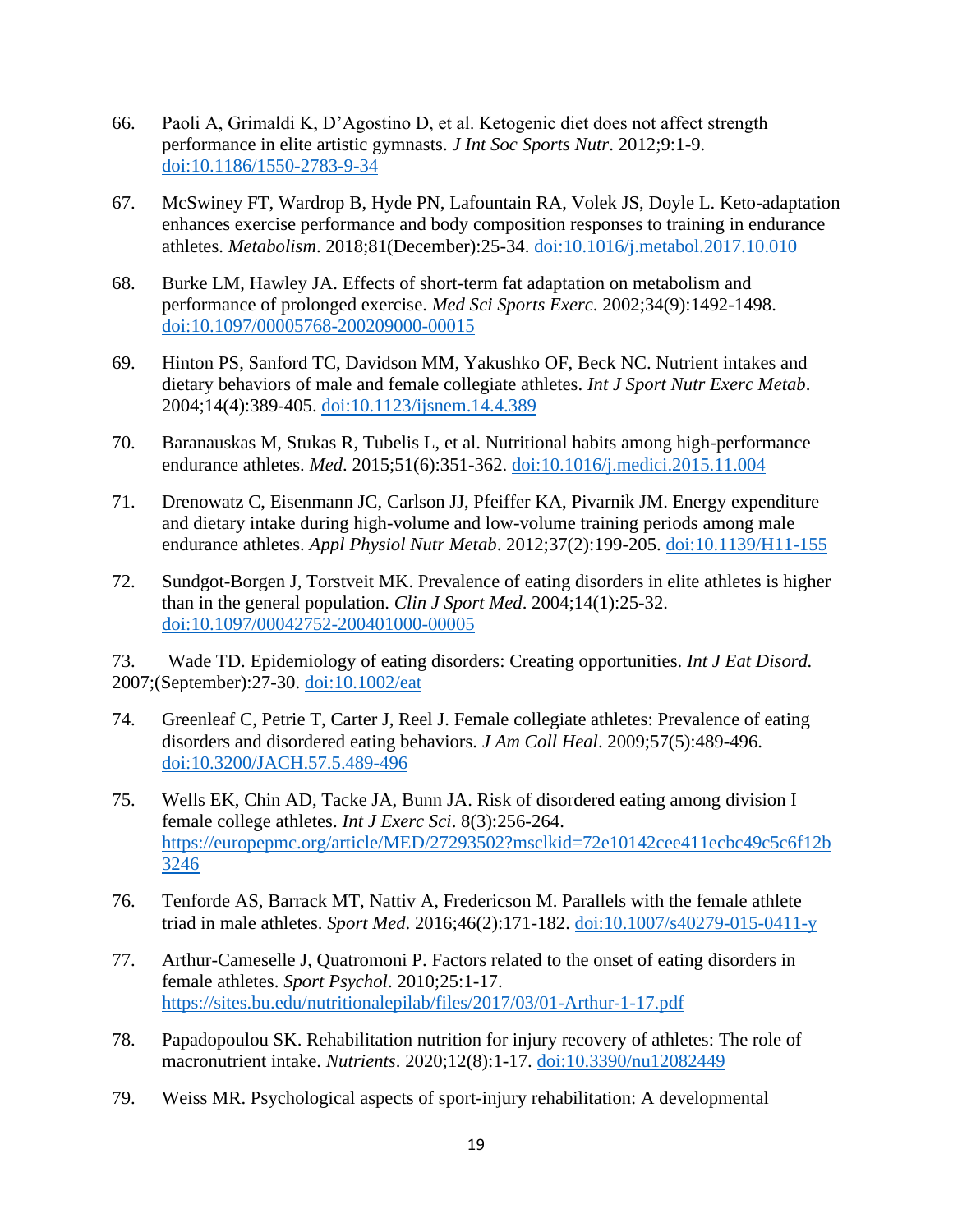perspective. *J Athl Train*. 2003;38(2):172-175. <https://www.ncbi.nlm.nih.gov/pmc/articles/PMC164909/>

- 80. Reinking MF. Exercise-related leg pain in female collegiate athletes: The influence of intrinsic and extrinsic factors. *Am J Sports Med*. 2006;34(9):1500-1507. [doi:10.1177/0363546506287298](https://pubmed.ncbi.nlm.nih.gov/16636349/)
- 81. Ammar A, Brach M, Trabelsi K, et al. Effects of COVID-19 home confinement on eating behaviour and physical activity: Results of the ECLB-COVID19 international online survey. *Nutrients*. 2020;12(6). [doi:10.3390/nu12061583](https://pubmed.ncbi.nlm.nih.gov/32481594/)
- 82. Cade J, Thompson R, Burley V, Warm D. Development, validation and utilisation of food-frequency questionnaires – a review. *Public Health Nutr*. 2002;5(4):567-587. [doi:10.1079/phn2001318](https://pubmed.ncbi.nlm.nih.gov/12186666/)
- 83. Block G, Hartman AM, Dresser CM, Carroll MD, Gannon J, Gardner L. A data-based approach to diet questionnaire design and testing. *Am J Epidemiol*. 1986;124(3):453-469. [doi:10.1093/oxfordjournals.aje.a114416](https://pubmed.ncbi.nlm.nih.gov/3740045/)
- 84. Block G, Coyle LM, Hartman AM, Scoppa SM. Revision of dietary analysis software for the health habits and history questionnaire. *Am J Epidemiol*. 1994;139(12):1190-1196. [doi:10.1093/oxfordjournals.aje.a116965](https://pubmed.ncbi.nlm.nih.gov/8209877/)
- 85. Livingstone MBE, Robson PJ, Wallace JMW. Issues in dietary intake assessment of children and adolescents. *Br J Nutr*. 2004;92(S2):S213-S222. [doi:10.1079/bjn20041169](https://pubmed.ncbi.nlm.nih.gov/15522159/)
- 86. Storey KE, Mccargar LJ. Reliability and validity of Web-SPAN, a web-based method for assessing weight status, diet and physical activity in youth. *J Hum Nutr Diet*. 2012;25(1):59-68. [doi:10.1111/j.1365-277X.2011.01181.x](https://pubmed.ncbi.nlm.nih.gov/21615806/)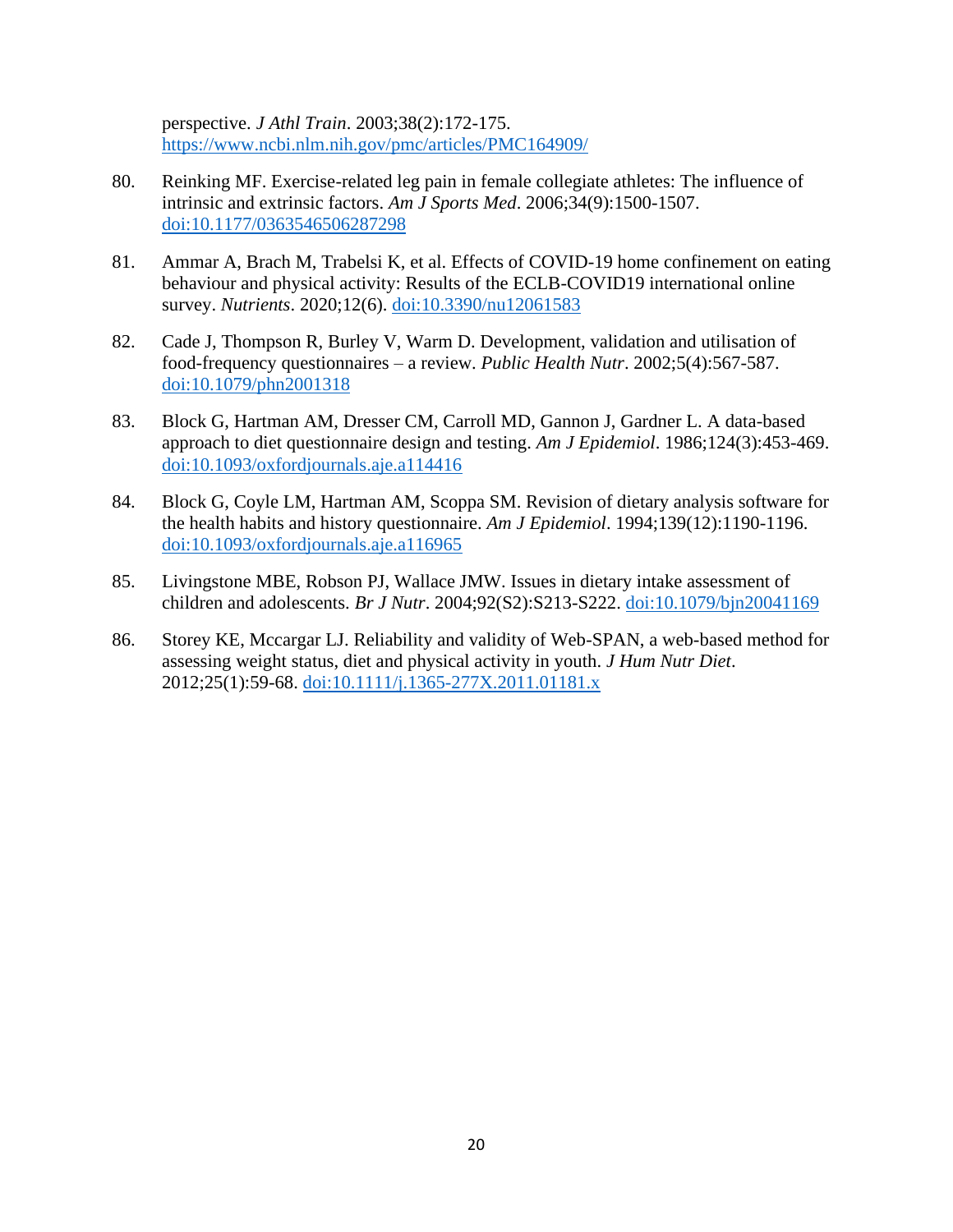#### **Literature Review**

#### **Introduction**

An important component in the success of athletes begins with adequate energy intake to support caloric expenditure and contribute to maintenance and improvement in strength, endurance, muscle mass, and health. <sup>2,7</sup> A well-designed diet that has an adequate amount and proportions of macronutrients will help promote peak performance. Inadequate energy intake relative to energy expenditure can reduce athletic performance and reverse the benefits associated with exercise.<sup>2–4</sup> When there is a limited amount of energy, it can cause the body to break down fat and lean tissue to be used as fuel for the body. If there is inadequate blood glucose levels, fatigue and perception of exertion will increase and reduce performance.2,7 Eventually, this could significantly reduce strength and endurance performance and compromise the immune, endocrine, and musculoskeletal systems. 3,4,52

#### **Nutritional Recommendations for Endurance Athletes**

Endurance athletes raise their aerobic capacity to overcome intensive and long-lasting physical loads. Depending on training schedule and the exercise intensity of an endurance athlete, research shows hourly caloric expenditure in the range of 600-1200 kcal·hour<sup>-1</sup>. Estimated energy needs of these athletes are in the range of 50-80 kcal  $kg^{-1}$  day<sup>-1</sup>. <sup>7,53</sup> For female endurance athletes, the minimal energy requirement has been set to  $45$  kcal $\cdot$  kg<sup>-1</sup> fat free mass per day plus the amount needed for physical activity. An athlete of 50 kg having a fat percentage of 15% and a fat free mass of 42.5 kg, the energy available should be above 1900 kcal·day<sup>-1</sup>. Energy expenditure of 500-600 kcal during their sport would increase the daily total energy intake to 2400-2500 kcal.<sup>54</sup> To delay onset of fatigue in endurance activity, repletion of kilocalories may be necessary during training sessions that last longer than 60 to 90 minutes.<sup>7</sup>

Physical performance and the fatigue incurred by athletes in aerobic training are partially dependent on carbohydrate reserves accumulated in the body and availability during physical loads.<sup>7,8</sup> Currently, the recommended carbohydrate (CHO) intake for athletes is 6-10 g kg<sup>-1</sup> day<sup>-1</sup>.<sup>2,9</sup> As exercise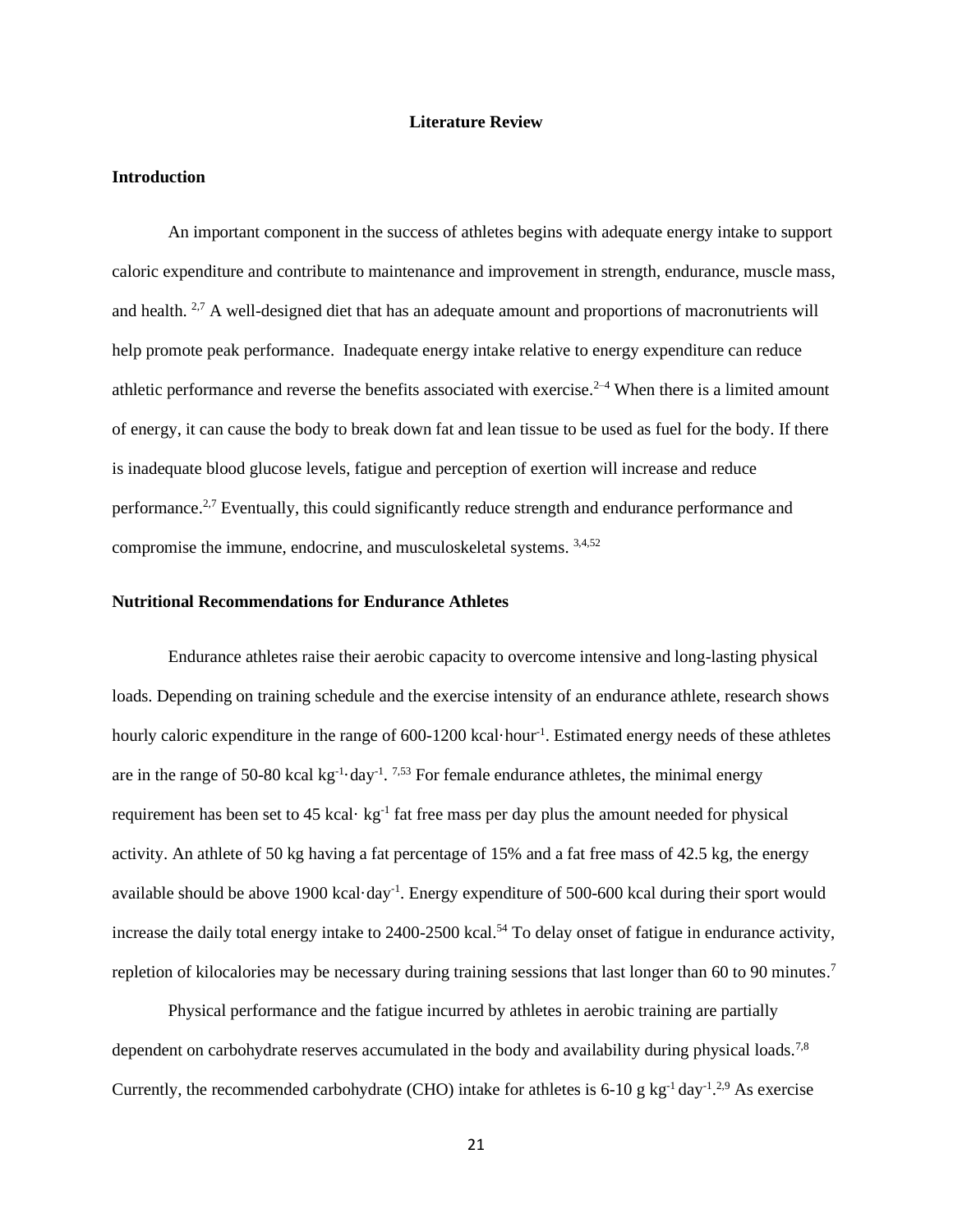intensity increases, so does the reliance on carbohydrates for energy. Current research has shown that 50- 60% of energy substrate utilization during 1-4 hours of continuous exercise at 70% of  $VO<sub>2max</sub>$  is derived from carbohydrates (CHO). As endurance training continues the energy expenditure does not change, but the reliance on CHO decreases and switches to lipids.<sup>9</sup> Increased lipid oxidation results from the depletion of glycogen storages when exercise exceeds one hour or when an exercise has been performed at high intensity. <sup>55</sup> Adequate CHO intake is necessary for adequate glycogen concentration. Increasing glycogen stores within the muscle will help CHO availability during exercise, and therefore performance.<sup>1,9</sup>

Optimal performance is also reliant upon the balance of proteins found within skeletal muscles; studies indicate that absolute requirements exist for essential amino acids to maximize muscle protein synthesis.<sup>7</sup> Because protein is also oxidized as an energy source at  $\sim$  4.4% or 10% of total exerciseinduced energy expenditure, they have to be replaced by dietary protein intake.<sup>56</sup> Branch chain amino acids (BCAAs) have diverse physiological and metabolic roles. Supplementation of BCAAs promotes protein synthesis and reduces break down.<sup>57</sup> In muscle, BCCAs provide a carbon source of oxidation for production of energy and as a precursor for muscle protein synthesis. Oxidations of BCAAs increases under different physiological conditions to meet energy demand, including starvation.<sup>58</sup> Research has shown that BCAAs supplementation increases lipid oxidation during exercise and helps overcome fatigue.<sup>59</sup> The protein needs of endurance training athletes depends on training intensity, duration, distance, frequency, sex, energy and CHO intake, and current fitness level of the athlete. Protein requirements for men tend to be greater than those for women due to increased protein oxidation. Females oxidize more lipid and less CHO compared to men during exercise. <sup>60</sup> Elite athletes with a high fitness status who perform high volumes of training have increased protein requirements to about 1.6 g kg<sup>-1</sup> day-<sup>1</sup>.<sup>2,7,9</sup> Increasing dietary fat is a strategy used by athletes with the rationale to enhance intramuscular triglycerides to improve prolonged exercise performance in endurance athletes.<sup>61</sup> However, recommended requirements are 20-30% of total energy intake.<sup>2,7</sup>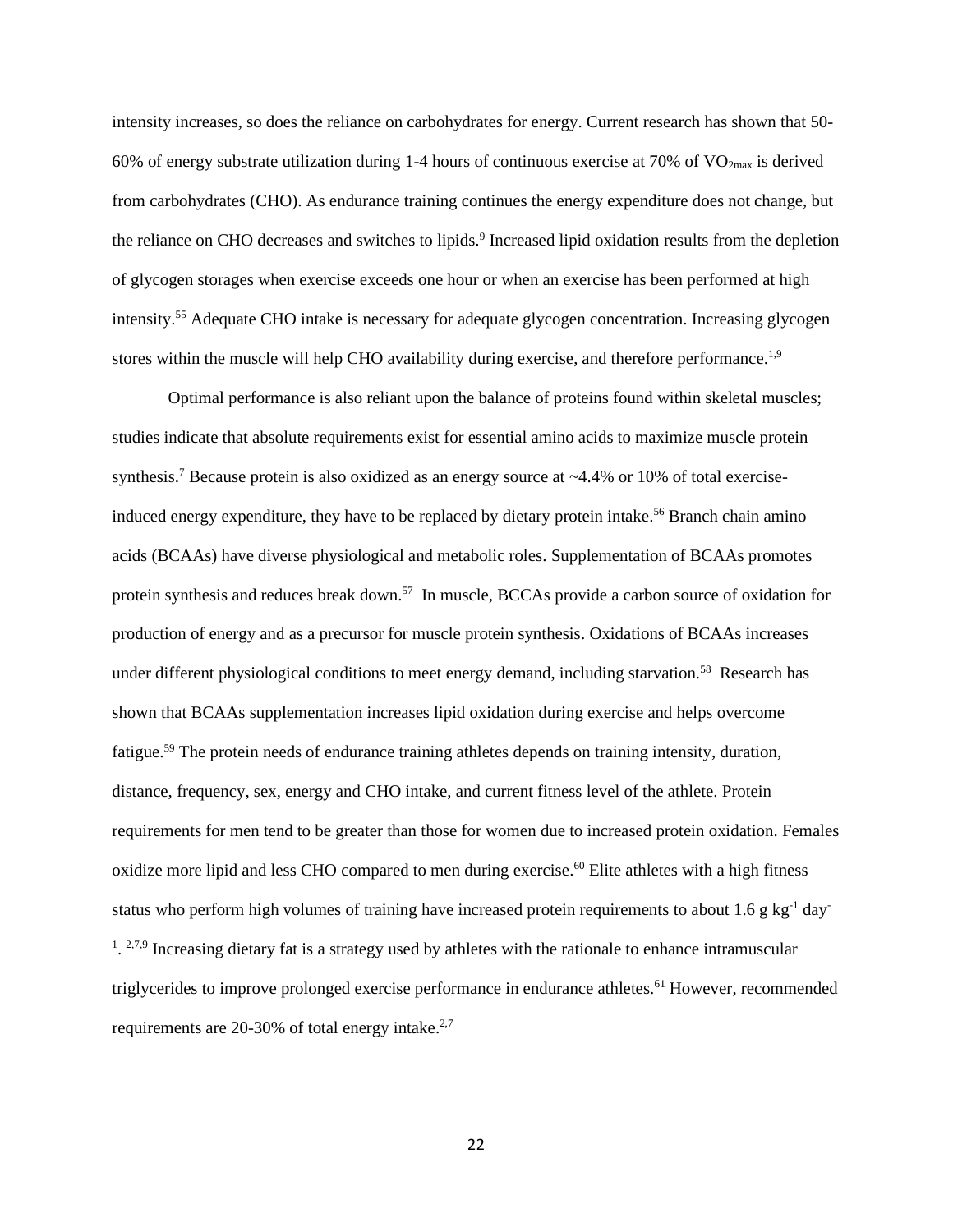#### **Nutritional Recommendations for Power Athletes**

Energy intake and requirements for power athletes differ greatly than those for endurance athletes. Caloric expenditure is more difficult to determine for strength and power athletes because of the variability in high-intensity bursts and power, varying lengths of recovery periods from training and competition, and a greater contribution of eccentric muscle action. 7,62 Caloric recommendations should be determined based on individual needs and goals as well as age, height, and weight.<sup>63</sup> High-intensity activity requires a high level of energy production, followed by periods of rest intervals. This creates periods of high caloric expenditure to periods of recovery. The ability of an athlete to recover between supra-maximal bouts can influence performance during training or competition. The variability in training volume, duration, and recovery periods add complexity for energy needs and recommendations of energy requirements for this type of athletic population. Elite strength and power athletes can expend 600-1200 kilocalories or more per hour of exercise. There is variability with body size, sex, age, amount of muscle mass activated, number of sets and repetitions completed, rest periods, and time the contraction is held. The current recommendations for energy intake range from 44 to 50 kcal kg<sup>-1</sup> day<sup>-1</sup>. It must also be considered that some of these athletes hope to induce muscle hypertrophy, requiring more energy. <sup>1,2</sup> Strength and power athletes participating in high repetition exercise at a moderate to high levels of intensity to maximize performance adaptations as well as muscle hypertrophy will deplete glycogen storages faster. Therefore increasing energy intake is advised.<sup>7</sup>

Consuming adequate CHO for strength and power athletes is important for optimal power output and performance.<sup>1</sup> Intense intermittent muscle contractions that last 1-5 minutes, recruit large masses of muscle, combined with short rest periods can decrease glycogen stores by 24-40%.<sup>1</sup> Strength and power athletes who include high repetitions with a moderate to high level of intensity will deplete greater concentrations of glycogen. <sup>9</sup> An intake of 5-10 g  $kg^{-1}$  day<sup>-1</sup> is sufficient to maintain glycogen stores for these types of athletes.  $<sup>1</sup>$ </sup>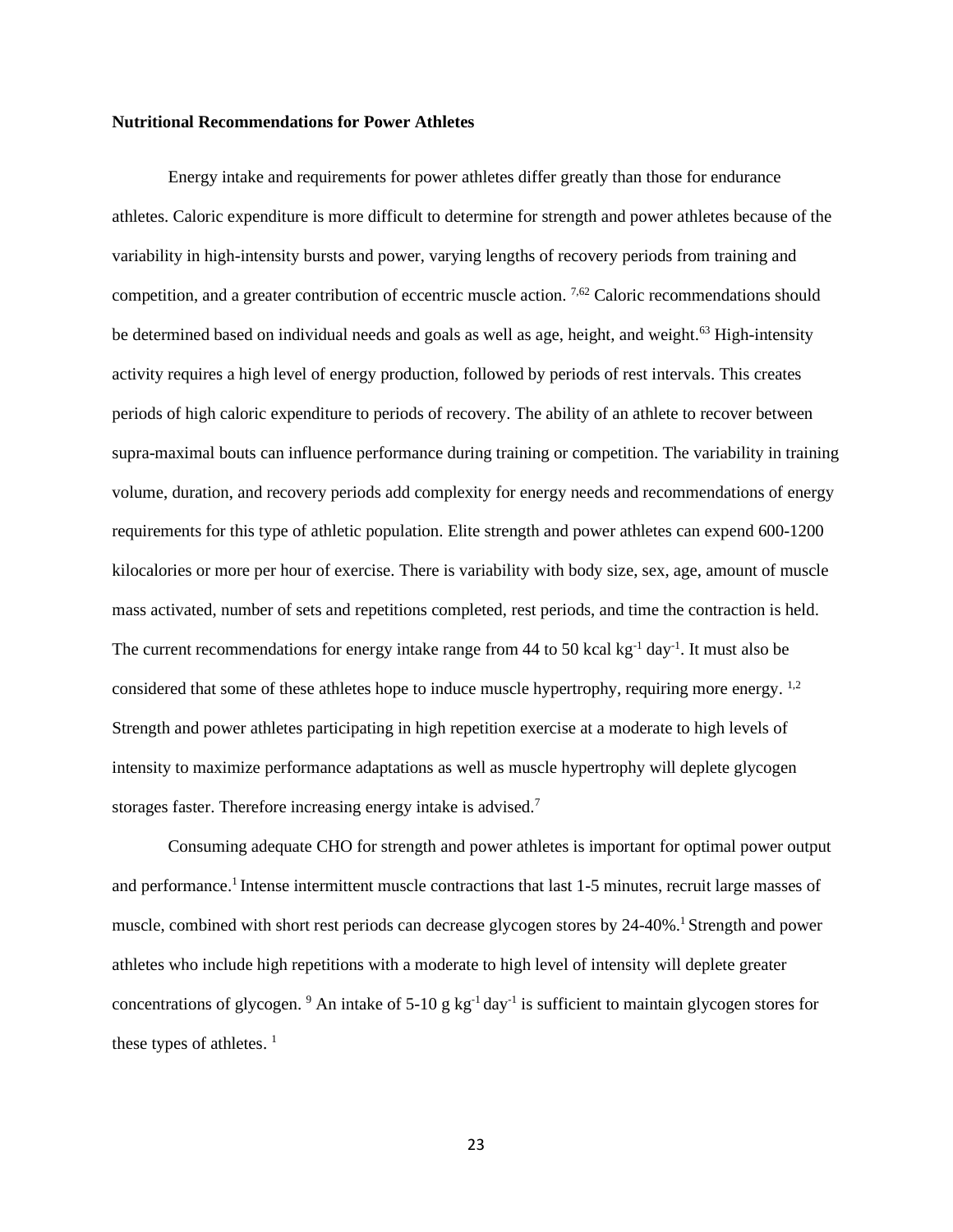Exercise increases rate of muscle protein synthesis and breakdown. Ingestion of protein alone or in combination with CHO is required to have a net positive protein balance.<sup>64</sup> Regular resistance training invokes additional stress and trauma to the body that require greater protein availability to repair any damage. Increasing protein intake of 1.2-2.0 g  $kg^{-1}$  day<sup>-1</sup> should fulfill the needs of strength and power athletes. 2,7,9,62, Modifying intake of fat has been considered little for strength and power athletes to help improve performance. Weight class athletes use weight-making strategies to compete in specific weight categories with an optimum power-to-weight ratio. Studies have shown weight loss without energy restriction using diets that reduce CHO intake and increase fat intake.<sup>65–67</sup> There is also evidence that weight loss arises from reductions in fat mass accompanied with reservation of lean mass.<sup>65</sup> However, the majority of studies have indicated that increasing fat intake will favorably impact substrate utilization, but negatively affect performance.7,61,68 Requirements for fat intake are 20-30% of total energy intake. Diets with less than 20% of total calories from fat do not benefit performance since fat is a source of energy and necessary for the production of fat-soluble vitamins and essential fatty acids.<sup>2,7</sup>

#### **Dietary Habits in College Athletes**

When assessing the diet quality of college athletes, females tend to have a better diet quality than males.<sup>11,12</sup> Specifically, in one study examining dietary habits in college athletes, participants had diets that were high in solid fats, alcohol, and added sugar. Their diets were also high in sodium and low in fiber and fruit.<sup>11</sup> Data from a study examining sex differences in diet had 143 male and 240 female student athletes from 10 different collegiate sports participate in a survey consisting of questions on dietary habits. Results showed that 13.69% of athletes consumed fast foods prior to practice or competition, and that consumption was more frequent in men (61.97%) than women (53.33%). They also found that 50.93% reported experiencing hunger during training, practice, or competition, suggesting that there is low energy availability and poor pre-exercise fueling.<sup>12</sup> A number of barriers to healthy eating have been described by college athletes such as lack of time for food preparation, inadequate cooking skills, financial limitations, and difficult living arrangements.<sup>13,14</sup>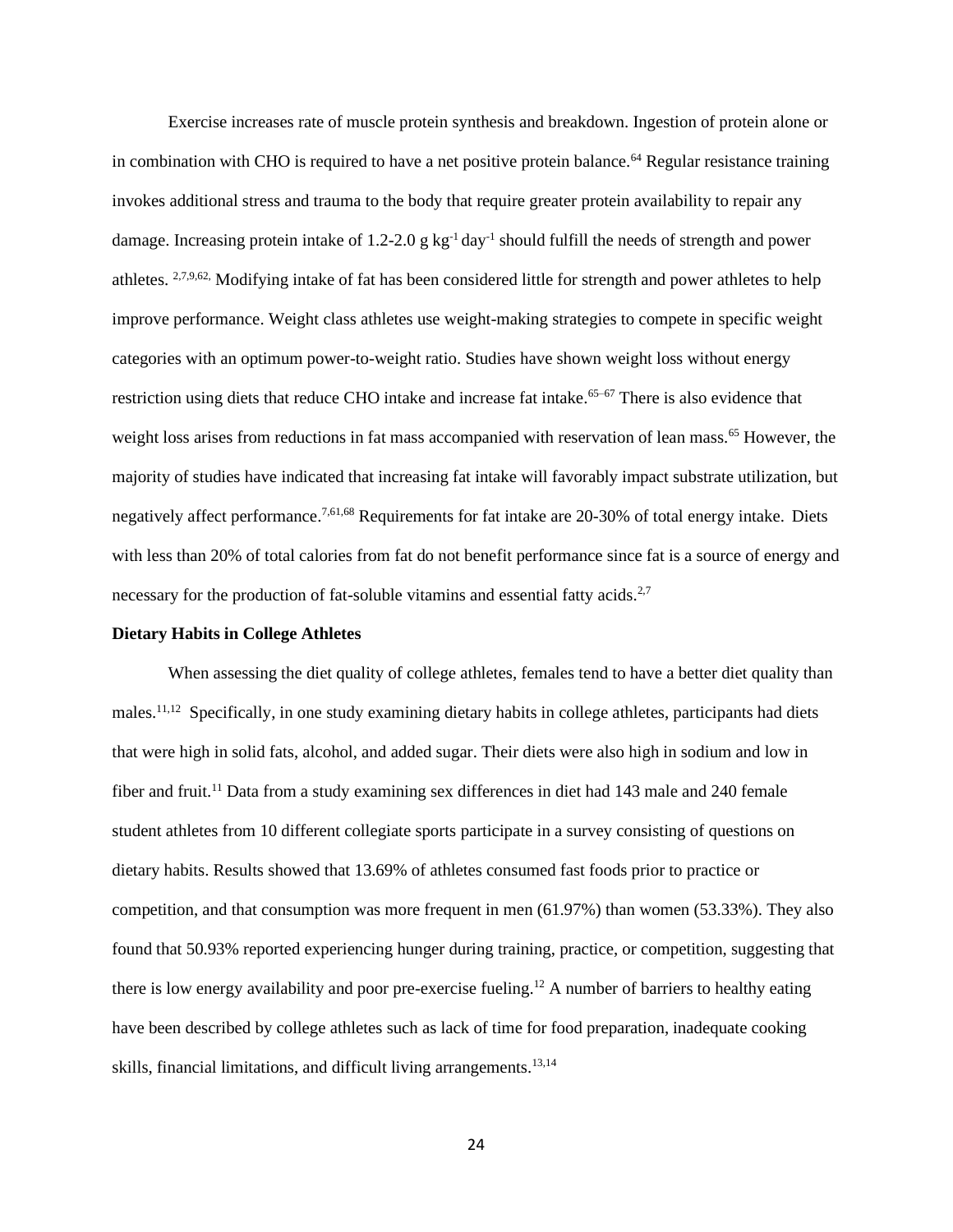Several investigations have shown that female and male athletes have failed to compensate for increased energy demands for training and competition.<sup>15–19</sup> Most athletes, particularly female, struggle with eating adequate CHO recommendations, while increasing their fat intake.<sup>5,6,20–22</sup> In a study assessing dietary intakes and eating habits of female college athletes, results showed that energy and CHO intakes were below the recommended amount, with only 9% of participants meeting their energy needs, and 75% failed to consume minimum amount of CHO that is required to support training. A majority of the participants reported no regular breakfast and 36% consumed less than five meals a day. <sup>15</sup> Female athletes typically consume less than 2000 kcal·day-1 during training and competition, not enough to support recommendations to maintain optimal muscle glycogen stores.  $5,16$  Nepocatych et al<sup>21</sup> performed a study on female college basketball and softball players to assess their food intake and body composition over their competitive season. Mean energy intake was significantly lower at the beginning of the season versus the end of it. Macronutrient consumption did not change, but CHO and protein intakes were still below the recommended levels. There was also low intake of fibers and high intake of sodium observed in diets. This trend has been observed in multiple investigations with both male and female athletes.<sup>12,15,69</sup>

In a study analyzing the dietary habits of endurance runners using a 24-hour dietary survey method, 80.8% of endurance athletes had lower than recommended amounts of CHO in their diet, especially females. More than 70% of athletes used higher than recommended levels of fat.<sup>70</sup> This is a common trend found in most endurance athletes. Drenowatz et  $al<sup>71</sup>$  reported that male endurance athletes did not change their caloric intake between high volume and low volume training periods despite changes in energy expenditure. He also observed that CHO and fiber were below recommended intakes, while fat intake was above recommendations.

#### **Eating Disorders**

Eating disorders are especially common in sports where weight has a significant effect on performance. In endurance runners, leanness is related to performance for physiological reasons.<sup>24</sup> It is desirable to have a high lean body mass and low body fat mass to achieve a high power to weight ratio.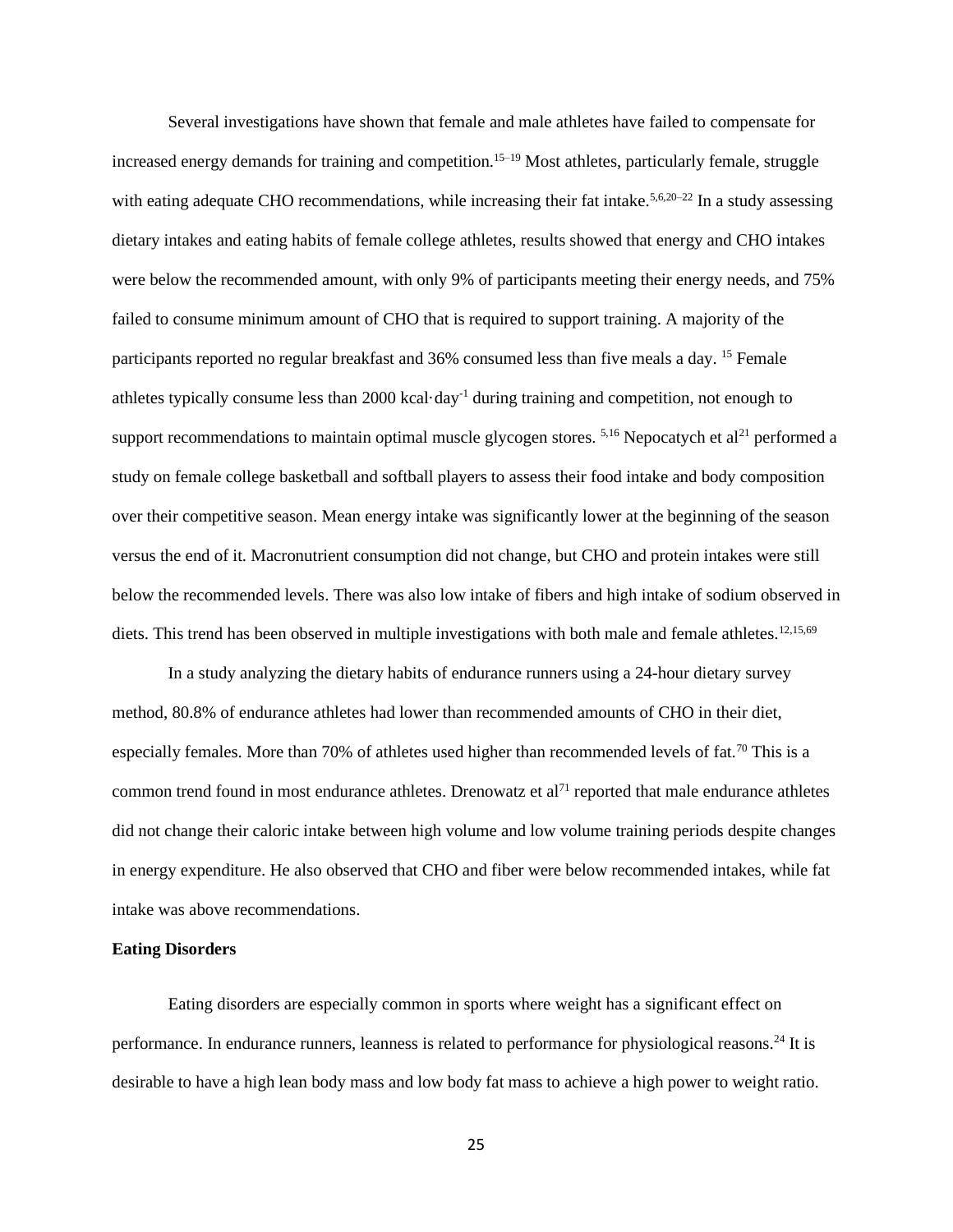Sports that require horizontal or vertical movements, like running or gymnastics, have considered excess fat mass on the body as a disadvantage. Excess fat increases energy demands and can negatively affect performance.<sup>72</sup> Weight category sports like wresting and boxing will not be able to compete if their weight is above the limit in their category. In sports like diving and gymnastics, aesthetic is attached to a particular body composition that is promoted and encouraged in competitors.23–25

Anorexia Nervosa and Bulimia Nervosa are two common eating disorders that have been observed in athletes.<sup>24</sup> Anorexia Nervosa is defined as the refusal to maintain body weight at or above minimally normal level for age and height. Bulimia is more common and consists of recurrent episodes of binge eating with recurrent compensatory behavior. "Binge eating" refers to eating an unusually large amount of food in a short period of time while also experiencing a loss of control.<sup>73</sup> Sundgot and Torstveit<sup>72</sup> showed that the prevalence of eating disorders is significantly higher in male and female elite athletes than non-athletic males and females.

The female athlete triad refers to the interrelationship between energy availability, menstrual function, and bone mineral density. This triad may have clinical manifestation that includes eating disorders, functional hypothalamic amenorrhea, and osteoporosis.<sup>26</sup> Beals et al.<sup>27</sup> conducted a study on prevalence and relationship between the disorders of the triad in college athletes that participate in aesthetic, endurance, or team/anaerobic sports. Out of 425 female athletes from different universities, 2- 3% reported a clinical diagnosis of AN or BN, about 15% indicated an "at risk" behavior for disordered eating, while 31% reported menstrual irregularity. Athletes who were "at risk" for an eating disorder frequently reported more menstrual irregularity and sustained more bone injuries during their college career.<sup>27</sup> Disordered eating and irregular menses is commonly associated with increased risk of injury in young athletes.28–30 Studies on collegiate female volleyball players collected data on body composition, nutritional habits, eating disorder risk, and menstrual health. $29,35,51-52$  Half of the participants were considered "At-Risk" for an eating disorder, all participants consumed an inadequate amount of calories needed for predicted energy expenditure, and below the recommended CHO and protein intake values.<sup>16,5,74</sup> Another study assessed the risk of disordered eating between female athletes in lean and non-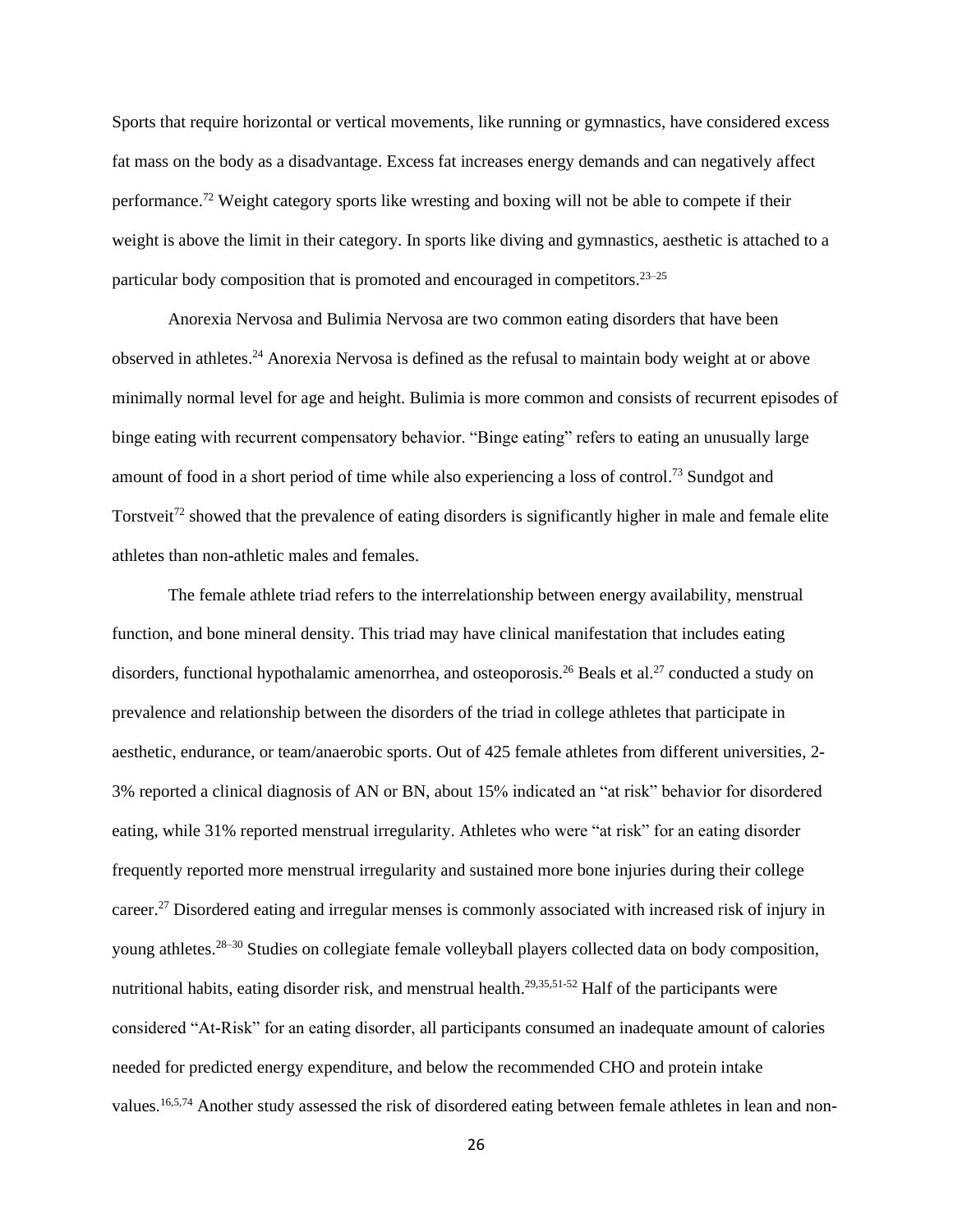lean sports. The results indicated that lean sports (sports that emphasize body composition; swimming, cross country, volleyball, cheerleading) exhibit a higher risk for disordered eating compared to those in non-lean sports (softball, basketball, soccer, golf).<sup>75</sup>

While female athletes have a higher rate of disordered eating than male athletes,<sup>11</sup> male athletes are not immune to disordered eating that can potentially cause long term metabolic problems.<sup>31</sup> In a survey of college male athletes, the most common form of weight control was dieting. Males who participated in weight-controlled sports had the highest rate of dieting.<sup>31</sup> While dieting is helpful for weight loss, it is important that athletes consume all the required nutrients to prevent long term health effects.31,76

#### **Injuries and Diet**

Injuries are common in athletes and psychological response to injury can include normal or problematic responses, such as depression, anxiety, or stress. Athletes differ in their response to injury. Some of those responses can include sadness, isolation, irritation, lack of motivation, anger, changes in appetite, sleep disturbance, and disengagement. The response to injury extends from immediately after the injury through post injury, rehabilitation, and return to activity. 35,77

After injury, some athletes restrict their caloric intake because they feel since they are injured, they 'don't deserve' to eat and can elicit disordered eating.<sup>35</sup> However, an adequate, balanced diet is very important in injury recovery and rehabilitation for athletes.<sup>78</sup> In a study on emotional responses of athletes to injury in college or elite athletes, common responses were disbelief, fear, rage, depression, tension, fatigue, upset stomach, insomnia, and loss of appetite.<sup>79</sup> In a study examining stimulus factors in the development of eating disorders in elite female athletes, reported that eating disorders occurred at the time of injury or illness when they were unable to train at high levels.<sup>36</sup> Disordered eating was higher among injured female athletes than non-injured female athletes that participated in an eating disorder questionnaire.<sup>29</sup> This is in agreement with multiple studies of injured college athletes.  $27,80$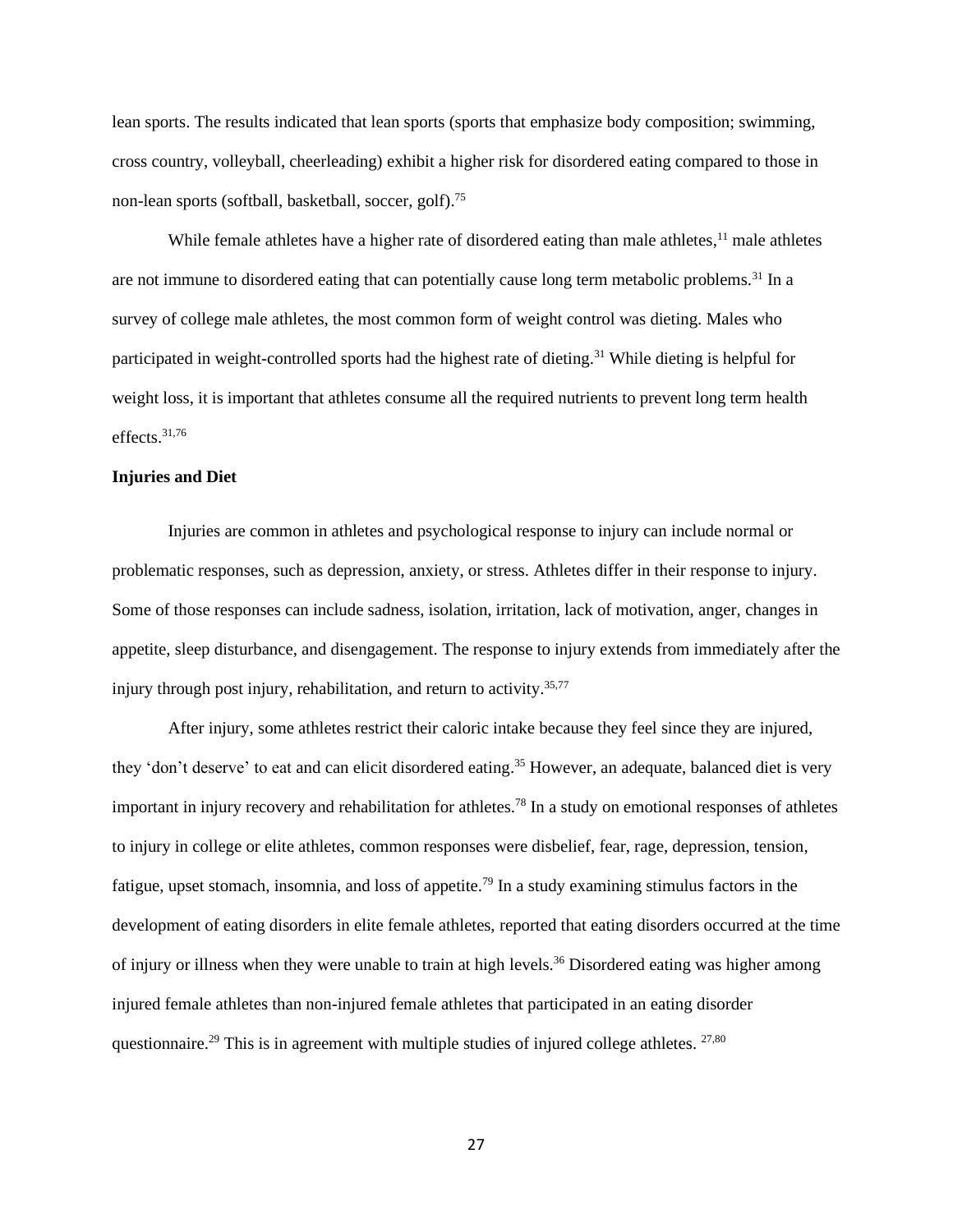#### **Pandemic Related Dietary Changes in General Population**

CoV-19/SARS-CoV-2 (COVID-19) is a highly pathogenic virus that is causing a global pandemic with high numbers of deaths and infected people. To contain the infection of the virus, the government has enforced restrictions on outdoor activities and even a collective quarantine on the population. Recent studies have emerged analyzing the effect of COVID-19 on changes in diet and physical activity. $37-42$  Quarantine has been associated with stress and depression leading to an unhealthy diet and reduced physical activity. A diet poor in fruit and vegetables is frequent during isolation.<sup>37,81</sup>

A survey among Polish adults on dietary and lifestyle changes during the lockdowns found that 34% of respondents increased food consumption with 33% in confectionary and 18% in alcohol intake. Conversely, 24% increased water intake, 37% showed decrease in fast food intake, and 48% increased consumption of homemade meals.<sup>38,39</sup> A similar study conducted in Spain found that during the pandemic the studied population adopted healthier dietary habits by decreasing the intake of fried foods, snacks, fast foods, red meat, pastries, or sweet beverages and increasing Mediterranean diet foods like olive oil, vegetables, fruits, and legumes.<sup>40,41</sup>

In Italy, an analysis of food consumption during quarantine based on data from information resources in consumer goods and retail plus shopper market data was performed. There was an increase in consumption of canned food products, pasta, flour, eggs, milk, and frozen foods. There was also a strong reduction in sales of fresh fruit and vegetables. The sales of sweet snacks also decreased compared to the production of homemade desserts. The products used for home preparation of pizza, bread, and cake had a significant increase.<sup>42</sup>

#### **Diet Analysis**

Many studies investigate the effect of nutrition and diet on health in many populations, so accurate methods to assess are needed. Self-administered food frequency questionnaires (FFQ) ask respondents about the frequency and portion size of typically consumed foods.<sup>43</sup> FFOs measure usual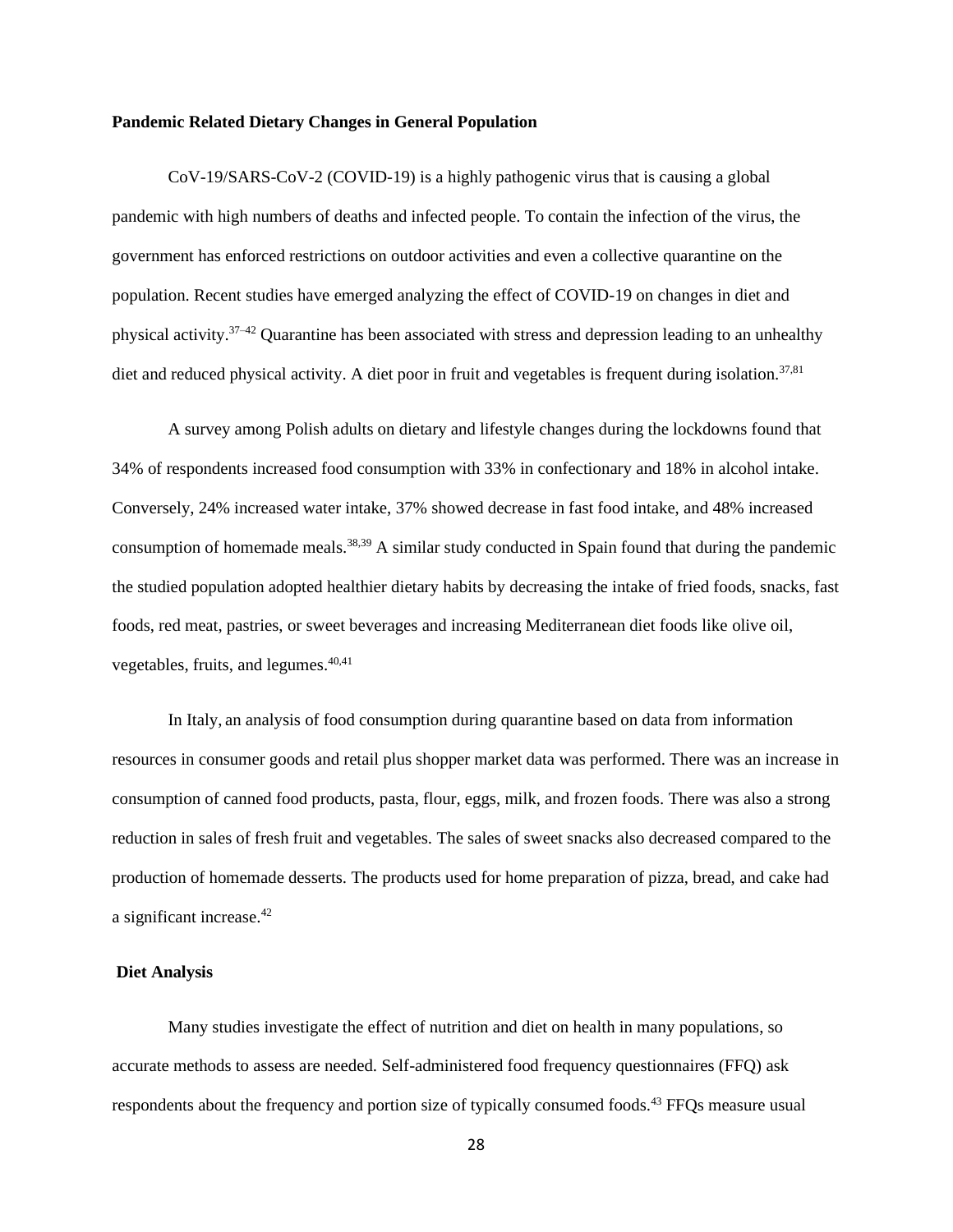intake over a middle or long-term period, which is relevant for the survey to objectively monitor usual eating behavior. In comparison to other assessment methods, FFQs are relatively inexpensive, easy, and quick to administrate.<sup>82</sup> Since 1982, Block Questionnaires have been developed using a data-base approach to questionnaire design. They use large representative national dietary surveys, such as the Nation Health and Nutrition Examination Survey (NHANES), to inform the selection of foods or physical activities that are required, as well as applying appropriate portion sizes and nutrient composition to apply. The 2005 Block FFQ is a full-length questionnaire designed to estimate usual and customary intake of a wide array of nutrients and food groups. It takes about 30-40 minutes to complete and is intended for either self or interviewer administration. The food list was developed from NHANES 1999- 2002 dietary recall data; the nutrient database was developed from the USDA Food and Nutrient Database for Dietary Studies, version 1.0. A series of "adjustment" questions provide greater accuracy in assessing fat and carbohydrate intake. Individual portion size is asked for each food and pictures are provided to enhance the accuracy of quantification.<sup>46</sup> Multiple studies are used as standard references related to the development of Block FFQ to validate this method of data collection and used to determine which foods to include in the FFQ. 83,84

Dietary records or food diaries is another tool that is used among dietary assessment methods for an individual's current diet for their interest and validity. It is a prospective, open-ended survey method to collect data about the foods and beverages consumed over a specified time frame. These records can be used to estimate current diet of individuals and population groups, as well as identifying groups that are at risk of inadequacy.<sup>47</sup> The main advantage of diet records is the potential it has to collect accurate quantitative information of food consumed by an individual. Because of the quality of the dietary data, diet records are considered to the gold standard of dietary methods and is often used as a reference in calibration or validation studies using other less involved and less expensive methods.<sup>47</sup> Reporting errors are likely for food intake data, however, 3-day food records are still used to assess diet and produce estimates of nutrient inadequacy.<sup>85</sup> The 3-day food records require participants to record all foods and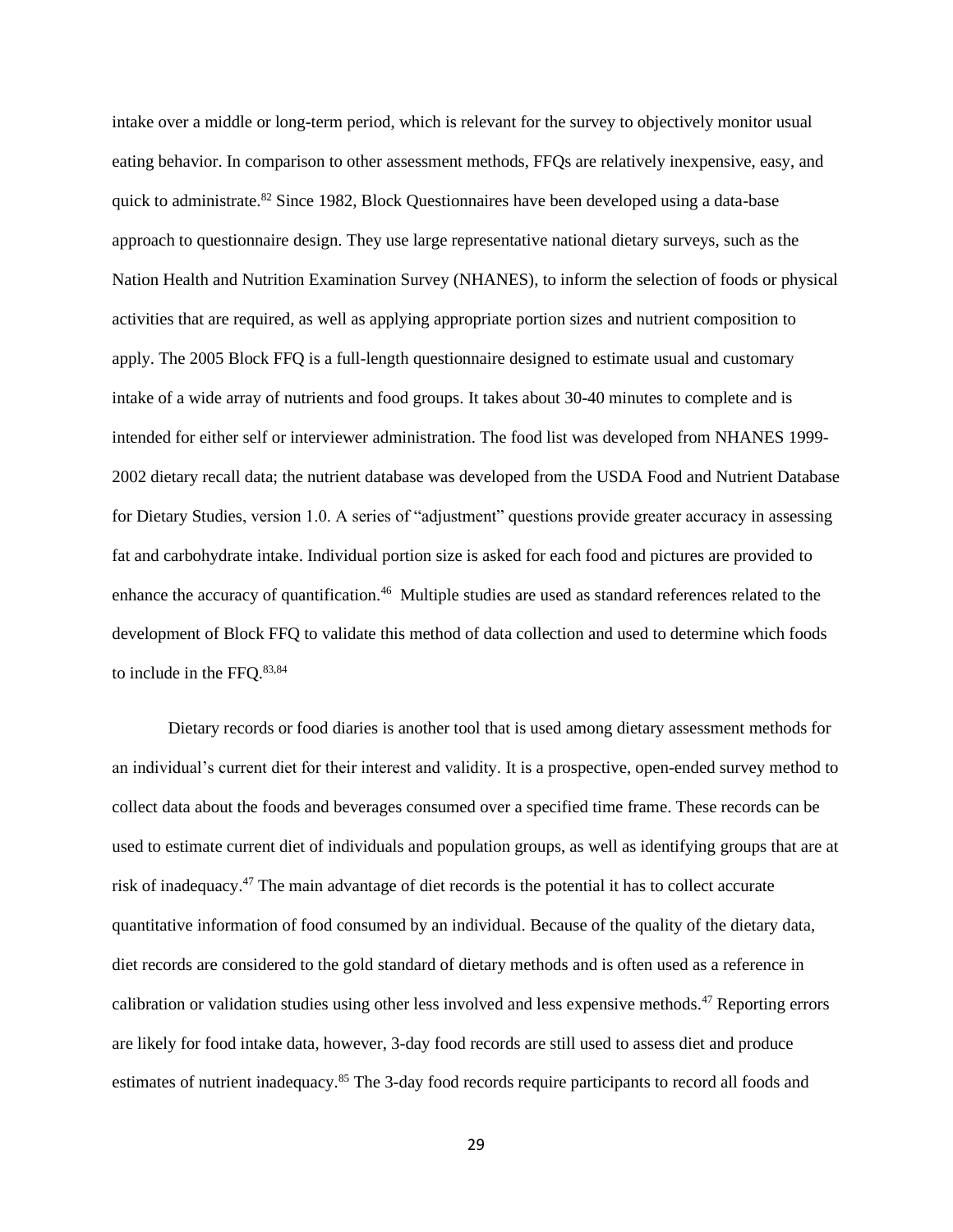beverages consumed over the three days, which includes one weekend day to account for variability. It is important to instruct participants on how to correctly complete a food record, using food models, pictures, sample records, and example portion sizes. To reduce error and maximize accuracy and completeness, it is helpful to review food records with participants following data collection. The interviewer can check for completeness, clarify items and serving sizes, and remind the participant of any foods or beverages that may have been forgotten.<sup>86</sup>

Mobile technologies are a valid tool for dietary self-monitoring. There are several basic web journaling and mobile applications that allow users to set weight loss goals, collect daily calorie target chart data to reflect trends over time, and record food consumption and exercise levels.<sup>44</sup> Some of those apps include MyFitnessPal© (2009-2020 MyFitnessPal, Inc, San Francisco, CA, USA), InsideTracker© (2009-2020 Segterra, Inc, Cambridge, MA, USA), and Cronometer© (2011-2020, Cronometer.com, Revelstoke, BC, Canada). Cronometer is a web-based nutrition and biometric tracking application that features data on over 60 nutrients and contains more than 7,500 foods in its databases.<sup>87</sup> Cronometer is a useful tool for nutrient analysis because of its large food database including the U.S. Department of Agriculture (U.S. DA) National Nutrient Database for Standard Reference.<sup>45</sup>

#### **Summary**

Adequate energy intake and macronutrient consumption is an important component in the health and success of athletes. Without proper diets, athletes put themselves at risk for health issues, eating disorders, and injury. Changes in dietary habits can be caused by numerous things such as performance reasons, body image, injury, and life-changing events. Little is known on how COVID-19 has changed dietary habits in Americans, let alone college athletes. With government restrictions in place, athletes are unable to participate in training or competition for an extended period. Because of the pressures athletes face to perform it is important to understand how they respond to this kind of adversity. Monitoring changes in dietary patterns is useful in injury and eating disorder prevention, as well as sport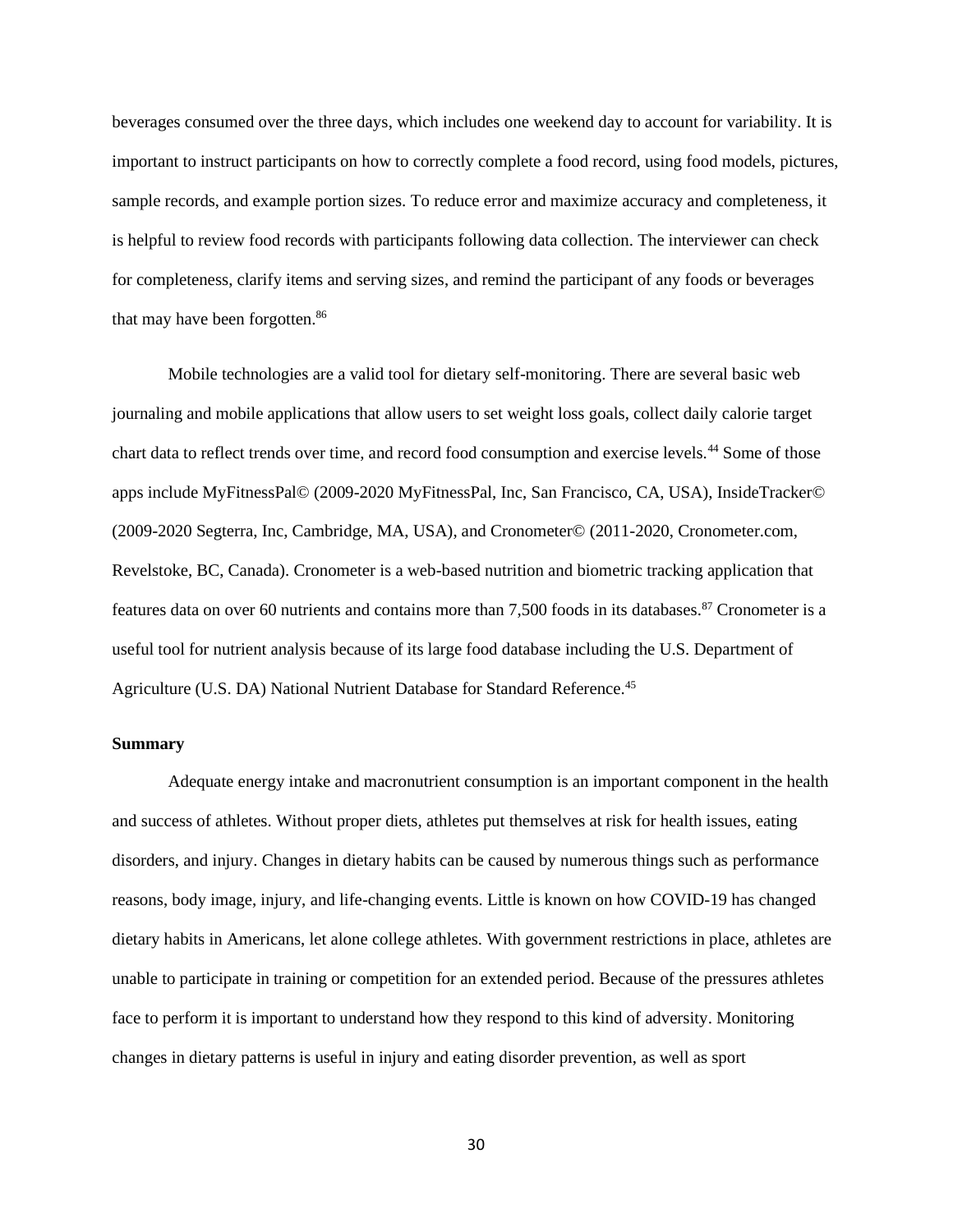performance. The purpose of this study is to investigate the effects of a global pandemic on kilocalorie intake and macronutrient consumption in endurance and power athletes at the collegiate level.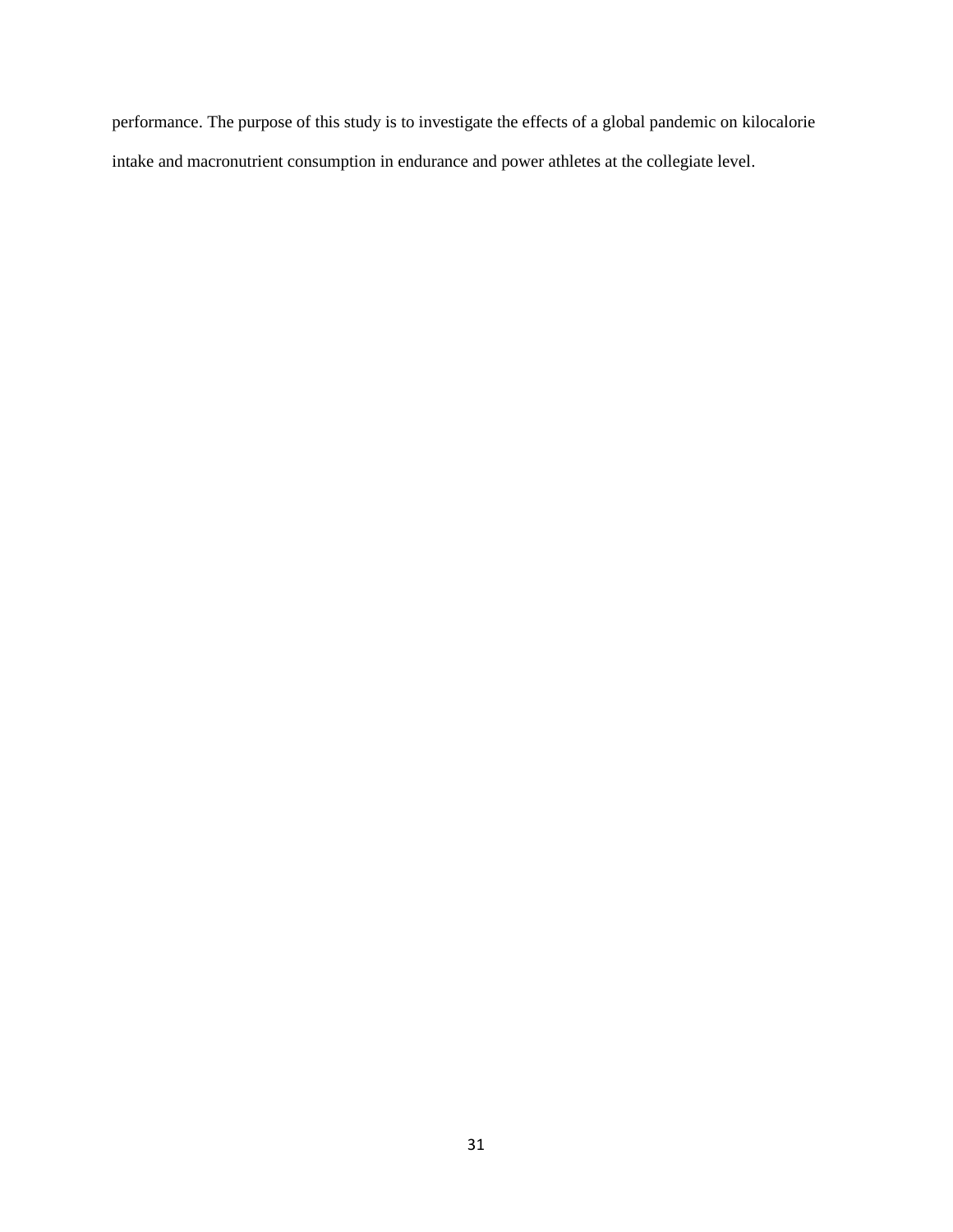#### **REFERENCES**

- 1. Raffaelli C, Milanese C, Lanza M, Zamparo P. Water-based training enhances both physical capacities and body composition in healthy young adult women. *Sport Sci Health*. 2016;12(2):195-207. doi:10.1007/s11332-016-0275-z
- 2. ACSM, ADA. Nutrition and Athletic Performance : Position Statement. *Med Sci Sport Exerc*. 2009;Special Co:709-731. doi:10.1249/MSS.0b013e318190eb86
- 3. Mercader I, Gonz J. Resilience , Anxiety , Stress , Depression and Eating. Published online  $2020:1-11$ .
- 4. Bonci L. Supplements: Help, harm, or hype? how to approach athletes. *Curr Sports Med Rep*. 2009;8(4):200-205. doi:10.1249/JSR.0b013e3181ae9ae8
- 5. Mielgo-Ayuso J, Zourdos MC, Calleja-González J, Urdampilleta A, Ostojic SM. Dietary intake habits and controlled training on body composition and strength in elite female volleyball players during the season. *Appl Physiol Nutr Metab*. 2015;40(8):827-834. doi:10.1139/apnm-2015-0100
- 6. Papadopoulou S. Impact of energy intake and balance on the athletic performance and health of top female volleyball athletes. *Med Sport J Rom Sport Med Soc*. 2015;11(1):2477.
- 7. Kerksick CM, Kulovitz M. *Requirements of Energy, Carbohydrates, Proteins and Fats for Athletes*. Elsevier Inc.; 2013. doi:10.1016/B978-0-12-396454-0.00036-9
- 8. Burke LM. Fueling strategies to optimize performance: Training high or training low? *Scand J Med Sci Sport*. 2010;20(SUPPL. 2):48-58. doi:10.1111/j.1600-0838.2010.01185.x
- 9. Kerksick CM, Arent S, Schoenfeld BJ, et al. International society of sports nutrition position stand: Nutrient timing. *J Int Soc Sports Nutr*. 2017;14(1):1-21. doi:10.1186/s12970-017-0189-4
- 10. Valliant MW, Pittman H, Wenzel RK, Garner BH. Nutrition education by a registered dietitian improves dietary intake and nutrition knowledge of a NCAA female volleyball team. *Nutrients*. 2012;4(6):506-516. doi:10.3390/nu4060506
- 11. Webber K, Stoess AI, Forsythe H, Kurzynske J, Vaught JA, Adams B. Diet quality of collegiate athletes. *J Nutr Educ Behav*. 2004;36(3):135-139.
- 12. Hull M V., Jagim AR, Oliver JM, Greenwood M, Busteed DR, Jones MT. Gender differences and access to a sports dietitian influence dietary habits of collegiate athletes. *J Int Soc Sports Nutr*. 2016;13(1):1-16. doi:10.1186/s12970-016-0149-4
- 13. Heaney S, O'Connor H, Naughton G, Gifford J. Towards an Understanding of the Barriers to Good Nutrition for Elite Athletes. *Int J Sports Sci Coach*. 2008;3(3):391-401. doi:10.1260/174795408786238542
- 14. Rockwell MS, Nickols-Richardson SM, Thye FW. Nutrition knowledge, opinions, and practices of coaches and athletic trainers at a Division I University. *Int J Sport Nutr*. 2001;11(2):174-185. doi:10.1123/ijsnem.11.2.174
- 15. Shriver LH, Betts NM, Wollenberg G. Dietary intakes and eating habits of college athletes: Are female college athletes following the current sports nutrition standards? *J Am Coll Heal*. 2013;61(1):10-16. doi:10.1080/07448481.2012.747526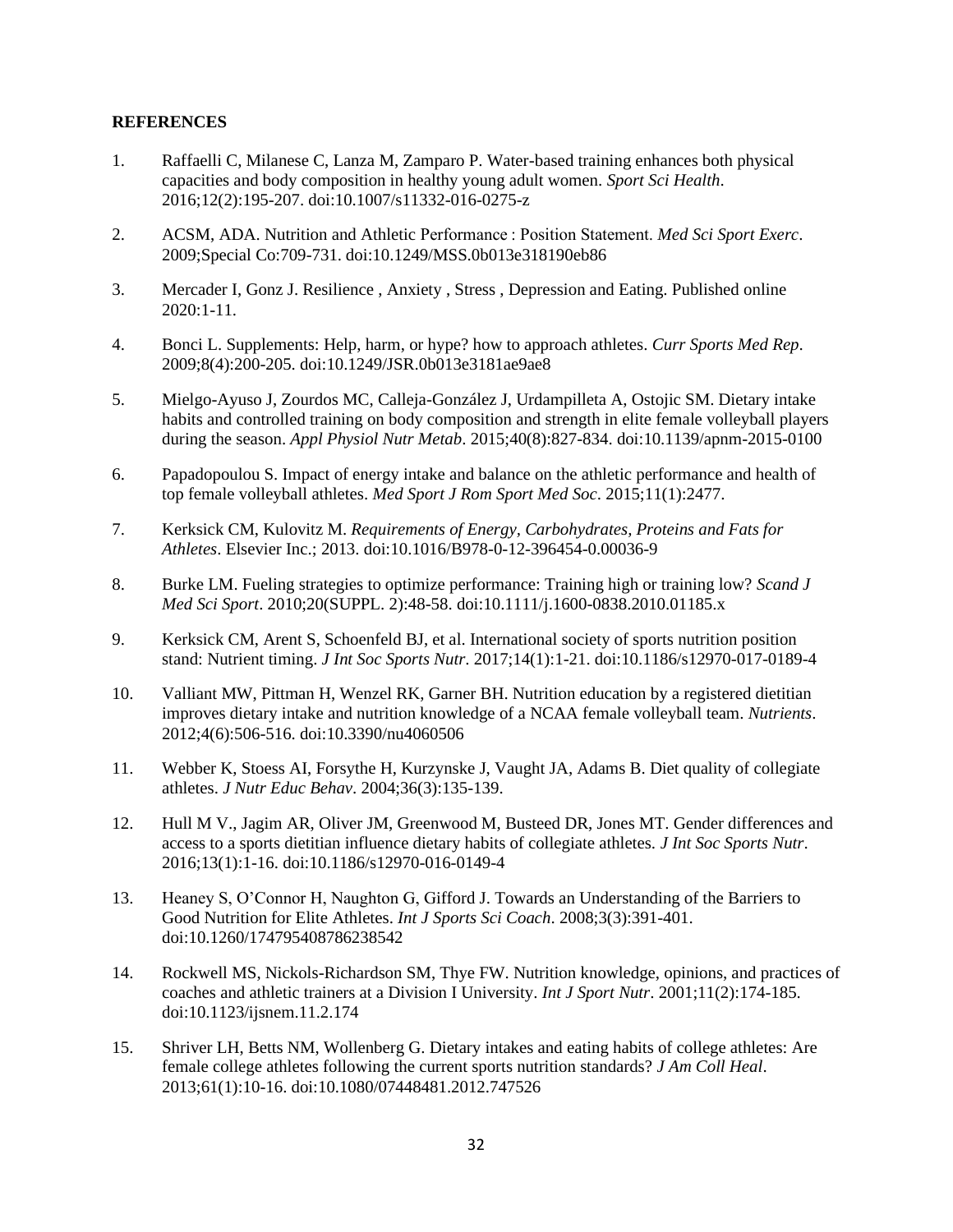- 16. Vargas SL, Kerr-Pritchett K, Papadopoulous C, Bennet V. Dietary Habits, Menstrual Health, Body Composition, and Eating Disorder Risk Among Collegiate Volleyball Players: A Descriptive Study. *Int J Exerc Sci*. 2013;6(1):52-62. http://digitalcommons.wku.edu/ijes/vol6/iss1/7/
- 17. Loucks AB, Kiens B, Wright HH. Energy availability in athletes. *J Sports Sci*. 2011;29(SUPPL. 1). doi:10.1080/02640414.2011.588958
- 18. Hoogenboom BJ, Morris J, Morris C, Schaefer K. Nutritional knowledge and eating behaviors of female, collegiate swimmers. *N Am J Sports Phys Ther*. 2009;4(3):139-148. http://www.ncbi.nlm.nih.gov/pubmed/21509109%0Ahttp://www.pubmedcentral.nih.gov/articleren der.fcgi?artid=PMC2953338
- 19. Cole CR, Salvaterra GF, Davis JE, et al. Evaluation of dietary practices of National Collegiate Athletic Association Division I football players. *J Strength Cond Res*. 2005;19(3):490-494. doi:10.1519/14313.1
- 20. Clark M, Reed DB, Crouse SF, Armstrong RB. Pre- and post-season dietary intake, body composition, and performance indices of NCAA division I female soccer players. *Int J Sport Nutr Exerc Metab*. 2003;13(3):303-319. doi:10.1123/ijsnem.13.3.303
- 21. Nepocatych S, Balilionis G, O'Neal EK. Analysis of dietary intake and body composition of female athletes over a competitive season. *Montenegrin J Sport Sci Med*. 2017;6(2):57-65. doi:10.26773/mjssm.2017.09.008
- 22. Hassapidou MN, Manstrantoni A. Dietary intakes of elite female athletes in Greece. *J Hum Nutr Diet*. 2001;14(5):391-396. doi:10.1046/j.1365-277X.2001.00307.x
- 23. Sundgot-Borgen J, Torstveit MK. Aspects of disordered eating continuum in elite high-intensity sports. *Scand J Med Sci Sport*. 2010;20(SUPPL. 2):112-121. doi:10.1111/j.1600- 0838.2010.01190.x
- 24. Currie A. Sport and eating disorders Understanding and managing the risks. *Asian J Sports Med*. 2010;1(2):63-68. doi:10.5812/asjsm.34864
- 25. Anne LB. Low Energy Availability in the Marathon and other Endurance Sports. *Sport Med*. 2007;37(4-5):348-352.
- 26. Nattiv A, Loucks AB, Manore MM, Sanborn CF, Sundgot-Borgen J, Warren MP. The female athlete triad. *Med Sci Sports Exerc*. 2007;39(10):1867-1882. doi:10.1249/mss.0b013e318149f111
- 27. Beals KA, Manore MM. Disorders of the female athlete triad among collegiate athletes. *Int J Sport Nutr Exerc Metab*. 2002;12(3):281-293. doi:10.1123/ijsnem.12.3.281
- 28. Thein-Nissenbaum JM, Rauh MJ, Carr KE, Loud KJ, McGuine TA. Menstrual irregularity and musculoskeletal injury in female high school athletes. *J Athl Train*. 2012;47(1):74-82. doi:10.4085/1062-6050-47.1.74
- 29. Rauh MJ, Nichols JF, Barrack MT. Relationships among injury and disordered eating, menstrual dysfunction, and low bone mineral density in high school athletes: A prospective study. *J Athl Train*. 2010;45(3):243-252. doi:10.4085/1062-6050-45.3.243
- 30. Rauh MJ, Barrack M, Nichols JF. Associations between the female athlete triad and injury among high school runners. *Int J Sports Phys Ther*. 2014;9(7):948-958. http://www.ncbi.nlm.nih.gov/pubmed/25540710%0Ahttp://www.pubmedcentral.nih.gov/articleren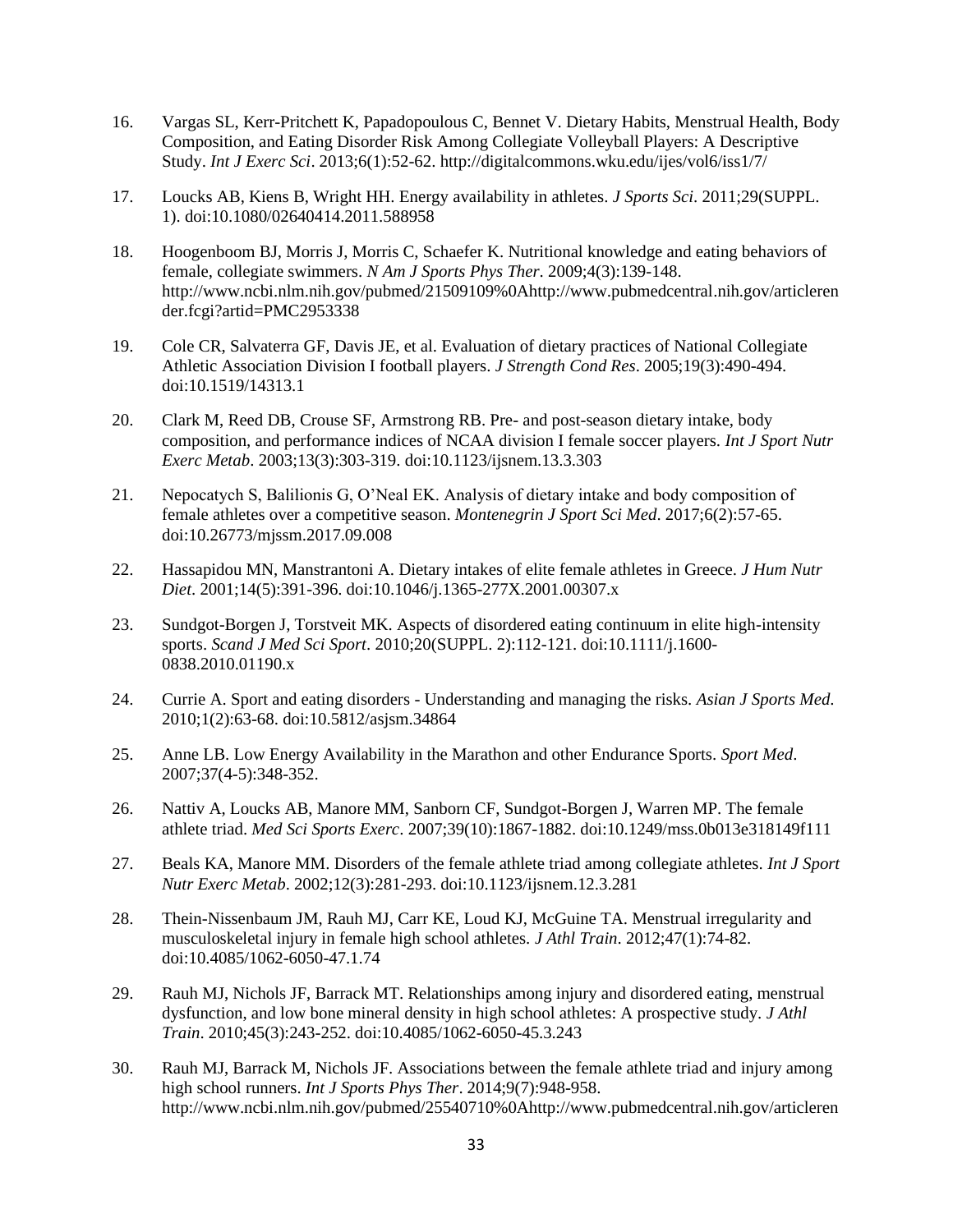der.fcgi?artid=PMC4275199

- 31. Chatterton JM, Petrie TA. Prevalence of Disordered Eating and Pathogenic Weight Control Behaviors Among Male Collegiate Athletes. *Eat Disord*. 2013;21(4):328-341. doi:10.1080/10640266.2013.797822
- 32. Coelho AR, Cascais MJ. The Female Athlete Triad / Relative Energy De fi ciency in Sports ( RED-S ) A tríade da atleta feminina / dé fi cit energético relativo no. Published online 2021.
- 33. Conviser JH, Tierney AS, Nickols R. Assessment of athletes with eating disorders: Essentials for best practice. *J Clin Sport Psychol*. 2018;12(4):480-494. doi:10.1123/jcsp.2018-0012
- 34. Torstveit MK, Fahrenholtz IL, Lichtenstein MB, Stenqvist TB, Melin AK. Exercise dependence, eating disorder symptoms and biomarkers of Relative Energy Deficiency in Sports (RED-S) among male endurance athletes. *BMJ Open Sport Exerc Med*. 2019;5(1):1-8. doi:10.1136/bmjsem-2018-000439
- 35. Putukian M. The psychological response to injury in student athletes: A narrative review with a focus on mental health. *Br J Sports Med*. 2016;50(3):145-148. doi:10.1136/bjsports-2015-095586
- 36. Risk and trigger factors for the development of 3 (1).pdf.
- 37. Mattioli A V., Sciomer S, Cocchi C, Maffei S, Gallina S. Quarantine during COVID-19 outbreak: Changes in diet and physical activity increase the risk of cardiovascular disease. *Nutr Metab Cardiovasc Dis*. 2020;30(9):1409-1417. doi:10.1016/j.numecd.2020.05.020
- 38. Górnicka M, Drywień ME, Zielinska MA, Hamułka J. Dietary and Lifestyle Changes During COVID-19 and the Subsequent Lockdowns among Polish Adults : PLifeCOVID-19 Study. *Nutrients*. 2020;12(8):2324.
- 39. Sidor A, Rzymski P. Dietary choices and habits during COVID-19 lockdown: Experience from Poland. *Nutrients*. 2020;12(6):1-13. doi:10.3390/nu12061657
- 40. Rodríguez-Pérez C, Molina-Montes E, Verardo V, et al. Changes in dietary behaviours during the COVID-19 outbreak confinement in the Spanish COVIDiet study. *Nutrients*. 2020;12(6):1-19. doi:10.3390/nu12061730
- 41. Di Renzo L, Gualtieri P, Pivari F, et al. Eating habits and lifestyle changes during COVID-19 lockdown: An Italian survey. *J Transl Med*. 2020;18(1):1-15. doi:10.1186/s12967-020-02399-5
- 42. Bracale R, Vaccaro CM. Changes in food choice following restrictive measures due to Covid-19. *Nutr Metab Cardiovasc Dis*. 2020;30(9):1423-1426. doi:10.1016/j.numecd.2020.05.027
- 43. Haftenberger M, Heuer T, Heidemann C, Kube F, Krems C, Mensink GBM. Relative validation of a food frequency questionnaire for national health and nutrition monitoring. *Nutr J*. 2010;9(1):1-9. doi:10.1186/1475-2891-9-36
- 44. Mandracchia F, Llauradó E, Tarro L, et al. Potential use of mobile phone applications for selfmonitoring and increasing daily fruit and vegetable consumption: A systematized review. *Nutrients*. 2019;11(3):1-16. doi:10.3390/nu11030686
- 45. Engel MG, Kern HJ, Brenna JT, Mitmesser SH. Micronutrient gaps in three commercial weightloss diet plans. *Nutrients*. 2018;10(1):1-11. doi:10.3390/nu10010108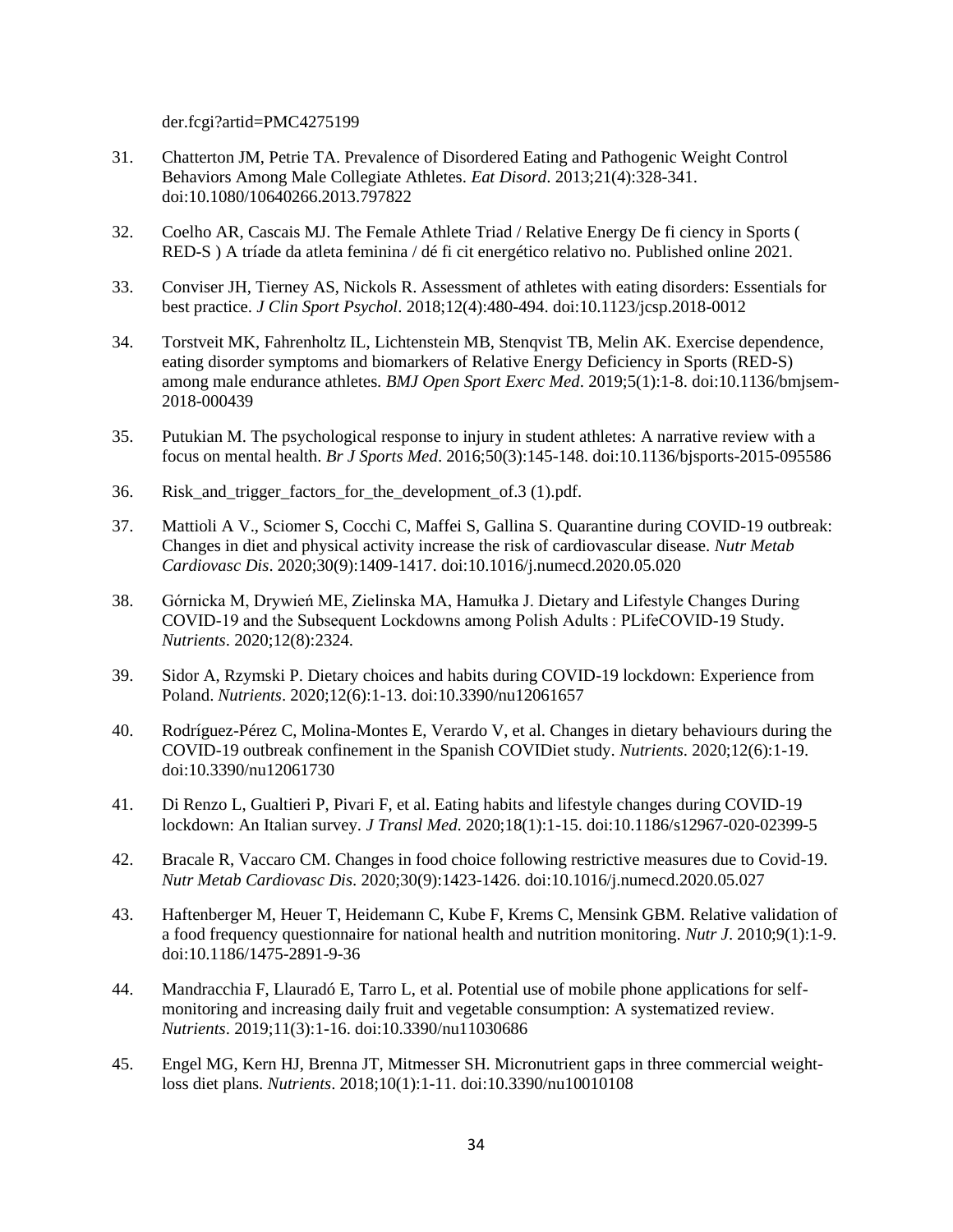- 46. Questionnaires and Screeners Assessment & Analysis Services NutritionQuest.
- 47. Ortega RM, Perez-Rodrigo C, Lopez-Sobaler AM. Métodos de evaluación de la ingesta actual: Registro o diario dietético. *Nutr Hosp*. 2015;31:38-45. doi:10.3305/nh.2015.31.sup3.8749
- 48. Chandler AJ, Arent MA, Cintineo HP, Torres-McGehee TM, Winkelmann ZK, Arent SM. The Impacts of COVID-19 on Collegiate Student-Athlete Training, Health, and Well-Being. *Transl J Am Coll Sport Med*. 2021;6(4):1-11. doi:10.1249/tjx.0000000000000173
- 49. Jacques A, Chaaya N, Beecher K, Ali SA, Belmer A, Bartlett S. The impact of sugar consumption on stress driven, emotional and addictive behaviors. *Neurosci Biobehav Rev*. 2019;103(March):178-199. doi:10.1016/j.neubiorev.2019.05.021
- 50. Holden SL, Forester BE, Williford HN, Reilly E. Sport locus of control and perceived stress among college student-athletes. *Int J Environ Res Public Health*. 2019;16(16). doi:10.3390/ijerph16162823
- 51. Sanborn V, Todd L, Schmetzer H, Manitkul-Davis N, Updegraff J, Gunstad J. Prevalence of covid-19 anxiety in division i student-athletes. *J Clin Sport Psychol*. 2021;15(2):162-176. doi:10.1123/jcsp.2020-0057
- 52. von Rosen P, Frohm A, Kottorp A, Fridén C, Heijne A. Too little sleep and an unhealthy diet could increase the risk of sustaining a new injury in adolescent elite athletes. *Scand J Med Sci Sport*. 2017;27(11):1364-1371. doi:10.1111/sms.12735
- 53. Kreider RB, Wilborn CD, Taylor L, et al. ISSN exercise and sport nutrition review: Research and recommendations. *J Int Soc Sports Nutr*. 2010;7:1-43. doi:10.1186/1550-2783-7-7
- 54. Deldicque L, Francaux M. Recommendations for Healthy Nutrition in Female Endurance Runners: An Update. *Front Nutr*. 2015;2(May):1-7. doi:10.3389/fnut.2015.00017
- 55. Brun JF, Malatesta D, Sartorio A. Maximal lipid oxidation during exercise: A target for individualizing endurance training in obesity and diabetes? *J Endocrinol Invest*. 2012;35(7):686- 691. doi:10.3275/8466
- 56. Matsuda T, Kato H, Suzuki H, Mizugaki A, Ezaki T, Ogita F. Within-day amino acid intakes and nitrogen balance in male collegiate swimmers during the general preparation phase. *Nutrients*. 2018;10(11). doi:10.3390/nu10111809
- 57. Monirujjaman M, Ferdouse A. Metabolic and Physiological Roles of Branched-Chain Amino Acids. *Adv Mol Biol*. 2014;2014:1-6. doi:10.1155/2014/364976
- 58. Knechtle B, Mrazek C, Wirth A, et al. Branched-chain amino acid supplementation during a 100 km ultra-marathon-A randomized controlled trial. *J Nutr Sci Vitaminol (Tokyo)*. 2012;58(1):36-44. doi:10.3177/jnsv.58.36
- 59. Stamler J, Elliott P, Dennis B, et al. INTERMAP: Background, aims, design, methods, and descriptive statistics (nondietary). *J Hum Hypertens*. 2003;17(9):591-608. doi:10.1038/sj.jhh.1001603
- 60. Tarnopolsky M. Protein requirements for endurance athletes. *Eur J Sport Sci*. 2004;4(1):1-15. doi:10.1080/17461390400074102
- 61. Burke LM, Ross ML, Garvican-Lewis LA, et al. Low carbohydrate, high fat diet impairs exercise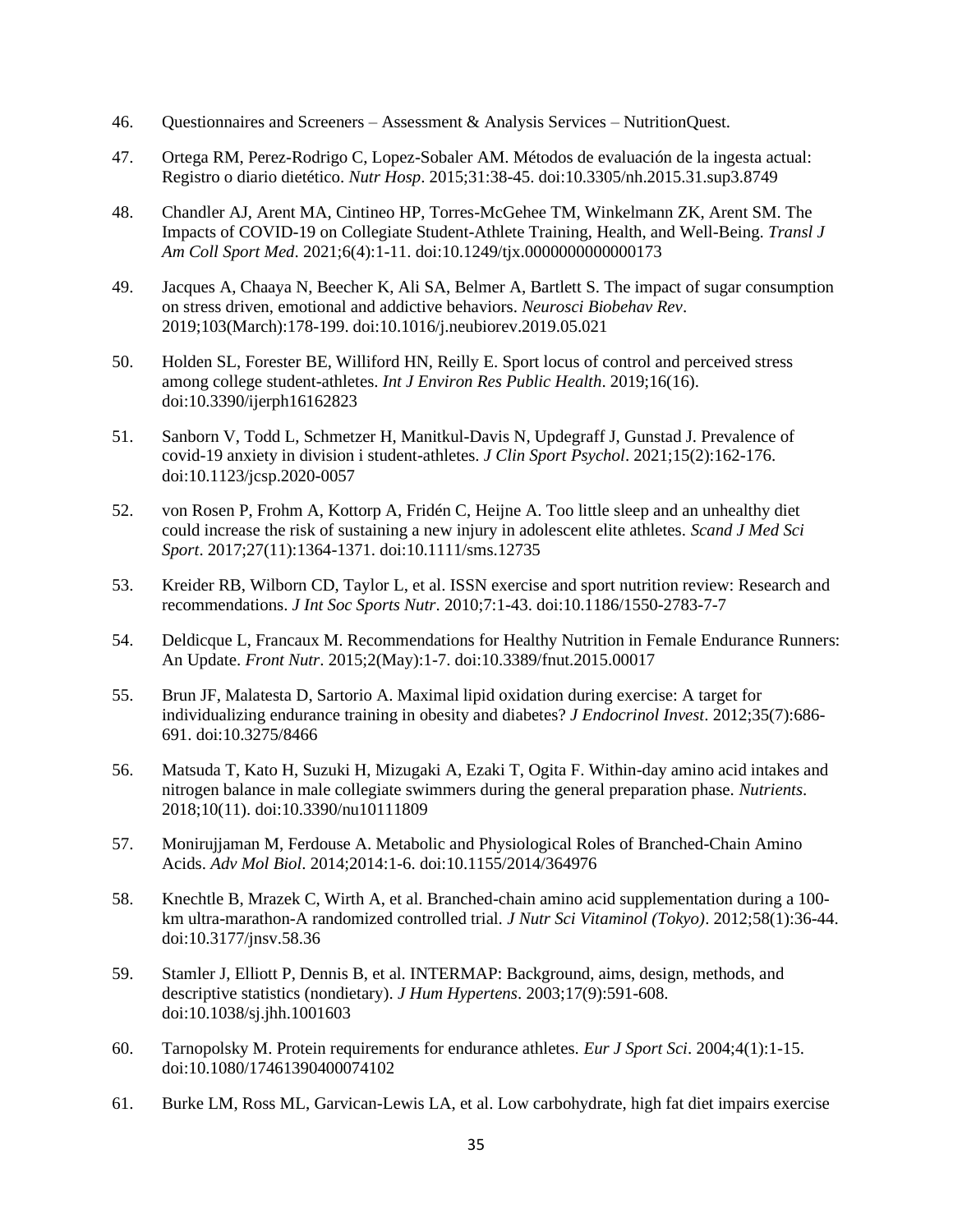economy and negates the performance benefit from intensified training in elite race walkers. *J Physiol*. 2017;595(9):2785-2807. doi:10.1113/JP273230

- 62. Kerksick CM, Kreider RB, Willoughby DS. Intramuscular adaptations to eccentric exercise and antioxidant supplementation. *Amino Acids*. 2010;39(1):219-232. doi:10.1007/s00726-009-0432-7
- 63. Jeukendrup A. A step towards personalized sports nutrition: Carbohydrate intake during exercise. *Sport Med*. 2014;44(SUPPL.1). doi:10.1007/s40279-014-0148-z
- 64. Phillips SM. Protein requirements and supplementation in strength sports. *Nutrition*. 2004;20(7- 8):689-695. doi:10.1016/j.nut.2004.04.009
- 65. Wales NS. A l -c k d r b m w c p p o w a. 2018;32(12):3373-3382.
- 66. Paoli A, Grimaldi K, D'Agostino D, et al. Ketogenic diet does not affect strength performance in elite artistic gymnasts. *J Int Soc Sports Nutr*. 2012;9:1-9. doi:10.1186/1550-2783-9-34
- 67. McSwiney FT, Wardrop B, Hyde PN, Lafountain RA, Volek JS, Doyle L. Keto-adaptation enhances exercise performance and body composition responses to training in endurance athletes. *Metabolism*. 2018;81(December):25-34. doi:10.1016/j.metabol.2017.10.010
- 68. Burke LM, Hawley JA. Effects of short-term fat adaptation on metabolism and performance of prolonged exercise. *Med Sci Sports Exerc*. 2002;34(9):1492-1498. doi:10.1097/00005768- 200209000-00015
- 69. Hinton PS, Sanford TC, Davidson MM, Yakushko OF, Beck NC. Nutrient intakes and dietary behaviors of male and female collegiate athletes. *Int J Sport Nutr Exerc Metab*. 2004;14(4):389- 405. doi:10.1123/ijsnem.14.4.389
- 70. Baranauskas M, Stukas R, Tubelis L, et al. Nutritional habits among high-performance endurance athletes. *Med*. 2015;51(6):351-362. doi:10.1016/j.medici.2015.11.004
- 71. Drenowatz C, Eisenmann JC, Carlson JJ, Pfeiffer KA, Pivarnik JM. Energy expenditure and dietary intake during high-volume and low-volume training periods among male endurance athletes. *Appl Physiol Nutr Metab*. 2012;37(2):199-205. doi:10.1139/H11-155
- 72. Sundgot-Borgen J, Torstveit MK. Prevalence of Eating Disorders in Elite Athletes Is Higher Than in the General Population. *Clin J Sport Med*. 2004;14(1):25-32. doi:10.1097/00042752- 200401000-00005
- 73. Wade TD. Epidemiology of Eating Disorders : Creating Opportunities. 2007;(September):27-30. doi:10.1002/eat
- 74. Greenleaf C, Petrie T, Carter J, Reel J. Female collegiate athletes: Prevalence of eating disorders and disordered eating behaviors. *J Am Coll Heal*. 2009;57(5):489-496. doi:10.3200/JACH.57.5.489-496
- 75. Wells EK, Chin AD, Tacke JA, Bunn JA. Risk of Disordered Eating Among Division I Female College Athletes. *Int J Exerc Sci*. 8(3):256-264. http://www.ncbi.nlm.nih.gov/pubmed/27293502%0Ahttp://www.pubmedcentral.nih.gov/articleren der.fcgi?artid=PMC4882473
- 76. Tenforde AS, Barrack MT, Nattiv A, Fredericson M. Parallels with the Female Athlete Triad in Male Athletes. *Sport Med*. 2016;46(2):171-182. doi:10.1007/s40279-015-0411-y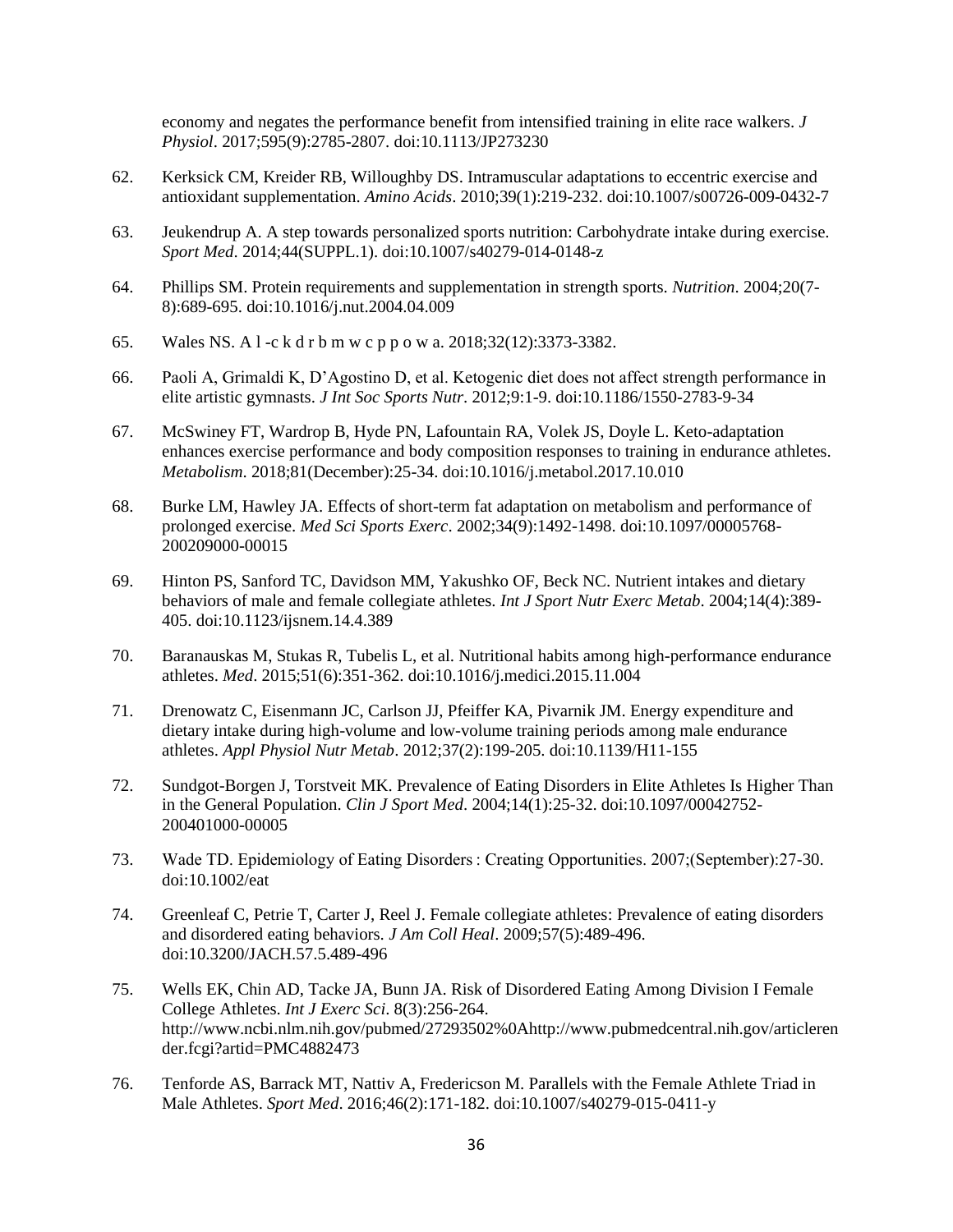- 77. Arthur-Cameselle J, Quatromoni P. Factors Related to the Onset of Eating Disorders in Female Athletes. *Sport Psychol*. 2010;25:1-17.
- 78. Papadopoulou SK. Rehabilitation nutrition for injury recovery of athletes: The role of macronutrient intake. *Nutrients*. 2020;12(8):1-17. doi:10.3390/nu12082449
- 79. Weiss MR. Psychological Aspects of Sport-Injury Rehabilitation: A Developmental Perspective. *J Athl Train*. 2003;38(2):172-175.
- 80. Reinking MF. Exercise-related leg pain in female collegiate athletes: The influence of intrinsic and extrinsic factors. *Am J Sports Med*. 2006;34(9):1500-1507. doi:10.1177/0363546506287298
- 81. Ammar A, Brach M, Trabelsi K, et al. Effects of COVID-19 home confinement on eating behaviour and physical activity: Results of the ECLB-COVID19 international online survey. *Nutrients*. 2020;12(6). doi:10.3390/nu12061583
- 82. Cade J, Thompson R, Burley V, Warm D. Development, validation and utilisation of foodfrequency questionnaires – a review. *Public Health Nutr*. 2002;5(4):567-587. doi:10.1079/phn2001318
- 83. Block G, Hartman AM, Dresser CM, Carroll MD, Gannon J, Gardner L. A data-based approach to diet questionnaire design and testing. *Am J Epidemiol*. 1986;124(3):453-469. doi:10.1093/oxfordjournals.aje.a114416
- 84. Block G, Coyle LM, Hartman AM, Scoppa SM. Revision of dietary analysis software for the health habits and history questionnaire. *Am J Epidemiol*. 1994;139(12):1190-1196. doi:10.1093/oxfordjournals.aje.a116965
- 85. Livingstone MBE, Robson PJ, Wallace JMW. Issues in dietary intake assessment of children and adolescents. *Br J Nutr*. 2004;92(S2):S213-S222. doi:10.1079/bjn20041169
- 86. Storey KE, Mccargar LJ. Reliability and validity of Web-SPAN, a web-based method for assessing weight status, diet and physical activity in youth. *J Hum Nutr Diet*. 2012;25(1):59-68. doi:10.1111/j.1365-277X.2011.01181.x
- 87. Davidson A. CRON-O-Meter: Track nutrition count calories. *Cronometer*. Published online 2016. https://cronometer.com/